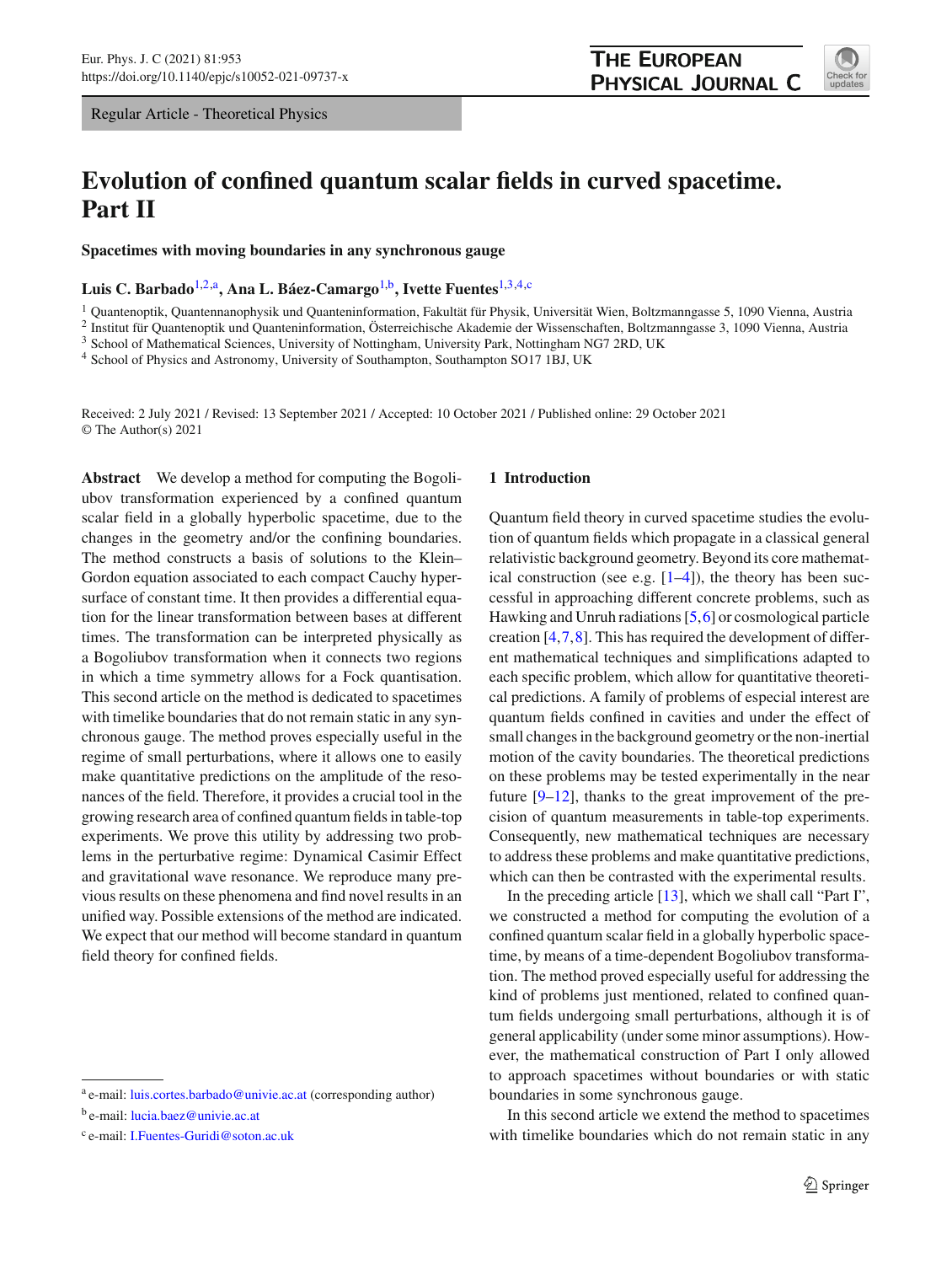synchronous gauge. The essence of the procedure remains the same, but we require a more involved mathematical construction than the one undertaken in Part I. In particular, we need a specific treatment for each different boundary condition that we may impose to the field. The method is based on the foliation of the spacetime in compact spacelike Cauchy hypersurfaces using a time coordinate. The core idea is to construct a basis of modes naturally associated to each hypersurface, and then provide a differential equation in time for the linear transformation between the modes associated to two hypersurfaces at different times. This way, the evolution of the field in time is not obtained by solving the Klein– Gordon equation, but rather by solving a differential equation for a time-dependent linear transformation between the bases. Such linear transformation can be interpreted physically as a Bogoliubov transformation when it relates regions in which the time symmetry allows for a Fock quantisation in terms of particles associated to the corresponding bases of modes.

The conception of transferring the time evolution from the mode functions to the Bogoliubov transformation appears for the first time in the pioneer work by Parker [\[8](#page-21-5)]. This idea of a time-dependent Bogoliubov transformation has since then been developed specifically for other concrete problems (see e.g. [\[14](#page-22-2)[–19](#page-22-3)]). Our work is therefore a generalisation (for confined fields) of the previous specific results. Operationally, it is mostly inspired by the construction in [\[20\]](#page-22-4) for periodically accelerated cavities.

As in Part I, the method is of general applicability (with minor assumptions), but proves especially useful in the regime of small perturbations, since it provides very simple recipes for computing the resonance spectrum and sensibility of the field to a given perturbation of the background metric or the boundary conditions. We show with concrete examples that, in the small perturbations regime, with this unique method it is possible to easily solve different problems, each of which has so far required its own specific (and way more involved) treatment. Moreover, we easily handle a so far unsolved problem, namely that of a quantum field inside a three-dimensional rigid cavity and perturbed by a gravitational wave. We manage to explain it physically as a combination of the direct effect of the gravitational wave on the field plus a Dynamical Casimir Effect.

The contribution of the method to the understanding of quantum fields in curved spacetime is threefold. First, as we just mentioned, its direct application to concrete problems within its range allows to easily solve many important problems of physical interest. Second, the general structure of the method is very likely to be extensible (with the necessary adaptations) to other scenarios, such as other quantum fields, boundary conditions or metric gauges [\[21](#page-22-5)[–26\]](#page-22-6). And third, the mathematical time-dependent linear transformation obtained may be given a physical interpretation beyond the one in terms of particle quantisation considered here; for example, in relation to adiabatic expansions [\[2](#page-21-7)[,27](#page-22-7)[,28](#page-22-8)] or to approaches to quantum field theory in curved spacetime based on field-related quantities [\[1](#page-21-0)[,3](#page-21-8)[,29](#page-22-9)].

The article is organised as follows. In Sect. [2](#page-1-0) we state the general physical problem for which we construct the method, introducing the background metric, the field theory and the different assumptions that we consider; and also define three important mathematical objects that we use. The nuclear part of the article is Sect. [3.](#page-3-0) In this section we construct the basis of modes associated to each hypersurface of the foliation of the spacetime, and formally compute the time-dependent linear transformation between the modes of two different hypersurfaces. We give a differential equation and a formal solution for it, which constitute one of the two main results of the work. We also discuss the physical meaning of both the modes and the transformation. In Sect. [4](#page-6-0) we consider the particularly important case of small perturbations and resonances, obtaining especially simple recipes for its solution, which constitute the other main result of the work. We apply the recipes to the Dynamical Casimir Effect and the gravitational wave perturbation problems. Finally, in Sect. [5](#page-11-0) we present the summary and conclusions. In addition, in "Appendix A" we explain why a different treatment as that of Part I is needed in the case of "moving" boundaries. In "Appendix B" we prove that the properties we assign to the sets of modes that we build are fulfilled. In "Appendix C" we provide the detailed computation of the differential equation provided in Sect. [3.](#page-3-0) In "Appendix D" we derive the expressions given in Sect. [4.](#page-6-0) In "Appendices E and F" we provide the derivation of auxiliary expressions used in "Appendix D". "Appendix G" is dedicated to the case of Dirichlet vanishing boundary conditions. In "Appendix H" we prove a necessary proposition about certain sets of eigenvalues. In "Appendix I" we provide for convenience a summary of the useful formulae for the application of the method.<sup>1</sup>

#### <span id="page-1-2"></span><span id="page-1-0"></span>**2 Preliminaries**

## 2.1 Statement of the problem

We consider a globally hyperbolic spacetime (*M*, *g*) of dimension  $N + 1$  with timelike boundary  $\partial M$  [\[30](#page-22-10)]. In this geometry we introduce a scalar field  $\Phi$  satisfying the Klein– Gordon equation

<span id="page-1-1"></span><sup>1</sup> As mentioned, this article introduces a more involved mathematical construction, as compared to Part I. Therefore, although the article is self-contained, it is mostly devoted to the development of such construction. The underlying ideas and the physical picture behind the method, which are analogous in both parts, are thus explained in more detail in Part I.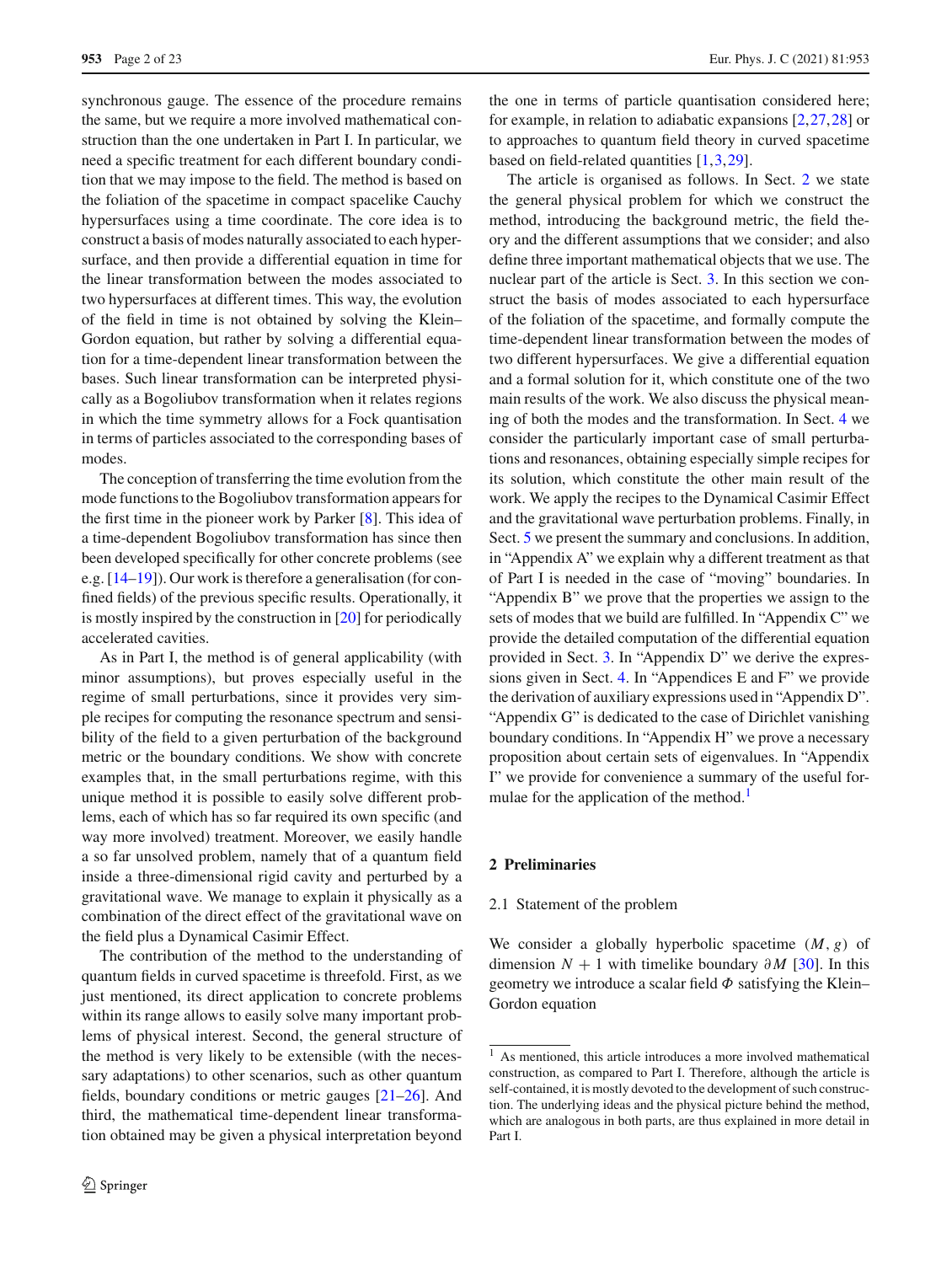<span id="page-2-2"></span>
$$
g^{\mu\nu}\nabla_{\mu}\nabla_{\nu}\Phi - m^2\Phi - \xi R\Phi = 0; \tag{1}
$$

where  $m > 0$  is the rest mass of the field,  $g^{\mu\nu}$  is the spacetime metric, *R* its scalar curvature and  $\xi \in \mathbb{R}$  is a coupling constant (we use natural units  $\hbar = c = 1$ ).

We impose one of the following two boundary conditions to the field:

## (a) Dirichlet vanishing boundary conditions

<span id="page-2-0"></span>
$$
\Phi(t, \mathbf{x}) = 0, \quad (t, \mathbf{x}) \in \partial M. \tag{2}
$$

(b) Neumann vanishing boundary conditions

<span id="page-2-1"></span>
$$
n^{\mu}\nabla_{\mu}\Phi(t,\mathbf{x})=0, \quad (t,\mathbf{x})\in\partial M;\tag{3}
$$

where  $n^{\mu}(t, \mathbf{x})$  is the normal vector to  $\partial M$ .

We treat explicitly Dirichlet and Neumann vanishing boundary conditions since they are arguably the most common ones in physical problems. However, we do not discard that a specific treatment for other boundary conditions is also possible. The treatment of Dirichlet boundary conditions [\(2\)](#page-2-0) requires a subtle reformulation of the boundary conditions themselves, which nonetheless does not modify the physical problem being addressed. Due to the need of a specific discussion, we leave Dirichlet boundary conditions for "Appendix G". Therefore, from here on we consider only Neumann boundary conditions [\(3\)](#page-2-1) (except for "Appendix G" or unless otherwise stated).

Thanks to the global hyperbolicity, it is always possible to construct a Cauchy temporal function *t* in the full spacetime [\[30](#page-22-10)]. This provides a foliation in Cauchy hypersurfaces  $\Sigma_t$  of constant time. We introduce the Klein-Gordon inner product between two solutions of  $(1)$ , given by

<span id="page-2-6"></span>
$$
\langle \Phi', \Phi \rangle := -i \int_{\Sigma_{\tilde{t}}} dV_{\tilde{t}} \left[ \Phi'(\tilde{t}) \partial_t \Phi(t)^* \big|_{t = \tilde{t}} -\Phi(\tilde{t})^* \partial_t \Phi'(t) \big|_{t = \tilde{t}} \right]; \tag{4}
$$

which, for convenience, we already evaluated at a given Cauchy hypersurface  $\Sigma_{\tilde{t}}$ , with d*V*<sub> $\tilde{t}$ </sub> being its volume element. Under the boundary conditions [\(2\)](#page-2-0) or [\(3\)](#page-2-1) this inner product is independent of  $\Sigma_{\tilde{t}}$ .

Finally, we introduce the three conditions on the Cauchy hypersurfaces and the temporal function that we need to ensure the applicability of the method. These conditions are:

- (A) The Cauchy hypersurfaces  $\Sigma_t$  must be compact.
- (B) For any Cauchy hypersurface  $\Sigma_t$ , the Cauchy problem for the Klein–Gordon equation [\(1\)](#page-2-2) must be well-posed; that is, given as initial conditions the value of the field

and of its first derivative with respect to *t* at  $\Sigma_t$  (compatible with the boundary conditions at the intersection  $\partial \Sigma_t = \Sigma_t \cap \partial M$ , there exists an unique solution to the Klein–Gordon equation in the whole spacetime satisfying these conditions.

(C) Using the temporal function as a coordinate, the metric should be written as

<span id="page-2-4"></span>
$$
ds2 = -dt2 + hij(t, \mathbf{x})dxi dxj,
$$
 (5)

where  $h_{ij}(t)$  is a regular Riemannian metric.<sup>[2](#page-2-3)</sup> This is called a *synchronous gauge.*

The necessity of each condition will become clear when constructing the method. A detailed discussion on their physical meaning and the limitations they introduce can be found in "Appendix A" of Part I. In this second article, we consider the cases in which at least some parts of the boundary ∂ *M* have non-zero velocity in the coordinates chosen. We shall mention that, if the boundaries are not static, an alternative solution could be to change to a new coordinate system in which the boundaries remain static, and then use the method as exposed in Part I. However, in general, in this new coordinate system the metric may not look like [\(5\)](#page-2-4) and (since Condition C is also a requirement in Part I) the integration method will not apply.

# <span id="page-2-7"></span>2.2 Space of initial conditions at  $\Sigma_t$ , inner product and self-adjoint operator

Let us introduce three mathematical objects that are pivotal for the method. First, we define Γ*t* as a subspace of the space of *pairs of* square integrable smooth functions over a Cauchy hypersurface, representing possible initial conditions  $(\Phi, \partial_t \Phi)|_{\Sigma_t}$ . That is,  $\Gamma_t \subset [C^{\infty}(\Sigma_t) \cap L^2(\Sigma_t)]^{\oplus 2}$ . Specifically, Γ*t* is the restriction of the full space of pairs of functions to initial conditions  $(\Phi, \partial_t \Phi)|_{\Sigma_t}$  satisfying Neu-mann vanishing boundary conditions [\(3\)](#page-2-1) at  $\partial \Sigma_t$ . This can be rewritten in terms of the initial conditions as

<span id="page-2-5"></span>
$$
\begin{cases} \mathbf{n} \cdot \nabla_{h(t)} \Phi(t, \mathbf{x}) = -v_{\mathbf{B}}(t, \mathbf{x}) \partial_t \Phi(t, \mathbf{x}), \\ \text{and } \mathbf{n} \cdot \nabla_{h(t)} \partial_t \Phi(t, \mathbf{x}) = 0 \text{ if } v_{\mathbf{B}}(t, \mathbf{x}) = 0; \end{cases} \tag{6}
$$

where  $\mathbf{x} \in \partial \Sigma_t$ ;  $\mathbf{n}(t, \mathbf{x})$  is the normal vector to  $\partial \Sigma_t$  and pointing outwards from  $\Sigma_t$ ;  $v_B(t, \mathbf{x}) := (\mathbf{n} \cdot \mathbf{v}_B)(t, \mathbf{x})$ , where  $\mathbf{v}_\text{B}(t, \mathbf{x})$  is the velocity vector of the boundary, and therefore  $v_B(t, \mathbf{x})$  is its normal component; and  $\nabla_{h(t)}$  is the covariant derivative corresponding to the spatial metric  $h_{ij}(t)$ . The

<span id="page-2-3"></span><sup>&</sup>lt;sup>2</sup> From here on we omit the explicit dependence of  $h_{ij}(t)$  and other quantities on the spatial coordinates. Also, in [\(5\)](#page-2-4) for simplicity we are assuming that for each hypersurface  $\Sigma_t$  there is one coordinate chart  $(x^1, \ldots, x^N)$  that completely covers it. This might not be the case, but considering several coordinate charts would be straightforward and would not affect the construction of the method.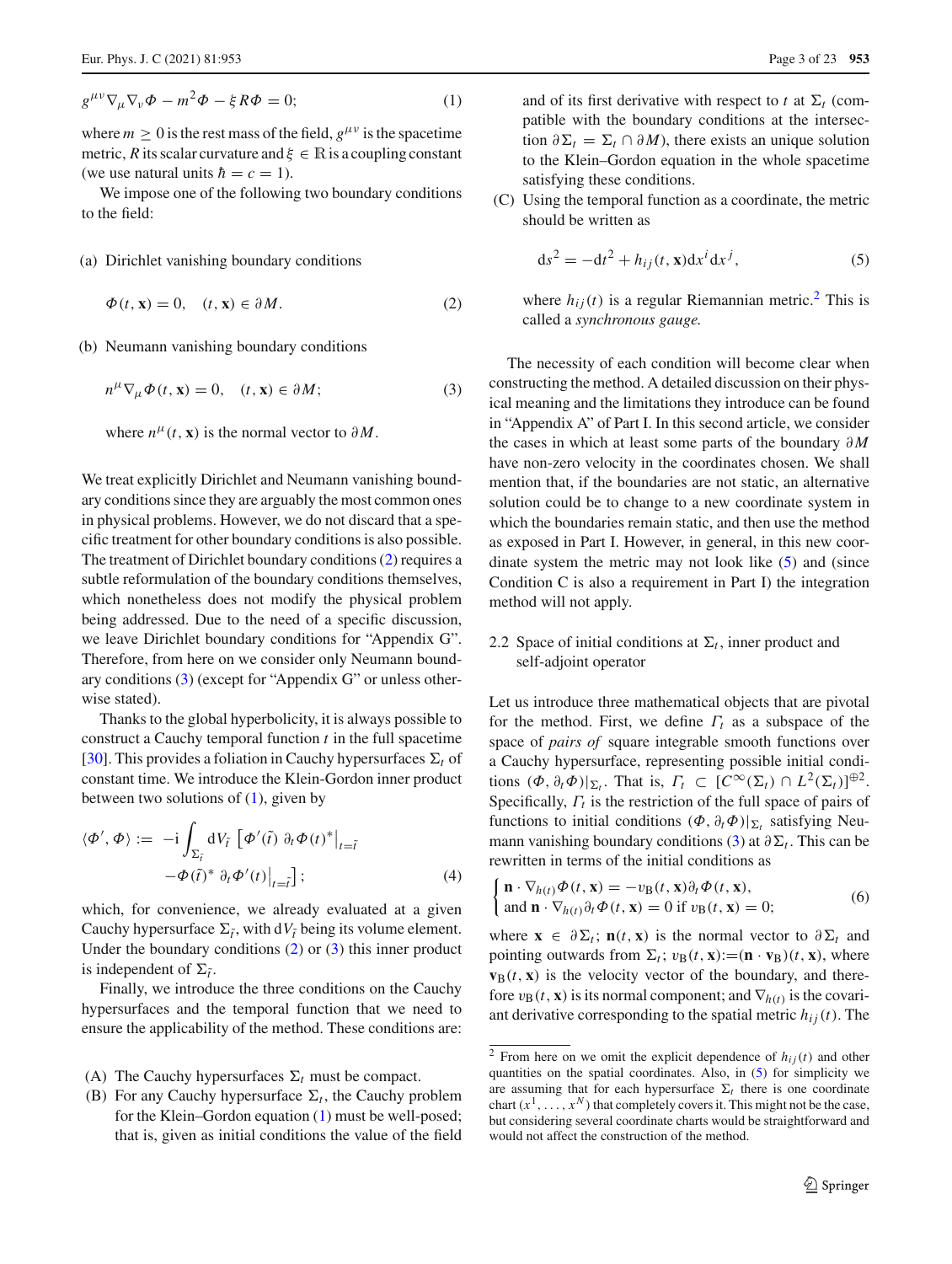first line of  $(6)$  is just the reformulation of  $(3)$  separating the spatial and temporal partial derivatives. The second line corresponds to the total time derivative of [\(3\)](#page-2-1) along the boundary when  $v_B = 0$ . Clearly, that time derivative must also vanish, and this shall be taken into account when considering the compatibility of the initial conditions with the boundary conditions. However, in the regions where the boundary is moving in the chosen coordinates ( $v_B \neq 0$ ), the total time derivative of [\(3\)](#page-2-1) along the boundary involves second order partial time derivatives of the field. In such case, the fulfilment of the first time derivative of the boundary conditions at  $\partial \Sigma_t$  already depends on the dynamical evolution given by the Klein–Gordon equation [\(1\)](#page-2-2), and not just on the initial conditions at  $\Sigma_t$ . Therefore, its fulfilment is guaranteed by Condition B. On the other hand, in the regions where the boundary remains parallel to  $\partial_t$  ( $v_B = 0$ ), the first time derivative of the boundary condition reads as in the second line of [\(6\)](#page-2-5), involving only up to the first partial time derivative of the field, and thus depending only on the initial conditions at  $\Sigma_t$ . Therefore, in such regions it imposes the corresponding constraint on these initial conditions.

The second mathematical object that we introduce is the following inner product in the Hilbert space of pairs of functions  $L^2(\Sigma_t) \oplus L^2(\Sigma_t) \supset \Gamma_t$ :

<span id="page-3-3"></span>
$$
\left\langle \begin{pmatrix} \Phi' \\ \partial_t \Phi' \end{pmatrix}, \begin{pmatrix} \Phi \\ \partial_t \Phi \end{pmatrix} \right\rangle_{\Sigma_t}
$$
  
:=  $\int_{\Sigma_t} dV_t \, [\xi R^h(t) + m^2 + F(t)] \Phi' \Phi^*$   
+  $\int_{\Sigma_t} dV_t \, \partial_t \Phi' \partial_t \Phi^* + \int_{\Sigma_t} dV_t \, (\nabla_{h(t)} \Phi') \cdot (\nabla_{h(t)} \Phi^*);$  (7)

where  $R^h(t)$  is the scalar curvature corresponding to the spatial metric  $h_{ij}(t)$  and  $F(t) \geq 0$  a time-dependent nonnegative quantity given by

<span id="page-3-2"></span>
$$
F(t) := \begin{cases} 0 & \text{if } \xi R^h(t, \mathbf{x}) + m^2 > 0 \text{ a.e. in } \Sigma_t, \\ -\text{ess inf}\{\xi R^h(t, \mathbf{x}) + m^2, \mathbf{x} \in \Sigma_t\} + \epsilon \quad \text{i.o.c.}; \end{cases}
$$
(8)

where "a.e." stands for *almost everywhere,* "ess inf" stands for *essential infimum*, "i.o.c." stands for *in other case* and  $\epsilon$ 0 is an arbitrarily small positive quantity. The quantity  $F(t)$ ensures that the inner product is positive-definite.<sup>[3](#page-3-1)</sup>

Finally, we introduce the following operator in Γ*t* :

<span id="page-3-6"></span>
$$
\hat{\mathcal{M}}(t) := \begin{pmatrix} 0 & 1 \\ \hat{\mathcal{O}}(t) & 0 \end{pmatrix};\tag{9}
$$

with

<span id="page-3-8"></span>
$$
\hat{\mathcal{O}}(t) := -\nabla_{h(t)}^2 + \xi R^h(t) + m^2 + F(t),\tag{10}
$$

where  $\nabla^2_{h(t)}$  is the Laplace–Beltrami differential operator and  $F(t)$  has been defined in  $(8)$ . With the inner product in  $(7)$ , the boundary condition  $(6)$ , and using Green's first identity, one can easily check that the operator  $\hat{\mathcal{M}}(t)$  is selfadjoint[.4](#page-3-4)

Before finishing this section, let us mention that using the operator  $\hat{\mathcal{O}}(t)$  and Condition C we shall simplify the Klein–Gordon equation [\(1\)](#page-2-2) taking into account the form of the metric in  $(5)$ , obtaining

<span id="page-3-5"></span>
$$
\partial_t^2 \Phi = -\hat{\mathcal{O}}(t)\Phi - q(t)\partial_t \Phi - \xi \bar{R}(t)\Phi + F(t)\Phi; \qquad (11)
$$

where

<span id="page-3-10"></span>
$$
q(t) := \partial_t \log \sqrt{h(t)} \tag{12}
$$

is a factor which depends on the change of the metric of the spacelike hypersurfaces with time, with  $h(t)$  the determinant of the spatial metric  $h_{ij}(t)$ , and  $\overline{R}(t) := R(t) - R^h(t)$  is the part of the full scalar curvature of *g*μν which depends on time derivatives, given by

<span id="page-3-9"></span>
$$
\bar{R}(t) = 2\partial_t q(t) + q(t)^2 - \frac{1}{4} [\partial_t h^{ij}(t)][\partial_t h_{ij}(t)].
$$
\n(13)

The key role of Condition C has been to yield Eq.  $(11)$ , in which all the spatial derivatives present are those in the Laplace–Beltrami operator contained in  $\mathcal{O}(t)$ .

## <span id="page-3-7"></span><span id="page-3-0"></span>**3 Construction of the method**

#### 3.1 Construction of the bases of modes

For each spacelike hypersurface  $\Sigma_{\tilde{t}}$  we construct a set of modes  $\{\pm \Phi_n^{[\tilde{t}]}(t)\}\$  fulfilling the following two Properties:

(I) They form a complete basis of the space of solutions to the Klein–Gordon equation [\(1\)](#page-2-2). We stress that each mode of the basis is defined in the whole spacetime, the label  $[\tilde{t}]$ meaning only that we *associate* it to the corresponding hypersurface. Specifically, it is in this hypersurface that we set its initial conditions.

<span id="page-3-1"></span><sup>&</sup>lt;sup>3</sup> The quantity  $F(t)$  plays here an analogous role to that of the function with the same name introduced in Part I, which meaning is discussed in "Appendix B" there. In many problems of interest, such as a massive field with minimal coupling ( $\xi = 0$ ), the quantity  $F(t)$  vanishes and can be ignored.

<span id="page-3-4"></span><sup>&</sup>lt;sup>4</sup> Assertions about the self-adjoint nature of the operator should strictly be done over the extension of the operator defined on Γ*t* to the full Hilbert space  $L^2(\Sigma_t) \oplus L^2(\Sigma_t)$  (of which  $\Gamma_t$  is a dense subspace). This is a well-known mathematical procedure in the analysis of partial differential equations with elliptic operators and boundary value problems. Since this is the context in which we make use of the operator, we shall not get into the details of it. See for example [\[31\]](#page-22-11).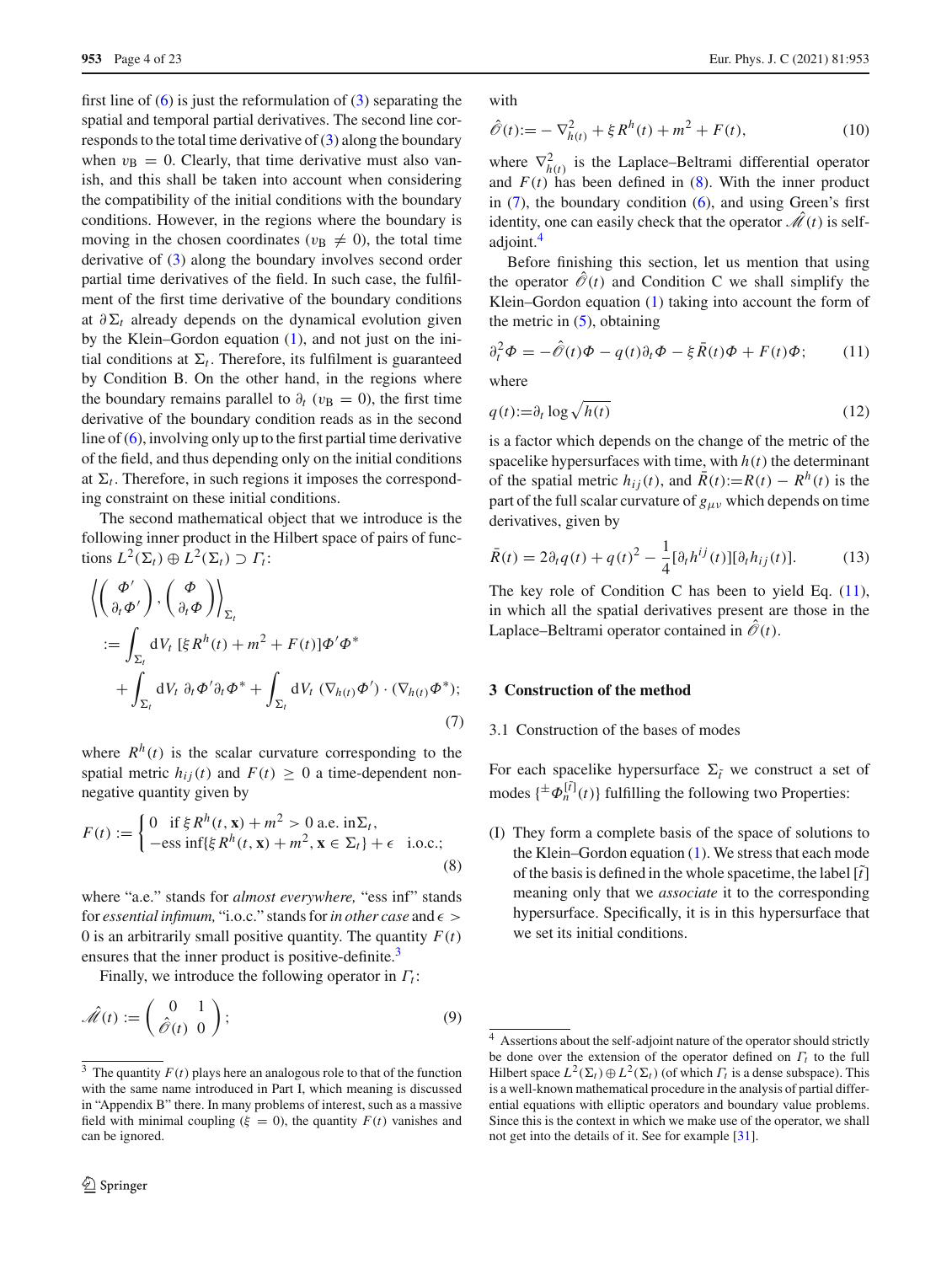

<span id="page-4-1"></span>**Fig. 1** Association of bases of modes  $\{\pm \Phi_n^{[\hat{t}]}(t)\}$  to Cauchy hypersurfaces  $\Sigma_{\tilde{t}}$ 

- (II) If there exists a region *S* of the spacetime around  $\Sigma_i$ where
	- ∂*<sup>t</sup>* behaves like a Killing field [*hi j*(*t*) is constant],
	- the boundaries remain parallel to ∂*t* ("static"),
	- and the function  $F(t)$  in [\(8\)](#page-3-2) vanishes;

the modes form an orthonormal basis with respect to the Klein-Gordon inner product [\(4\)](#page-2-6) of positive frequency modes (modes  $+\Phi_n^{[\tilde{t}]}$ ) and negative frequency modes  $(\text{modes} \, \bar{\phi}_n^{[\tilde{t}]})$  with respect to  $t^{\tilde{t}}$ . The region *S* needs to fully embrace the spatial hypersurfaces  $\Sigma_t$  along an interval of time *t* around  $t = \tilde{t}$  which is long enough so as to explore the minimum frequency in the spectrum given by the modes.

In Fig. [1](#page-4-1) we provide a graphical depiction of this association of bases of modes to Cauchy hypersurfaces, which shall be helpful when following the construction of the method. In order to construct the bases  $\{\pm \Phi_n^{[\tilde{t}]} \}$ , we first construct auxiliary bases of modes  $\{\Psi_n^{[\tilde{t}]} \}$ , also associated to each hypersurface  $\Sigma_{\tilde{t}}$ , and then introduce a linear transformation to the bases  $\{\pm \Phi_n^{[\tilde{t}]} \}$ . Since the modes  $\Psi_n^{[\tilde{t}]}(t)$  are also solutions to the Klein–Gordon equation, because of Condition B the only quantities left to fully determine them are the initial conditions, which we are going to fix at  $\Sigma_{\tilde{t}}$ . That is, we need to fix the pair  $(\Psi_n^{[\tilde{t}]}(\tilde{t}), \partial_t \Psi_n^{[\tilde{t}]}(t)|_{t=\tilde{t}}) \in \Gamma_{\tilde{t}}$  for each mode. These pairs are going to be given by the eigenvectors of the operator  $\mathscr{M}(\tilde{t})$  in [\(9\)](#page-3-6):

<span id="page-4-2"></span>
$$
\hat{\mathcal{M}}(\tilde{t})\begin{pmatrix} \Psi_n^{[\tilde{t}]}(\tilde{t}) \\ \partial_t \Psi_n^{[\tilde{t}]}(t)|_{t=\tilde{t}} \end{pmatrix} = \omega_n^{[\tilde{t}]} \begin{pmatrix} \Psi_n^{[\tilde{t}]}(\tilde{t}) \\ \partial_t \Psi_n^{[\tilde{t}]}(t)|_{t=\tilde{t}} \end{pmatrix}.
$$
 (14)

Notice that  $\tilde{t}$  in [\(14\)](#page-4-2) is just a parameter.<sup>[6](#page-4-3)</sup> Since  $\hat{\mathcal{M}}(\tilde{t})$  is self-adjoint with respect to the inner product  $(7)$ , the eigen-

values  $\omega_n^{[\tilde{t}]}$  are real. Therefore, we can also impose that the pairs of functions are of real functions and that they satisfy the following orthogonality and normalisation condition:

<span id="page-4-6"></span>
$$
\left\langle \begin{pmatrix} \Psi_n^{[\tilde{t}]}(\tilde{t}) \\ \partial_t \Psi_n^{[\tilde{t}]}(t) \end{pmatrix}, \begin{pmatrix} \Psi_m^{[\tilde{t}]}(\tilde{t}) \\ \partial_t \Psi_m^{[\tilde{t}]}(t) \end{pmatrix} \right\rangle_{\Sigma_{\tilde{t}}} = |\omega_n^{[\tilde{t}]}| \delta_{nm}. (15)
$$

In "Appendix H" we prove that there are no zero eigenvalues  $\omega_n^{[\tilde{t}]}$ , so the normalisation criterion is valid. Finally, notice that thanks to Condition A we can be sure that the spectrum is discrete, as we had implicitly assumed with the notation.

In order to operationally find the quantities  $\Psi_n^{[\tilde{t}]}(\tilde{t})$ , we summarise  $(6)$  and  $(14)$  in the two equations

<span id="page-4-5"></span><span id="page-4-4"></span>
$$
\hat{\mathcal{O}}(\tilde{t})\Psi_n^{[\tilde{t}]}(\tilde{t}) = (\omega_n^{[\tilde{t}]})^2 \Psi_n^{[\tilde{t}]}(\tilde{t}),\tag{16}
$$

$$
\mathbf{n} \cdot \nabla_{h(\tilde{t})} \Psi_n^{[\tilde{t}]}(\tilde{t}, \mathbf{x}) = -\omega_n^{[\tilde{t}]} v_\mathbf{B}(\tilde{t}, \mathbf{x}) \Psi_n^{[\tilde{t}]}(\tilde{t}, \mathbf{x}), \quad \mathbf{x} \in \partial \Sigma_{\tilde{t}}; \tag{17}
$$

and the equation for the partial time derivative

<span id="page-4-7"></span>
$$
\partial_t \Psi_n^{[\tilde{I}]}(t)|_{t=\tilde{I}} = \omega_n^{[\tilde{I}]} \Psi_n^{[\tilde{I}]}(\tilde{I}).\tag{18}
$$

This last equation plays a role in the construction of the method, but in order to apply the method to a concrete problem only the first two are necessary. Because of this last equation, when  $v_B(\tilde{t}, \mathbf{x}) = 0$  Eq. [\(17\)](#page-4-4) is also imposing the second condition in [\(6\)](#page-2-5). Notice that Eq. [\(16\)](#page-4-5) cannot be taken as an eigenvalue problem posed directly for  $\Psi_n^{[\tilde{t}]}(\tilde{t})$ , since the boundary conditions [\(17\)](#page-4-4) of such problem would not be fixed (they would depend on the eigenvalue).

By Condition B, for each pair  $(\Psi_n^{[\tilde{t}]}(\tilde{t}), \partial_t \Psi_n^{[\tilde{t}]}(t)|_{t=\tilde{t}}) \in \Gamma_{\tilde{t}}$ that is solution to [\(14\)](#page-4-2) we have an unique mode  $\Psi_n^{[\tilde{t}]}(t)$ . Let us now relabel the modes in the (infinite countable) set  $\{\Psi_n^{[\tilde{i}]} \}$ and group them into two (also infinite countable) subsets,  $\{\pm \Psi_n^{[\tilde{t}]} \}$  and  $\{\pm \Psi_n^{[\tilde{t}]} \}$ , with their respective sets of eigenvalues  $\{\pm \omega_n^{[\tilde{t}]} \}$  and  $\{\pm \omega_n^{[\tilde{t}]} \}$ . In "Appendix B" we prove that, at least for the problems in which we can give a physical interpretation to the results of the method, there is an infinite number of both positive and negative eigenvalues  $\omega_n^{[\tilde{t}]}$ . We organise the solutions as follows:

$$
\cdots \leq -\omega_2^{[\tilde{t}]} \leq -\omega_1^{[\tilde{t}]} < 0 < +\omega_1^{[\tilde{t}]} \leq +\omega_2^{[\tilde{t}]} \leq \cdots \,. \tag{19}
$$

We notice that, in general, the solutions  $\pm \Psi_n^{[\tilde{t}]}$  and eigenvalues  $\pm \omega_n^{[\tilde{t}]}$  in each subset are independent.

Because of Condition B and the linearity of the Klein– Gordon equation, we can trivially consider the inner product [\(7\)](#page-3-3), defined for initial conditions at each hypersurface  $\Sigma_{\tilde{t}}$ , as an inner product in the space of solutions: For any two solutions, their inner product is that of their corresponding

<span id="page-4-0"></span> $5$  Regions in which  $F(t)$  does not vanish, but takes an arbitrarily small value  $\epsilon$ , may also be considered. We refer to "Appendix B" of Part I for further details on this condition.

<span id="page-4-3"></span><sup>&</sup>lt;sup>6</sup> As we commented previously for the operator  $\hat{\mathcal{M}}(\tilde{t})$ , this equation should also be posed in the full Hilbert space  $L^2(\Sigma_t) \oplus L^2(\Sigma_t)$ . It is

known, however, that the functions representing the eigenvectors can be taken to belong to the dense subspace  $\Gamma_{\tilde{t}}$  [\[31](#page-22-11)].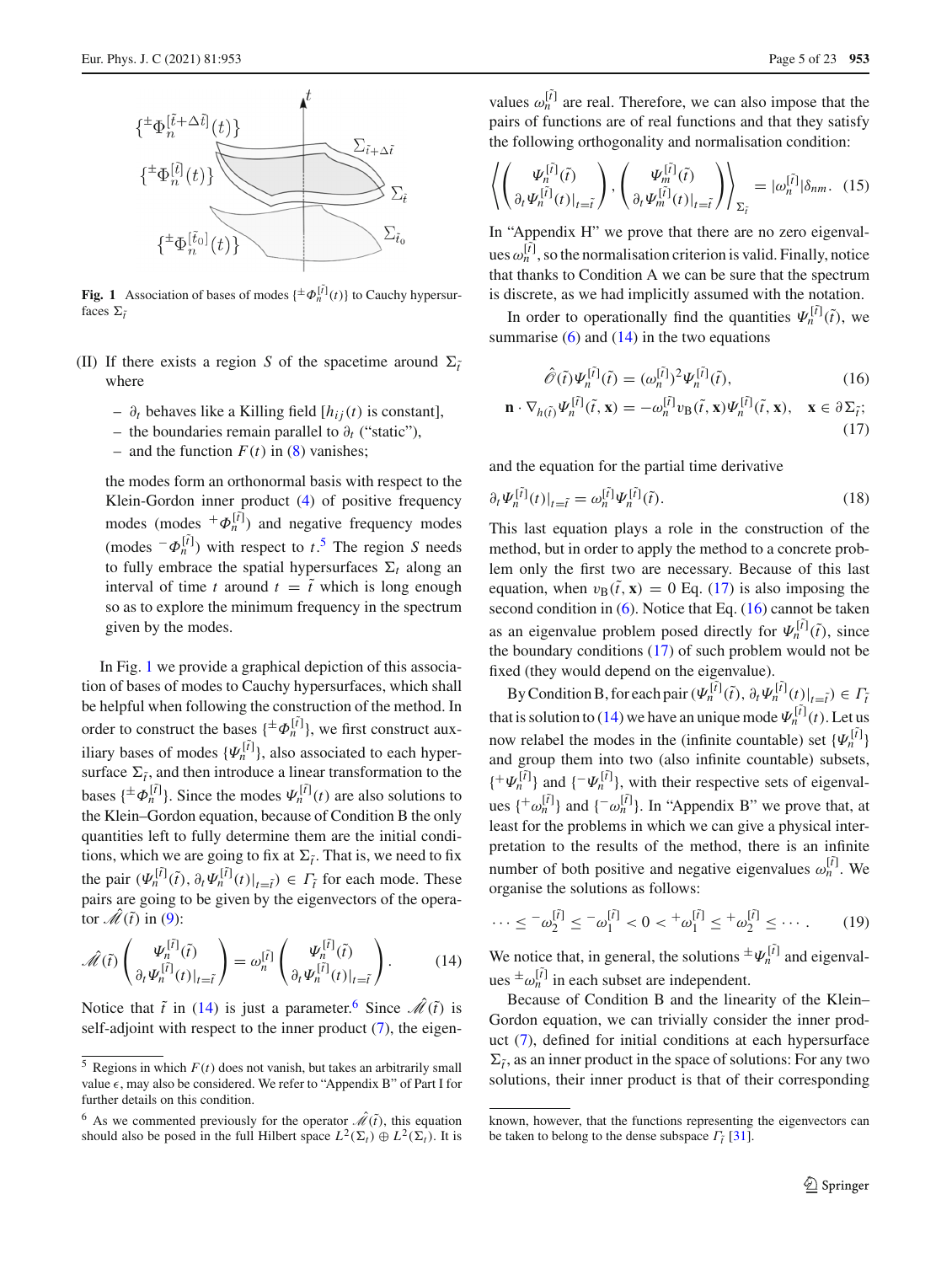initial conditions at the given hypersurface. Using this definition of inner product in the space of solutions, and carefully taking into account the relabelling  $\Psi_n^{[\tilde{t}]} \to {}^{\pm} \Psi_n^{[\tilde{t}]}$ , we can write the orthonormalisation condition [\(15\)](#page-4-6) in an equivalent way, but directly for the modes  $\pm \Psi_n^{[\tilde{t}]}$ , as<sup>[7](#page-5-0)</sup>

<span id="page-5-8"></span>
$$
\langle {}^{\pm} \Psi_n^{[\tilde{t}]} , {}^{\pm} \Psi_m^{[\tilde{t}]} \rangle_{\Sigma_{\tilde{t}}} = | {}^{\pm} \omega_n^{[\tilde{t}]} | \delta_{nm} \delta_{\pm \hat{\pm}}, \tag{20}
$$

where the quantity  $\delta_{\perp \hat{+}}$  equals 1 if the signs coincide and 0 otherwise. We also stress that this orthonormalisation is only correct in the inner product of the hypersurface  $\Sigma_{\tilde{t}}$  to which the modes are associated.

Finally, we build the set of modes  $\{\pm \Phi_n^{[\tilde{t}]} \}$  by taking a linear transformation from the set of modes  $\{\pm \Psi_n^{[\tilde{t}]} \}$ . This linear transformation reads

<span id="page-5-7"></span>
$$
\begin{pmatrix} +\varPhi_1^{[\tilde{t}]} \\ \cdots \\ -\varPhi_1^{[\tilde{t}]} \\ \cdots \end{pmatrix} = M \begin{pmatrix} +\psi_1^{[\tilde{t}]} \\ \cdots \\ -\psi_1^{[\tilde{t}]} \\ \cdots \end{pmatrix}, \qquad (21)
$$

where, in obvious block notation,

<span id="page-5-5"></span>
$$
M := \frac{1}{2} \left( \frac{(1 - \mathbf{i})I (1 + \mathbf{i})I}{(1 + \mathbf{i})I (1 - \mathbf{i})I} \right). \tag{22}
$$

The set of modes  $\{\pm \Phi_n^{[\tilde{t}]} \}$ , constructed this way for each  $\tilde{t}$ , is a basis of modes satisfying Properties I and II. We prove this in "Appendix B". In particular, in the regions *S* described in Property II, where it is possible to construct modes with welldefined frequency with respect to *t*, we have that  $\neg \Psi_n^{[\tilde{t}]}(\tilde{t}) =$  ${}^+\Psi_n^{[\tilde{t}]}(\tilde{t})$  and  ${}^-\omega_n^{[\tilde{t}]} = -({}^+\omega_n^{[\tilde{t}]}),$  and the modes in the basis are

<span id="page-5-4"></span>
$$
\pm \Phi_n^{[\tilde{t}]}(t) = \pm \Psi_n^{[\tilde{t}]}(\tilde{t}) e^{\mp i(\pm \omega_n^{[\tilde{t}]})(t-\tilde{t})};\tag{23}
$$

that is,  ${}^+\Phi_n^{[\tilde{t}]}(t)$  are the modes with positive frequencies  $+\omega_n^{[\tilde{t}]} > 0$ , and  $-\Phi_n^{[\tilde{t}]}(t) = +\Phi_n^{[\tilde{t}]}(t)^*$  the corresponding negative frequency modes.

The construction of the bases of modes done here has been significantly different to that in Part I. We discuss in "Appendix A" why the construction done in Part I does not work here.

#### <span id="page-5-9"></span>3.2 Time-dependent linear transformation

Let us write down formally the linear transformation  $U(\tilde{t}, \tilde{t}_0)$ between any two bases of modes, associated to the hypersurfaces  $\Sigma_{\tilde{t}_0}$  and  $\Sigma_{\tilde{t}}$ :

$$
\begin{pmatrix} +\boldsymbol{\Phi}_1^{[\tilde{t}]} \\ \cdots \\ -\boldsymbol{\Phi}_1^{[\tilde{t}]} \\ \cdots \end{pmatrix} = U(\tilde{t}, \tilde{t}_0) \begin{pmatrix} +\boldsymbol{\Phi}_1^{[\tilde{t}_0]} \\ \cdots \\ -\boldsymbol{\Phi}_1^{[\tilde{t}_0]} \\ \cdots \end{pmatrix} . \tag{24}
$$

In "Appendix C" we prove that this time-dependent linear transformation between bases satisfies the differential equation

<span id="page-5-1"></span>
$$
\frac{\mathrm{d}}{\mathrm{d}\tilde{t}}U(\tilde{t},\tilde{t}_0) = M\hat{V}(\tilde{t})M^*U(\tilde{t},\tilde{t}_0);
$$
\n(25)

where

<span id="page-5-6"></span>
$$
\hat{V}(\tilde{t}) = \begin{pmatrix} \hat{V}^{++} & \hat{V}^{+-} \\ \hat{V}^{-+} & \hat{V}^{--} \end{pmatrix},\tag{26}
$$

with

<span id="page-5-3"></span>
$$
\hat{V}_{nm}^{\pm\hat{\pm}} = -(\hat{\pm}\omega_m^{[\tilde{I}]})\delta_{nm}\delta_{\pm\hat{\pm}}
$$
\n
$$
\hat{\pm}\left\{ \left[ (\pm\omega_n^{[\tilde{I}]} ) + (\hat{\pm}\omega_m^{[\tilde{I}]} ) \right] \right\}
$$
\n
$$
\times \int_{\Sigma_{\tilde{I}}} dV_{\tilde{I}} \left[ \frac{d}{d\tilde{t}} \pm \psi_n^{[\tilde{I}]}(\tilde{t}) \right] \hat{\pm}\psi_m^{[\tilde{I}]}(\tilde{t})
$$
\n
$$
+ \left[ 2(\pm\omega_n^{[\tilde{I}]})^2 + \frac{d^{\pm}\omega_n^{[\tilde{I}]} }{d\tilde{t}} - F(\tilde{t}) \right]
$$
\n
$$
\times \int_{\Sigma_{\tilde{I}}} dV_{\tilde{I}} \pm \psi_n^{[\tilde{I}]}(\tilde{t}) \hat{\pm}\psi_m^{[\tilde{I}]}(\tilde{t})
$$
\n
$$
+ \int_{\Sigma_{\tilde{I}}} dV_{\tilde{I}} \pm \psi_n^{[\tilde{I}]}(\tilde{t}) \left[ \pm\omega_n^{[\tilde{I}]} q(\tilde{t}) + \xi \bar{R}(\tilde{t}) \right] \hat{\pm}\psi_m^{[\tilde{I}]}(\tilde{t})
$$
\n
$$
- \int_{\partial\Sigma_{\tilde{I}}} dS_{\tilde{I}} v_B(\tilde{t}) \left[ \frac{d}{d\tilde{t}} \pm \psi_n^{[\tilde{I}]}(\tilde{t}) \right] \hat{\pm}\psi_m^{[\tilde{I}]}(\tilde{t})
$$
\n(27)

where  $dS_{\tilde{t}}$  is the surface element of  $\partial \Sigma_{\tilde{t}}$ . With the initial condition  $U(\tilde{t}_0, \tilde{t}_0) = I$ , Eq. [\(25\)](#page-5-1) has the formal solution

<span id="page-5-2"></span>
$$
U(\tilde{t}_{\rm f},\tilde{t}_{0}) = \mathscr{T} \exp\left[\int_{\tilde{t}_{0}}^{\tilde{t}_{\rm f}} d\tilde{t} M \hat{V}(\tilde{t}) M^{*}\right],
$$
 (28)

where  $\mathscr T$  denotes time ordering.

Equations  $(25-28)$  $(25-28)$  are one of the two main results of this work: They switch from the time evolution of the modes to the time evolution of the transformation between bases. The time-dependent linear transformation obtained relates the bases  $\{\pm \Phi_n^{[\tilde{t}]} \}$ , which are those satisfying Properties I and II. However, one of the strengths of the method is that all the quantities appearing in  $(27)$ , which are the coefficients of our differential equation, are known just by computing the initial conditions of the auxiliary bases  $\{\pm \Psi_n^{[\tilde{\tau}]} \}$ , which are the solutions to the Eqs. [\(16\)](#page-4-5) and [\(17\)](#page-4-4), for which the time  $\tilde{t}$ is just a parameter.

<span id="page-5-0"></span>Any time that two ' $\pm$ ' signs are involved in an equation, we use a *hat*  $\hat{+}$ <sup>'</sup> to distinguish one of them.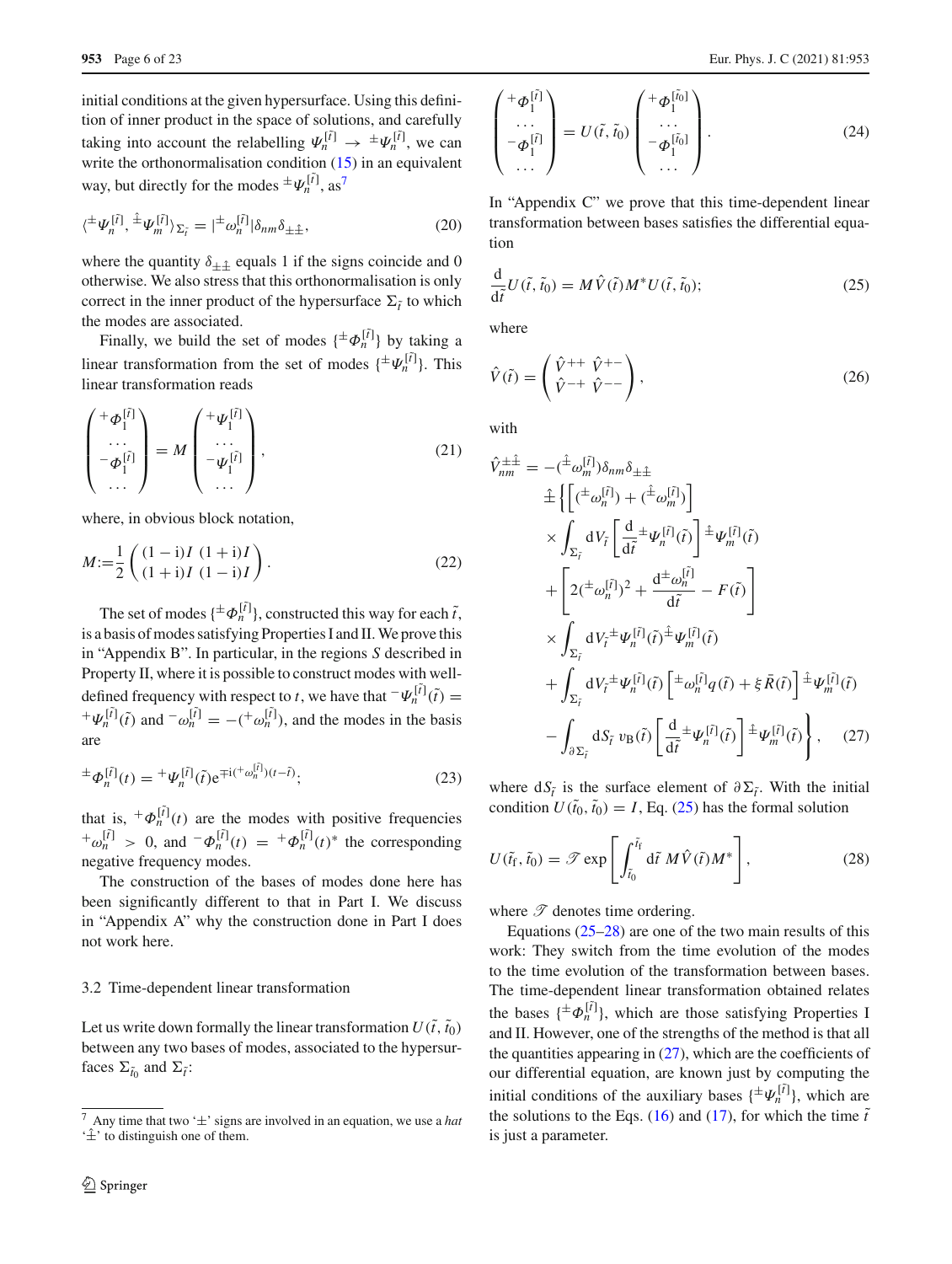#### <span id="page-6-11"></span>3.3 Physical interpretation

The time-dependent linear transformation obtained contains all the information necessary to compute the evolution of the field in time. However, as we advanced in the Introduction, we do not pretend to give a quantisation for each and every basis of modes that we have constructed at each time. It is only in those regions *S* described within Property II of Sect. [3.1,](#page-3-7) where we can proceed to the usual Fock quantisation of the field. That is, defining the corresponding Fock space with its vacuum state and creation and annihilation operators (ones the adjoints of the others in the case of a real field) associated to the mode decomposition given by the method. This is the case because, in such regions, the decomposition is done in modes with well-defined frequency with respect to a timelike Killing field [see Eq. [\(23\)](#page-5-4)]. We rely on the fact that, in such situation, Fock representation gives the correct physical description of a field in terms of particles associated to those modes. $8$  When connecting two regions where this Fock quantisation procedure can be done, the time-dependent linear transformation that we constructed in the previous section really becomes a Bogoliubov transformation, taking the well-known form

$$
U(\tilde{t},\tilde{t}_0) = \begin{pmatrix} \alpha(\tilde{t},\tilde{t}_0) & \beta(\tilde{t},\tilde{t}_0) \\ \beta(\tilde{t},\tilde{t}_0)^* & \alpha(\tilde{t},\tilde{t}_0)^* \end{pmatrix}.
$$
 (29)

These Bogoliubov coefficients also relate in the usual way the annihilation and creation operators of the mode decompositions associated to the different regions.

We refer to Sect. 3.3 of Part I for additional discussions on different aspects of the physical interpretation, which also apply here.

#### <span id="page-6-0"></span>**4 Small perturbations and resonances**

Let us consider the case in which the spatial metric  $h_{ij}(t)$ only changes in time by a small perturbation around some constant metric  $h_{ij}^0$ ; that is,

<span id="page-6-8"></span>
$$
h_{ij}(t) = h_{ij}^0 + \varepsilon \Delta h_{ij}(t),
$$
\n(30)

where  $\varepsilon \ll 1$ . Also, the boundaries may experience small displacements of order  $\varepsilon$ , meaning that we allow the hypersurfaces  $\Sigma_t$  to slightly change around some fixed hypersurface  $\Sigma^0$ . We call  $\varepsilon \Delta x(t, x)$  the proper distance between the boundary  $\partial \Sigma_t$  and the fixed boundary  $\partial \Sigma^0$  at the point  $(t, \mathbf{x})$ along the direction normal and outwards to  $\partial \Sigma^0$ . Therefore, we have that

<span id="page-6-9"></span>
$$
v_{\mathbf{B}}(t, \mathbf{x}) \approx \varepsilon \frac{d}{dt} \Delta x(t, \mathbf{x}).
$$
\n(31)

Finally, we require that  $F(t)$  remains  $O(\varepsilon)$ , so that the solutions to the problem for  $\varepsilon = 0$  are modes with well-defined frequency. In "Appendix D" we prove that such value of  $F(t)$ actually does not contribute at all to the physically relevant result of resonances. Therefore, once we have required that  $F(t)$  remains  $O(\varepsilon)$ , without loss of generality we consider that  $F(t) = 0$ .

We write down the quantities in  $(10)$  and  $(13)$  to first order in ε:

<span id="page-6-2"></span>
$$
\hat{\partial}(\tilde{t}) \approx \hat{\partial}^0 + \varepsilon \Delta \hat{\partial}(\tilde{t}),
$$
  
\n
$$
\bar{R}(\tilde{t}) \approx \varepsilon \Delta \bar{R}(\tilde{t});
$$
\n(32)

where  $R(\tilde{t})$  vanishes when there is no perturbation because it only depends on time derivatives. The perturbation of the quantity  $q(\tilde{t})$  in [\(12\)](#page-3-10) does not directly appear in the perturbative regime, but rather its primitive with respect to  $\tilde{t}$ , given by

<span id="page-6-7"></span>
$$
\Delta r(\tilde{t}) := \frac{1}{2} \left. \frac{\partial}{\partial \varepsilon} \log h(\tilde{t}) \right|_{\varepsilon=0}.
$$
\n(33)

As we prove in "Appendix D", we manage to write down the Bogoliubov coefficients without explicitly computing the solutions  $\pm \Psi_n^{[\tilde{t}]}(\tilde{t})$  and  $\pm \omega_n^{[\tilde{t}]}$  to first order in  $\varepsilon$ , by using the perturbation of the operator  $\Delta\mathcal{O}(\tilde{t})$  in [\(32\)](#page-6-2). Thus, we only need the solutions to [\(16\)](#page-4-5) and [\(17\)](#page-4-4) for the static problem (for  $\varepsilon = 0$ ). We denote them as  $\Psi_n^0$  and  $\omega_n^0 > 0$  for the  $\psi_n^{[\tilde{t}]}$ modes. Therefore, those corresponding to the  $-\Psi_n^{[\tilde{t}]}$  modes are  $\Psi_n^0$  and  $-\omega_n^0$  (see "Appendix B"). These solutions satisfy

<span id="page-6-6"></span><span id="page-6-5"></span>
$$
\hat{\mathscr{O}}^0 \Psi_n^0 = (\omega_n^0)^2 \Psi_n^0, \tag{34}
$$

$$
\mathbf{n} \cdot \nabla_{h^0} \Psi_n^0(\mathbf{x}) = 0, \quad \mathbf{x} \in \partial \Sigma^0.
$$
 (35)

Being solutions to a static problem, they must also fulfil the orthonormalisation condition given in  $(B.7)$ , namely,

<span id="page-6-3"></span>
$$
\int_{\Sigma^0} dV^0 \, \Psi_n^0 \Psi_m^0 = \frac{\delta_{nm}}{2\omega_n^0},\tag{36}
$$

where  $dV^0$  is the volume element of  $\Sigma^0$ .

We want to solve the differential equation  $(25)$  in the perturbative regime. Let us first compute the coefficient  $M\dot{V}(\tilde{t})M^*$  explicitly to zeroth order in  $\varepsilon$ . Using the solutions to zeroth order and  $(36)$  in  $(27)$  it is easy to check that

<span id="page-6-10"></span>
$$
\hat{V}_{nm}^{\pm\hat{\pm}} = \hat{\pm}\omega_n^0 \delta_{nm} \delta_{\mp\hat{\pm}} + O(\varepsilon). \tag{37}
$$

Using now  $(22)$  and  $(26)$ , we can write

<span id="page-6-4"></span>
$$
M\hat{V}(\tilde{t})M^* \approx \mathrm{i}\Omega^0 + \varepsilon \Delta K(\tilde{t});\tag{38}
$$

<span id="page-6-1"></span><sup>&</sup>lt;sup>8</sup> For brevity, we do not expose the details of the quantisation procedure explicitly, see e.g. [\[2\]](#page-21-7).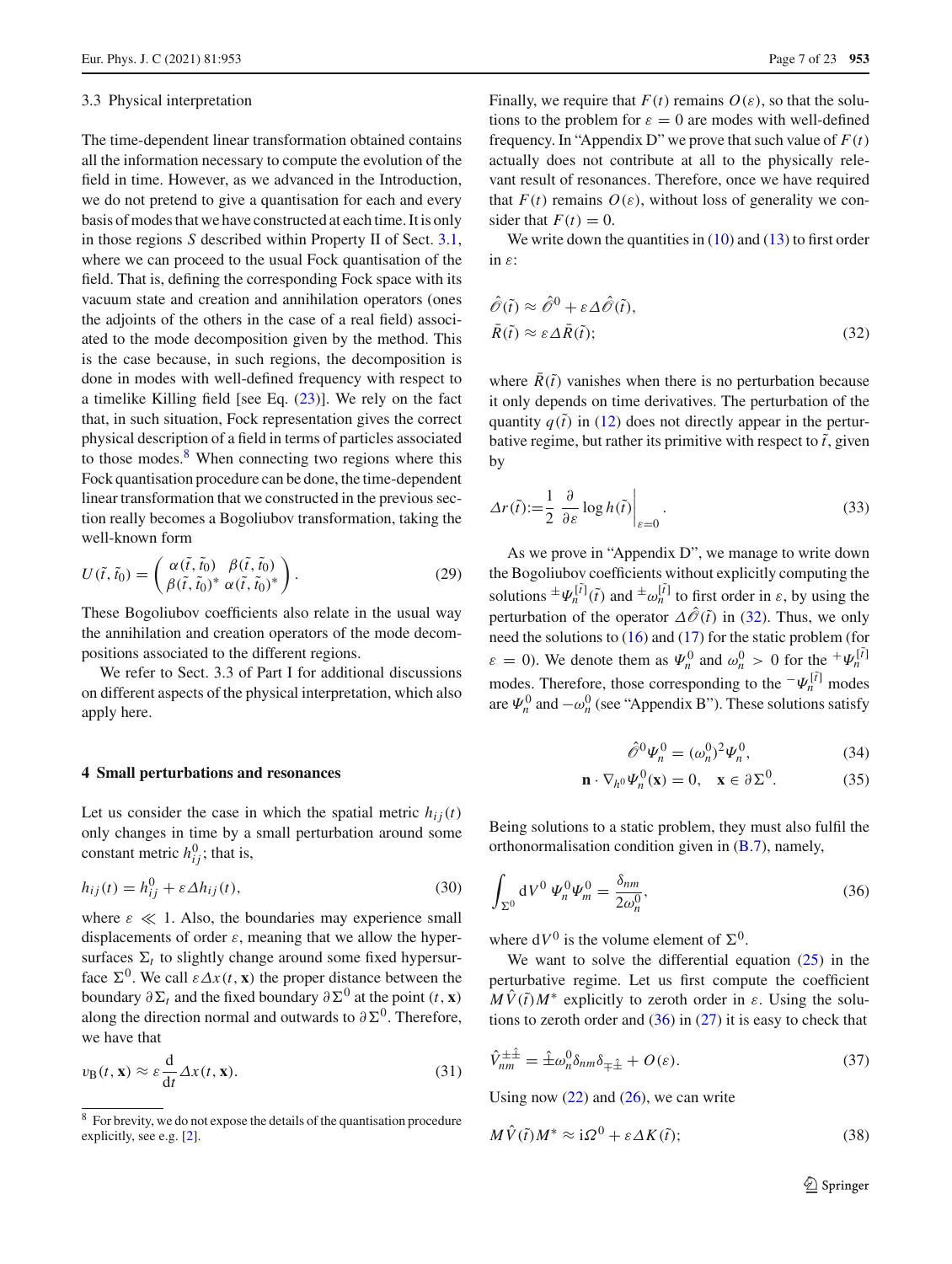with

$$
\Omega^0 := \text{diag}(\omega_1^0, \omega_2^0, \dots, -\omega_1^0, -\omega_2^0, \dots),
$$
  

$$
\Delta K(\tilde{t}) := \begin{pmatrix} \Delta \hat{\alpha}(\tilde{t}) & \Delta \hat{\beta}(\tilde{t}) \\ \Delta \hat{\beta}(\tilde{t})^* & \Delta \hat{\alpha}(\tilde{t})^* \end{pmatrix},
$$
(39)

where the entries of  $\Delta K(\tilde{t})$  are the contributions to first order in  $\varepsilon$ , that depend on the perturbation and which explicit expressions we provide later on. If we introduce the result  $(38)$  in the differential equation  $(25)$ , we clearly see that for  $\varepsilon = 0$  the modes evolve just with a trivial phase with constant frequency  $\pm \omega_n^0$ , as one should expect for a static metric.

In order to properly compute the evolution to first order in  $\varepsilon$ , we shall first absorb any phase evolution, given by the diagonal terms. This is done by writing the evolution in terms of a new linear transformation  $Q(\tilde{t}, \tilde{t}_0)$  defined by

<span id="page-7-0"></span>
$$
Q(\tilde{t}, \tilde{t}_0) := \Theta(\tilde{t})^* U(\tilde{t}, \tilde{t}_0); \tag{40}
$$

where

$$
\Theta(\tilde{t}) := \exp\left\{ \int^{\tilde{t}} d\tilde{t}' [\mathrm{i}\Omega^{0} + \varepsilon \Delta A(\tilde{t}')] \right\},
$$
  

$$
\Delta A(\tilde{t}) := \mathrm{diag}(\Delta \hat{\alpha}_{11}, \Delta \hat{\alpha}_{22}, \dots, -\Delta \hat{\alpha}_{11}, -\Delta \hat{\alpha}_{22}, \dots).
$$
 (41)

Replacing [\(40\)](#page-7-0) in [\(25\)](#page-5-1), we get the differential equation

$$
\frac{d}{d\tilde{t}} Q(\tilde{t}, \tilde{t}_0) = \varepsilon \Theta^0(\tilde{t})^* \Delta \bar{K}(\tilde{t}) \Theta^0(\tilde{t}) Q(\tilde{t}, \tilde{t}_0),
$$
  

$$
\Delta \bar{K}(\tilde{t}) := \Delta K(\tilde{t}) - \Delta A(\tilde{t}),
$$
  

$$
\Theta^0(\tilde{t}) := e^{i\Omega^0 \tilde{t}};
$$
 (42)

where we dropped the terms to first order in  $\varepsilon$  from  $\Theta(\tilde{t})$ because of the overall factor  $\varepsilon$  appearing on the r.h.s. With the initial condition  $Q(\tilde{t}_0, \tilde{t}_0) = I$ , to first order in  $\varepsilon$  the transformation reads

<span id="page-7-4"></span>
$$
Q(\tilde{t}_{\rm f},\tilde{t}_0) \approx I + \varepsilon \int_{\tilde{t}_0}^{\tilde{t}_{\rm f}} d\tilde{t} \,\Theta^0(\tilde{t})^* \Delta \bar{K}(\tilde{t}) \Theta^0(\tilde{t}).\tag{43}
$$

We can show the resonance behaviour of the field in a clear way if we write explicitly the expressions for the Bogoliubov coefficients:

$$
\alpha_{nn}(\tilde{t}_{f}, \tilde{t}_{0}) \approx 1; \n\alpha_{nm}(\tilde{t}_{f}, \tilde{t}_{0}) \approx \varepsilon \int_{\tilde{t}_{0}}^{\tilde{t}_{f}} d\tilde{t} e^{-i(\omega_{n}^{0} - \omega_{m}^{0})\tilde{t}} \Delta \hat{\alpha}_{nm}(\tilde{t}), \nn \neq m;
$$
\n(44)

$$
\beta_{nm}(\tilde{t}_{\rm f},\tilde{t}_0) \approx \varepsilon \int_{\tilde{t}_0}^{\tilde{t}_{\rm f}} d\tilde{t} \,\mathrm{e}^{-\mathrm{i}(\omega_n^0 + \omega_m^0)\tilde{t}} \Delta \hat{\beta}_{nm}(\tilde{t}).\tag{45}
$$

<span id="page-7-8"></span>In general, the Bogoliubov transformation differs from the identity just by terms of first order in  $\varepsilon$ , except for the cases where there are resonances. That is, if the perturbation considered contains some characteristic frequency  $\omega_{\rm p}$ , then the same frequency is usually also present in the quantities  $\Delta \hat{\alpha}_{nm}(\tilde{t})$  and  $\Delta \hat{\beta}_{nm}(\tilde{t})$ . If such frequency coincides with some difference between the frequencies of two modes,  $\omega_{\rm p} = \omega_n^0 - \omega_m^0$  (it is in resonance), then the corresponding coefficient  $\alpha_{nm}(\tilde{t}_{\rm f}, \tilde{t}_{\rm 0})$  grows linearly with the time difference  $\tilde{t}_f - \tilde{t}_0$ , and after enough time it will overcome the  $O(\varepsilon)$ . Respectively, if the characteristic frequency coincides with some sum between the frequencies of two modes,  $\omega_{\rm p} = \omega_n^0 + \omega_m^0$ , then the corresponding coefficient  $\beta_{nm}(\tilde{t}_{\rm f}, \tilde{t}_{\rm 0})$ grows linearly in time and eventually overcomes the  $O(\varepsilon)$ .<sup>[9](#page-7-1)</sup>

If the Fourier transform  $\mathscr F$  of  $\Delta \hat \alpha_{nm}(\tilde t)$  [respectively  $\Delta\beta_{nm}(\tilde{t})$ ] exists as a well-defined function, which necessarily implies that the perturbation vanishes fast enough in the asymptotic past and future, then another way to consider the resonances is by taking the limits  $\tilde{t}_0 \to -\infty$  and  $\tilde{t}_f \to \infty$ in  $(44)$  and  $(45)$  and writing

<span id="page-7-5"></span>
$$
\alpha_{nn}(-\infty, \infty) \approx 1; \n\alpha_{nm}(-\infty, \infty) \approx \varepsilon \sqrt{2\pi} \mathscr{F}[\Delta \hat{\alpha}_{nm}](\omega_n^0 - \omega_m^0), \nn \neq m;
$$
\n(46)

<span id="page-7-9"></span><span id="page-7-6"></span>
$$
\beta_{nm}(-\infty,\infty) \approx \varepsilon \sqrt{2\pi} \mathscr{F}[\Delta \hat{\beta}_{nm}](\omega_n^0 + \omega_m^0). \tag{47}
$$

That is, the Bogoliubov coefficients between the asymptotic past and future are proportional to the Fourier transforms evaluated at the corresponding substraction (respectively addition) of frequencies. Evidently, resonances occur if the frequency spectrum is peaked around one or more of these values.

<span id="page-7-7"></span>Let us remark that, in the presence of resonances, the physically meaningful modes for which the effects take place can be taken as the stationary modes given by  ${\Psi_n^0 \exp(\mp i\omega_n^0 t)}$ . This is because the exact modes  $\{\pm \Phi_n^{[\tilde{t}]}(t)\}$  differ from them just to order  $\varepsilon$  (see "Appendix B"), which is the degree of indefiniteness of the well-defined frequency modes due to the perturbation. Only when the neat effect overcomes this order (and thus the degree of indefiniteness), the effect can be interpreted physically. We shall also mention that the resonance can be consistently described in the regime of duration of the perturbation  $\Delta \tilde{t}$  such that  $1 \ll \omega_p \Delta \tilde{t} \ll 1/\varepsilon$ . The reason is that one needs the period of time to be reasonably larger than the inverse of the frequency being described, but on the other hand, one should keep the second order term in  $\varepsilon$  that we dropped in  $(43)$  significantly smaller than the first order term that we kept. We refer to Sect. 4 and "Appendix E.2"

<span id="page-7-3"></span><span id="page-7-2"></span><span id="page-7-1"></span><sup>&</sup>lt;sup>9</sup> In "Appendix E.1" of Part I we show that these resonances remain stable under small deviations of the frequency of the perturbation from the exact resonant frequency.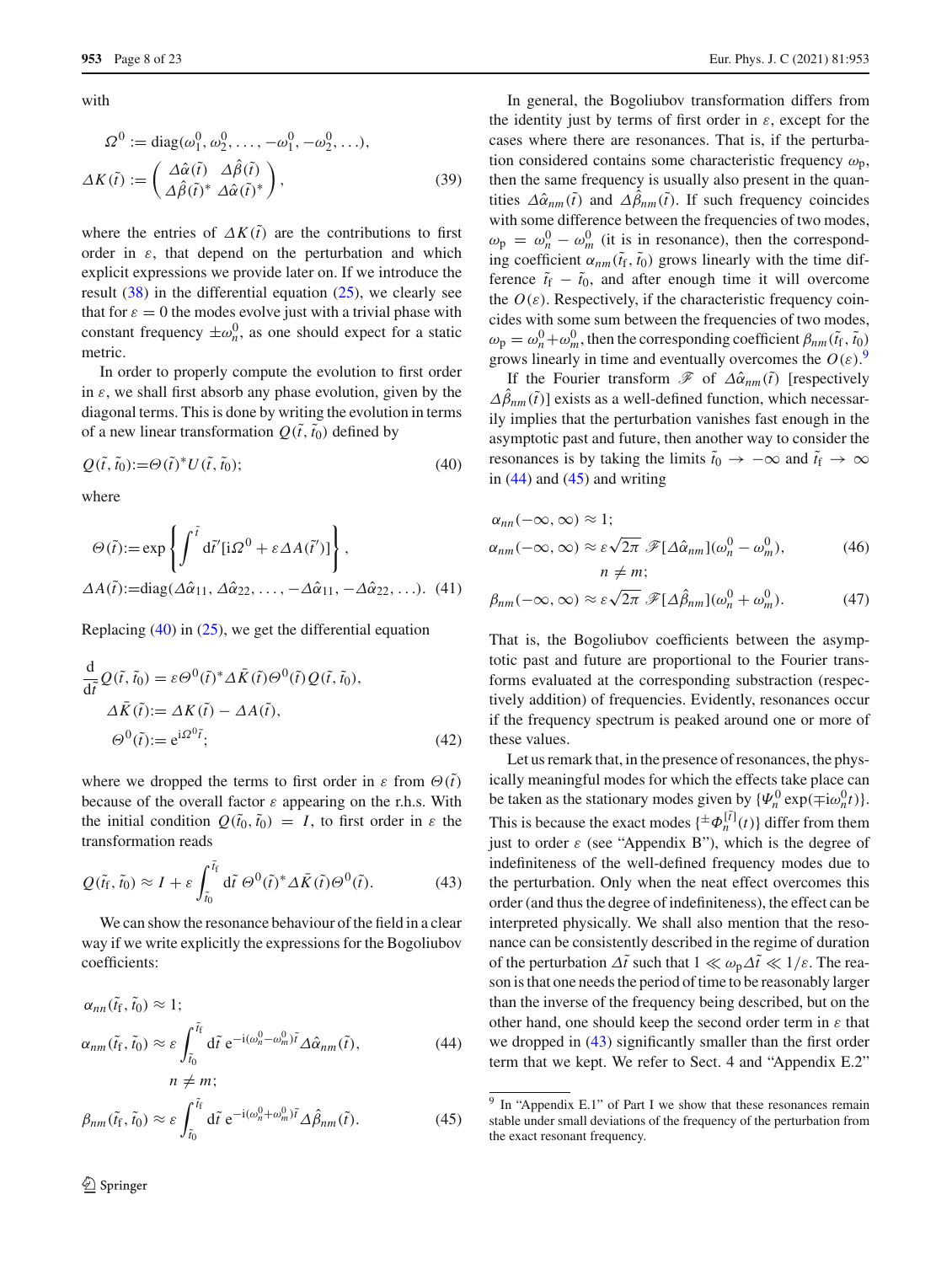in Part I for additional discussion on the interpretation of the modes and on the regime of validity of the perturbative computation.

Finally, we provide the explicit expressions for the entries of  $\Delta K(\tilde{t})$ . They are computed in detail in "Appendix D". In order to find resonances, the following expressions can be used

$$
\Delta \hat{\alpha}_{nm}(\tilde{t}) \equiv \mathrm{i} \int_{\Sigma^0} \mathrm{d}V^0 \, [\bar{m}\hat{\Delta}(\tilde{t}) \Psi_n^0] \Psi_m^0
$$

$$
+ \mathrm{i} \int_{\partial \Sigma^0} \mathrm{d}S^0 \, \Delta x(\tilde{t}) \Big[ (\nabla_h \circ \Psi_n^0) \cdot (\nabla_h \circ \Psi_m^0) + (\xi R^h^0 + m^2 - \omega_n^0 \omega_m^0) \Psi_n^0 \Psi_m^0 \Big], \tag{48}
$$

$$
\Delta \hat{\beta}_{nm}(\tilde{t}) \equiv -i \int_{\Sigma^0} dV^0 \left[ \frac{1}{m} \hat{\Delta}(\tilde{t}) \Psi_n^0 \right] \Psi_m^0
$$

$$
-i \int_{\partial \Sigma^0} dS^0 \, \Delta x(\tilde{t}) \Big[ (\nabla_h \Phi_n^0) \cdot (\nabla_h \Phi_m^0) + (\xi R^h^0 + m^2 + \omega_n^0 \omega_m^0) \Psi_n^0 \Psi_m^0 \Big]; \tag{49}
$$

where  $dS^0$  is the surface element of  $\partial \Sigma^0$ ,  $\nabla_{h^0}$  is the connection associated to the static metric  $h_{ij}^0$ ,  $R^{h^0}$  its scalar curvature, and  $\frac{\pm}{m}\Delta(\tilde{t})$  are linear operators defined by their action on the basis  $\{\Psi_n^0\}$  as

<span id="page-8-0"></span>
$$
\begin{aligned} &\frac{\pm}{m}\hat{\Delta}(\tilde{t})\Psi_n^0\\ &:=\big[\Delta\hat{\mathscr{O}}(\tilde{t})+\omega_n^0(\omega_n^0\pm\omega_m^0)\Delta r(\tilde{t})+\xi\Delta\bar{R}(\tilde{t})\big]\Psi_n^0. \end{aligned} \tag{50}
$$

The expressions in [\(44–](#page-7-2)[50\)](#page-8-0) are the second main result of this work. As we will show with concrete examples, they provide a very simple recipe for computing the resonance frequencies and amplitudes of a trapped quantum field in the perturbative regime. We highlight again that they do not even require the computation of the modes to first order in the perturbations, but only the solutions of the static problem in [\(34–](#page-6-5)[36\)](#page-6-3).

The symbol ' $\equiv$ ' in [\(48\)](#page-8-1) and [\(49\)](#page-8-2) denotes the equivalence relation "gives the same resonances as". This means that the expressions in  $(48)$  and  $(49)$  have been simplified by dropping terms that are non-zero, but that nonetheless never contribute to the resonances when replaced in  $(44)$  and  $(45)$  [or in  $(46)$ ] and [\(47\)](#page-7-6)]. Since resonances are the only physically meaningful result to be obtained from this computation, one can always use these expressions to compute the sensibility of the field to each resonance. We refer to "Appendix D", and again to Sect. 4 and "Appendix E.2" in Part I, for more details on the interpretation of the resonances and on the meaning of the "equivalence for resonances" relation given by  $\equiv$ .<sup>[10](#page-8-3)</sup>

In the expressions  $(48)$  and  $(49)$  we can see a clear separation between the contributions due to the change of the metric (the volume integrals) and due to the motion of the boundaries (the surface integrals). As it must be the case, the first contributions are equivalent to those found in Part I [Eqs. (44) and (45)].

#### <span id="page-8-5"></span>4.1 Example: dynamical Casimir effect

<span id="page-8-1"></span>In order to provide an illustrative example, let us apply the method to arguably the simplest problem with moving boundary conditions, which is the Dynamical Casimir Effect for a minimally coupled ( $\xi = 0$ ) massive scalar field in  $1+1$ dimensional Minkowski spacetime. The spacetime metric is simply

$$
ds^2 = -dt^2 + dx^2.
$$
 (51)

<span id="page-8-2"></span>The field is trapped inside a cavity of average proper length *L*, with the boundaries placed at  $x_-(\text{left})$  and  $x_+$ (right). The boundaries oscillate with frequency  $\Omega$  and amplitude  $\epsilon L/2 \ll L$ . We consider three different configurations for such oscillations:

$$
x_{-} = -L/2, \quad x_{+} = L[1 + \varepsilon \sin(\Omega t)]/2 \quad (i);
$$
  
\n
$$
x_{\pm} = \pm L[1 + \varepsilon \sin(\Omega t)]/2 \quad (ii);
$$

$$
x_{\pm} = \pm L[1 \pm \varepsilon \sin(\Omega t)]/2 \tag{52}
$$

In (i) only the right boundary oscillates, in (ii) the boundaries oscillate in opposite directions (the cavity expands and contracts) and in (iii) the boundaries oscillate in the same direction (the cavity shakes).

For the problem under consideration, it is straightforward to obtain the quantities needed to compute [\(48\)](#page-8-1) and [\(49\)](#page-8-2). In particular, we have that

<span id="page-8-4"></span>
$$
\Delta \hat{\mathcal{O}} = \Delta r = \Delta \bar{R} = \frac{+}{m} \hat{\Delta} = 0;
$$
  
\n
$$
\Delta x (-L/2) = 0, \ \Delta x (L/2) = L \sin(\Omega t) / 2
$$
 (i);  
\n
$$
\Delta x (\pm L/2) = L \sin(\Omega t) / 2
$$
 (ii);  
\n
$$
\Delta x (\pm L/2) = \pm L \sin(\Omega t) / 2
$$
 (iii). (53)

We solve the problem both for Neumann and Dirichlet boundary conditions (see "Appendix G" for the expressions in this latter case). The eigenvalue Eq.  $(34)$  and the boundary conditions  $(35)$  [respectively  $(G.57)$ ] read

$$
(-\partial_x^2 + m^2)\Psi_n^0 = (\omega_n^0)^2 \Psi_n^0;
$$
  
\n
$$
\pm \partial_x \Psi_n^0|_{x=\pm L/2} = 0
$$
 (Neumann),  
\n
$$
\Psi_n^0(\pm L/2) = 0
$$
 (Dirichlet); (54)

<span id="page-8-3"></span><sup>&</sup>lt;sup>10</sup> This equivalence relation, which concrete expressions are given in "Appendix D" [Eqs. [\(D.27\)](#page-15-0) and [\(D.42\)](#page-7-7)], can also be used to further

simplify concrete expressions for the coefficients found in a specific problem.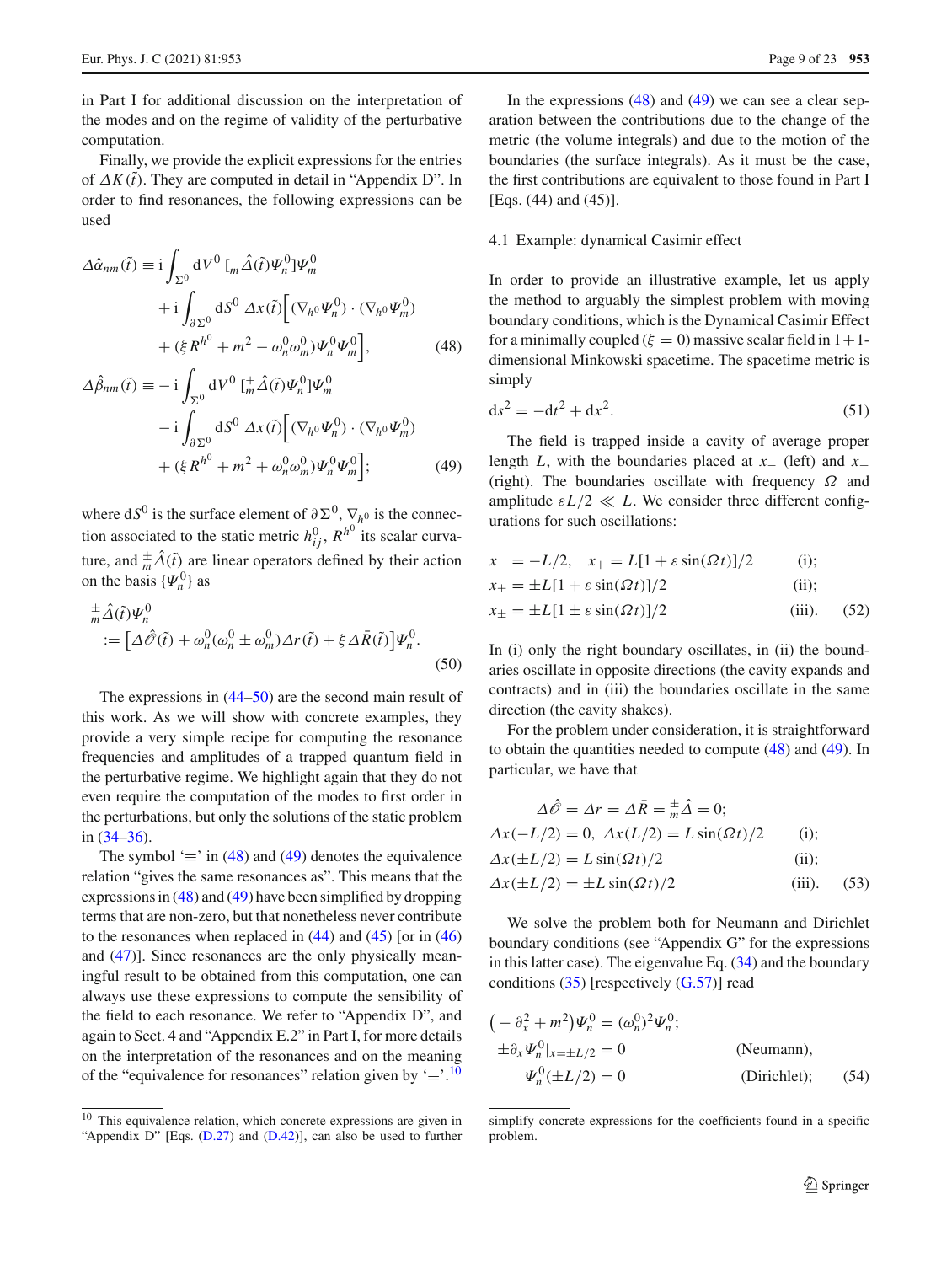and the solutions to these problems are

$$
\Psi_n^0 = \frac{1}{\sqrt{L\omega_n^0}} \cos \left[ k_n \left( x + \frac{L}{2} \right) \right]
$$
 (Neumann),  
\n
$$
\Psi_n^0 = \frac{1}{\sqrt{L\omega_n^0}} \sin \left[ k_n \left( x + \frac{L}{2} \right) \right]
$$
 (Dirichlet);  
\n
$$
\omega_n^0 = \sqrt{k_n^2 + m^2}; \qquad n \in \mathbb{N}^{(*)};
$$
 (55)

where  $k_n := \pi n/L$  and the mode with  $n = 0$  is excluded for Dirichlet boundary conditions.

From [\(53\)](#page-8-4) it is immediate that the first integral of the quantities  $(48)$  and  $(49)$  [respectively of  $(G.58)$  and  $(G.59)$ ] vanishes. Since we are considering one spatial dimension, the "surface integral" is simply the evaluation of the integrand at the two boundaries. Plugging the corresponding quantities into  $(48)$  and  $(49)$ , we easily obtain the solutions for Neumann boundary conditions:<sup>11</sup>

<span id="page-9-1"></span>
$$
\Delta \hat{\alpha}_{nm}(t) \equiv -\Delta \hat{\beta}_{nm}(t) \equiv \frac{iC_{nm}(\Omega^2 - k_n^2 - k_m^2)}{4\sqrt{\omega_n^0 \omega_m^0}} \sin(\Omega t).
$$
\n(56)

The factor  $C_{nm}$  depends on the oscillation configuration, and is given by

$$
C_{nm} = (-1)^{n+m}
$$
 (i),  
\n
$$
C_{nm} = (-1)^{n+m} + 1
$$
 (ii),  
\n
$$
C_{nm} = (-1)^{n+m} - 1
$$
 (iii). (57)

In order to obtain the expression in [\(56\)](#page-9-1) we replaced  $|\omega_n^0 \omega_m^0 \rightarrow \Omega$  in the computation of  $\Delta \hat{\alpha}_{nm}(t)$  and  $\omega_n^0 + \omega_m^0 \rightarrow \Omega$ in the computation of  $\Delta \beta_{nm}(t)$ . This is legitimate within the equivalence relation with respect to resonances, since the only (positive) frequency present in the perturbation is  $\Omega$ . Respectively, the solutions for Dirichlet boundary conditions are obtained by plugging the corresponding quantities into  $(G.58)$  and  $(G.59)$ :

<span id="page-9-3"></span>
$$
\Delta \hat{\alpha}_{nm}(t) \equiv -\Delta \hat{\beta}_{nm}(t) \equiv -\frac{iC_{nm}k_nk_m}{2\sqrt{\omega_n^0\omega_m^0}}\sin(\Omega t). \tag{58}
$$

In general, we find mode mixing and/or particle production due to the moving boundaries, which reproduces the Dynamical Casimir Effect. For example, if the frequency  $\Omega$  coincides with the difference between the frequencies  $|\omega_n^0 - \omega_m^0|$ , plugging [\(56\)](#page-9-1) into [\(44\)](#page-7-2) we find that

$$
\alpha_{nm}(t_{\rm f}, t_0) \approx \pm \varepsilon \frac{C_{nm}(\Omega^2 - k_n^2 - k_m^2)}{8\sqrt{\omega_n^0 \omega_m^0}}(t_{\rm f} - t_0).
$$
 (59)

For long enough times, this quantity can overcome the order  $\varepsilon$ and become significant to zeroth order; that is, to the resonant modes of the cavity, and therefore significant mode mixing takes place between the corresponding modes. Analogous arguments apply for the  $\beta$ -coefficients and the corresponding particle creation, for any boundary conditions and configuration.

We notice that, out of the final results, we can take the limit of a massless field in a straightforward well-defined way.[12](#page-9-2) The results with Dirichlet boundary conditions for configuration (i) in the massless case exactly reproduce the results obtained in [\[32\]](#page-22-12) and independently in [\[33\]](#page-22-13), while for configuration (iii) they reproduce the results obtained in [\[20\]](#page-22-4) both for the massive and the massless case.

#### <span id="page-9-4"></span>4.2 Example: gravitational wave resonance

Confined quantum fields undergo Bogoliubov transformations when perturbed by gravitational waves. This was shown in [\[33\]](#page-22-13) considering a scalar field in a one-dimensional rigid trap. The authors proposed to exploit this effect in order to detect gravitational waves using phonons in a Bose-Einstein condensate. In Part I, we extended this work by computing the field transformations in the three-dimensional case considering free-falling boundary conditions (and thus static in the synchronous gauge). Free-falling boundary conditions were also studied in [\[34](#page-22-14)] using a different technique. Considering free-falling boundary conditions is interesting from a mathematical point of view. However, in practice, phononic gravitational wave detectors require inter-atomic interactions and thus, rigid or semi-rigid boundary conditions. The method introduced in this article enables the study of the phonon field transformations in a three-dimensional rigid or semirigid cavity. Therefore, the method will be useful in extending [\[33](#page-22-13)] to improve the detection of gravitational waves by using three-dimensional trapped Bose-Einstein condensates.

In particular, in this section we explicitly compute the Bogoliubov transformations for the phonon field when trapped in a fully rigid three-dimensional cavity. The phonon field can be described by a real scalar massless quantum field. In the case that the condensate remains stationary, the quantum field obeys a Klein–Gordon equation in an effective metric (with minimal coupling) which corresponds to the gravitational wave metric with the speed of sound in the condensate *c*<sup>s</sup> replacing the speed of light in the *g*<sup>00</sup> component [\[35](#page-22-15)[–38](#page-22-16)]. We work in the TT-gauge and normalise the speed of sound  $c_s = 1$ . We consider a wave with amplitude  $\varepsilon$  and

<span id="page-9-0"></span><sup>11</sup> Since we do not need to explicitly consider the evolution in time *t* of a basis of modes anymore, we can relax the notation and replace  $\tilde{t} \to t$ .

<span id="page-9-2"></span><sup>12</sup> The existing "zero-frequency mode" in the massless limit (in the case of Neumann boundary conditions) would not be normalisable, but the perturbation does not introduce any effect for it (all the coefficients would vanish for  $n = 0$  or  $m = 0$ ). Thus such mode can simply be ignored.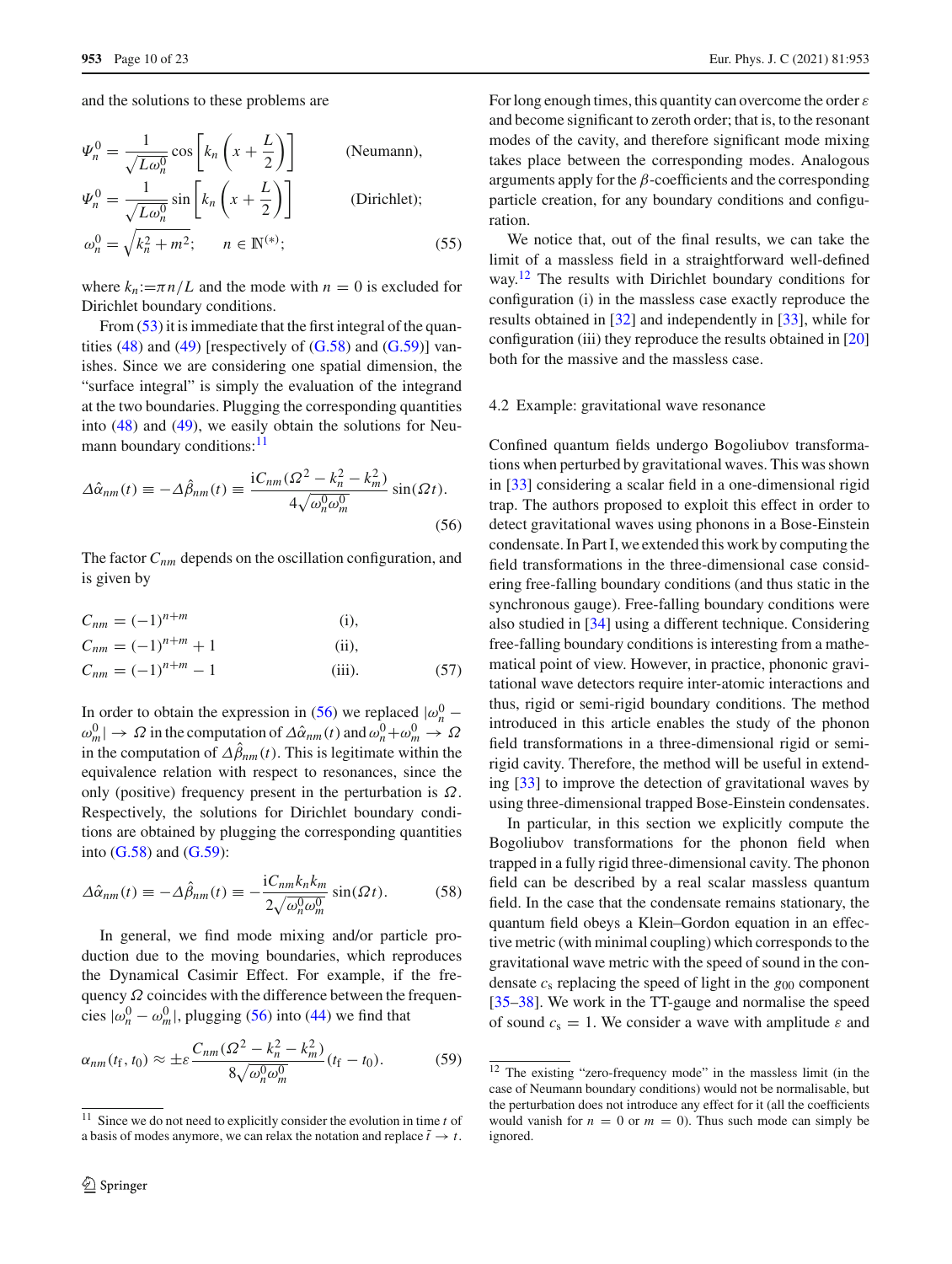frequency Ω propagating in the *z*-direction and with polarisation in the *x y*-directions. Therefore, the metric is given by

$$
ds^{2} = -dt^{2} + [1 + \varepsilon \sin(\Omega t)]dx^{2}
$$

$$
+ [1 - \varepsilon \sin(\Omega t)]dy^{2} + dz^{2}, \qquad (60)
$$

where we have simplified  $\sin[\Omega(t-z/c)] \rightarrow \sin(\Omega t)$ , as we have that  $c \gg \Omega L_z$  (being  $L_z$  the size of the condensate in the *z*-direction), because of the orders of magnitude between the speed of light and the speed of sound.

For simplicity, we consider that the field is trapped in a rectangular prism of proper lengths  $L_x$ ,  $L_y$  and  $L_z$  aligned with the directions of propagation and polarisation of the wave. Since the cavity is rigid, these proper lengths must stay constant at all times. We consider that the centre of mass of the cavity (which by symmetry coincides with its geometrical centre) is in free-fall, and we fix it at the origin of the coordinate system. Therefore, the boundaries of the prism are placed at (in obvious notation):

$$
x_{\pm} = \pm \frac{L_x}{2\sqrt{1 + \varepsilon \sin(\Omega t)}},
$$
  
\n
$$
y_{\pm} = \pm \frac{L_y}{2\sqrt{1 - \varepsilon \sin(\Omega t)}},
$$
  
\n
$$
z_{\pm} = \pm \frac{L_z}{2}.
$$
\n(61)

Although we are considering the physical problem of a massless field, we can take advantage of the versatility of our method and address the more general mathematical problem of a massive field with equal ease. The physical problem is then recovered by taking the massless limit. Therefore, from here on we consider  $m \geq 0$ . Thus, the eigenvalue equation [\(34\)](#page-6-5) reads

$$
\left(-\partial_x^2 - \partial_y^2 - \partial_z^2 + m^2\right)\Psi_{nm\ell}^0 = (\omega_{nm\ell}^0)^2\Psi_{nm\ell}^0; \tag{62}
$$

where  $n$ ,  $m$  and  $\ell$  are quantum numbers. We first consider Dirichlet boundary conditions. The boundary condi-tions imposed to the static modes [\(G.57\)](#page-19-0) are  $\Psi_{nm\ell}^0 = 0$  at the boundaries given in [\(61\)](#page-10-0) for  $\varepsilon = 0$ . The solutions to this problem with the orthonormalisation in [\(36\)](#page-6-3) are

$$
\Psi_{nm\ell}^{0} = \frac{2}{\sqrt{L_x L_y L_z \omega_{nm\ell}^{0}}} \sin\left[k_n^x \left(x + \frac{L_x}{2}\right)\right]
$$

$$
\times \sin\left[k_n^y \left(y + \frac{L_y}{2}\right)\right] \sin\left[k_n^z \left(z + \frac{L_z}{2}\right)\right],
$$

$$
\omega_{nm\ell}^{0} = \sqrt{(k_n^x)^2 + (k_m^y)^2 + (k_\ell^z)^2 + m^2}, \quad n, m, \ell \in \mathbb{N}^*;
$$
(63)

where  $k_n^x := \pi n / L_x$ , and equivalently for the other dimensions. The remaining quantities needed to compute [\(G.58\)](#page-19-1) and  $(G.59)$  are

$$
\Delta r = \Delta R = 0,
$$
  
\n
$$
{}_{m}^{\pm} \hat{\Delta} = \Delta \hat{\mathcal{O}} = \sin(\Omega t)(\partial_{x}^{2} - \partial_{y}^{2});
$$
  
\n
$$
\Delta x(x = \pm L_{x}/2) = -L_{x} \sin(\Omega t)/4,
$$
  
\n
$$
\Delta x(y = \pm L_{y}/2) = L_{y} \sin(\Omega t)/4,
$$
  
\n
$$
\Delta x(z = \pm L_{z}/2) = 0.
$$
\n(64)

Plugging all the quantities into  $(G.58)$  and  $(G.59)$ , we obtain

$$
\Delta \hat{\alpha}_{nm\ell}^{n'm'\ell'}(t) \equiv \frac{\mathrm{i} \sin(\Omega t)}{4\sqrt{\omega_{nm\ell}^{0}\omega_{n'm'\ell'}^{0}} \delta_{\ell}^{\ell'}
$$

$$
\times \left\{ [(-1)^{n+n'} + 1] k_{n}^{x} k_{n'}^{x} \delta_{m}^{m'} - [(-1)^{m+m'} + 1] k_{m}^{y} k_{m'}^{y} \delta_{n}^{n'} \right\},\tag{65}
$$

<span id="page-10-4"></span><span id="page-10-2"></span>
$$
\Delta \hat{\beta}_{nm\ell}^{n'm'\ell'}(t) \equiv \frac{\mathrm{i} \sin(\Omega t)}{2\omega_{nm\ell}^{0}} \left[ (k_n^x)^2 - (k_m^y)^2 \right] \delta_{nm\ell}^{n'm'\ell'} - \Delta \hat{\alpha}_{nm\ell}^{n'm'\ell'}(t). \tag{66}
$$

<span id="page-10-0"></span>An equivalent procedure for Neumann boundary conditions yields the following results:

$$
\Delta \hat{\alpha}_{nm\ell}^{n'm'\ell'}(t) \equiv \frac{\mathrm{i} \sin(\Omega t)}{8\sqrt{\omega_{nm\ell}^{0}\omega_{n'm'\ell'}^{0}}} \delta_{\ell}^{\ell'}
$$
  
 
$$
\times \left\{ [(-1)^{m+m'} + 1][\Omega^{2} - (k_{m}^{y})^{2} - (k_{m'}^{y})^{2}] \delta_{n}^{n'} - [(-1)^{n+n'} + 1][\Omega^{2} - (k_{n}^{x})^{2} - (k_{n'}^{x})^{2}] \delta_{m}^{m'} \right\}, \tag{67}
$$

<span id="page-10-3"></span>
$$
\Delta \hat{\beta}_{nm\ell}^{n'm'\ell'}(t) \equiv \frac{\mathrm{i}\sin(\Omega t)}{2\omega_{nm\ell}^{0}} \left[ (k_n^x)^2 - (k_m^y)^2 \right] \delta_{nm\ell}^{n'm'\ell'} - \Delta \hat{\alpha}_{nm\ell}^{n'm'\ell'}(t); \tag{68}
$$

where in this case the quantum numbers can take zero values. $13$  Just as we did in the previous example in Sect. [4.1,](#page-8-5) we can use [\(44\)](#page-7-2) and [\(45\)](#page-7-3) to compute the linear growing in time of the Bogoliubov coefficients when resonances are present.

Let us give some physical interpretation to the results. The first term in  $(66)$  and  $(68)$  corresponds to the contribution of the perturbation of the metric, and coincides with the result in Sect. 4.1 of Part I for free-falling boundaries. The remaining contributions are due to the rigidity of the cavity, and therefore the motion of its boundaries in the TT-gauge. A direct comparison with the results in Sect. [4.1](#page-8-5) clearly shows that these contributions correspond to a superposition of two

<span id="page-10-1"></span><sup>&</sup>lt;sup>13</sup> As for the previous example, we have replaced  $\tilde{t} \to t$  in the notation, and  $|\omega_n^0 \pm \omega_m^0| \to \Omega$  according to the equivalence relation with respect to resonances.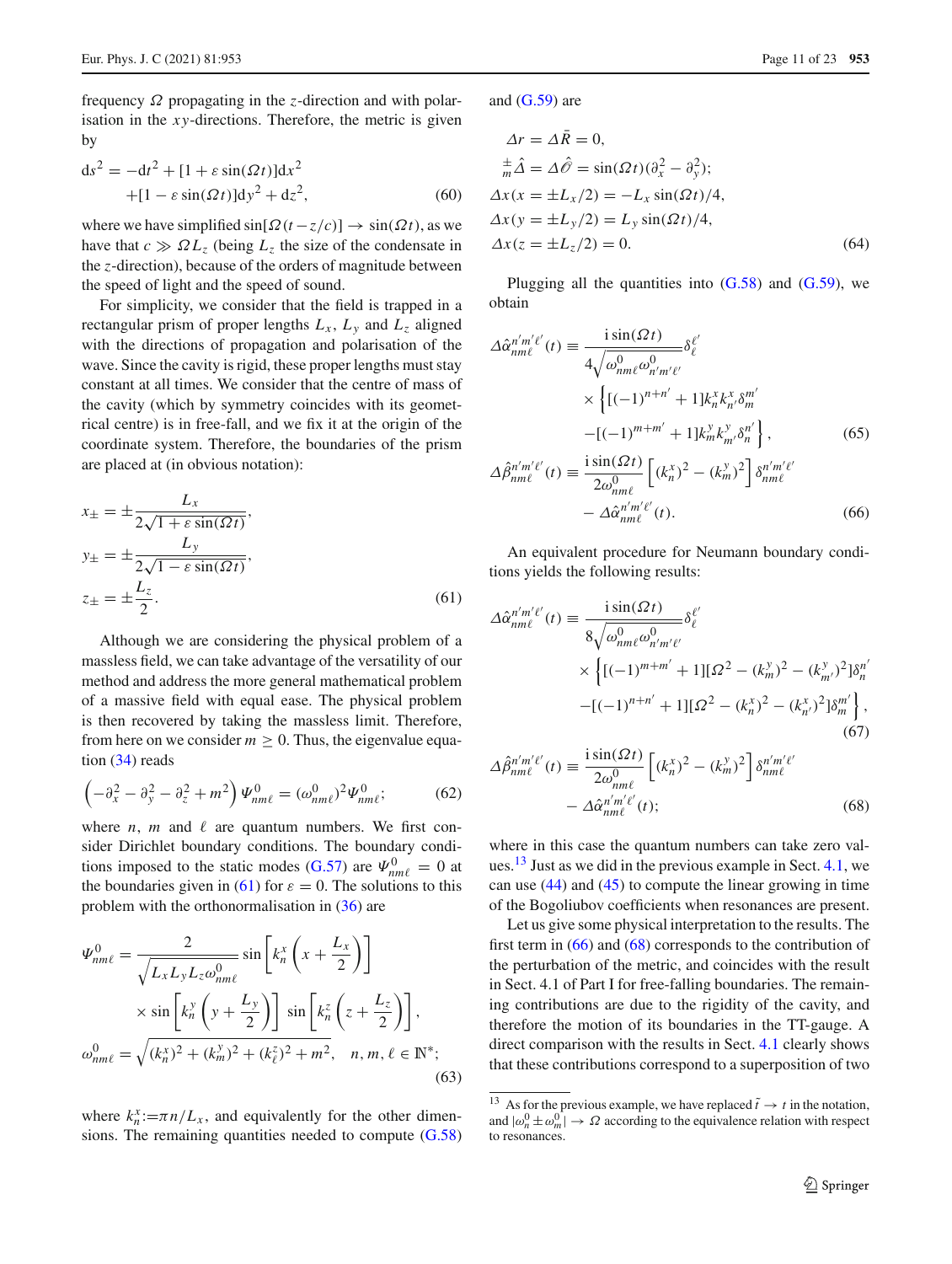**953** Page 12 of 23 Eur. Phys. J. C (2021) 81:953

"anti-synchronised" Dynamical Casimir Effects in the two transversal directions, with configuration (ii) in the notation of Sect. [4.1](#page-8-5) (with the cavity expanding and contracting). This is exactly the effect that one would expect from a gravitational wave on a rigid cavity, considering the concrete shape of the cavity and its interaction with the wave.

Thanks to the contributions due to the rigidity of the cavity, both mode-mixing and particle creation between different modes are present. We notice that this could not physically happen in the case of free-falling boundaries. The reason is that any mode-mixing or particle creation between *different* modes (non-diagonal Bogoliubov coefficients) implies local exchange of momentum with the field (in the basis of stationary modes that we are considering). However, a gravitational wave can provide momentum locally to a free field or to a free-falling boundary only in the direction of its propagation, something which in this case is negligible due to the orders of magnitude between the speed of light and the speed of sound. Hence, the direct effect due to the perturbation of the metric is pure cosmological particle creation, which does not exchange momentum and therefore can only affect the diagonal coefficients. On the contrary, the forces keeping the rigidity of the cavity redistribute the momentum so that it is locally non-zero (the boundaries move), and then transmit this momentum locally to the field (although of course the total momentum still vanishes).

Finally, and more interestingly, one can check that for a rigid cavity it is the diagonal quantities  $\Delta \hat{\beta}_{nm\ell}^{nm\ell}(t)$  (the only non-zero quantities for free-falling boundaries) that vanish, for both boundary conditions. This means that the contribution due to the rigidity of the cavity exactly cancels the direct contribution from the change in the metric: Somehow the fact that the cavity keeps its own proper lengths shields the sensibility of the field to any length contractions and expansions from the metric. This is a novel and physically very plausible result. Nonetheless, we think that it is also a nontrivial result, which would be worthy exploring beyond the perturbative regime.

#### <span id="page-11-0"></span>**5 Summary and conclusions**

In this second article we have extended the method developed in Part I for computing the evolution of a confined quantum scalar field in a globally hyperbolic spacetime, to the cases in which the timelike boundaries of the spacetime do not remain static in any synchronous gauge. Despite the more sophisticated technical construction required, we have shown that the core ideas of the method can still be used in such situation. Namely, we could construct bases of modes associated to different Cauchy hypersurfaces, a time-dependent linear transformation between them, and a first-order differential equation in time for such transformation. In this case, the coefficients of the transformation depend on the initial conditions of some auxiliary bases, that are solutions to an eigenvalue problem for which the time is just a parameter. If the time-dependent linear transformation connects two regions in which (thanks to a time symmetry) a valid Fock quantisation in terms of the bases of modes associated to each region is possible, then the linear transformation is actually a Bogoliubov transformation, and can be interpreted physically as such in terms of mode-mixing and particle creation between the different modes.

The extension of the method presented here is still of general applicability (as in Part I), just under some minor assumptions introduced in Sect. [2.1.](#page-1-2) However, we shall stress again that it proves to be especially useful to compute quantitative results on resonances in the perturbative regime (of the metric and the motion of the boundaries). Such usefulness stands out from the simple and practical expressions obtained in Sect. [4](#page-6-0) (and at the end of "Appendix G"). We have also illustrated this fact with two examples within the perturbative regime which we could easily solve, namely the Dynamical Casimir Effect (where we reproduced and extended known results) and the perturbation of a field in a rigid cavity by a gravitational wave (which is a completely novel computation). We highlight how the simple expressions obtained [results [\(56](#page-9-1)[–58\)](#page-9-3) and [\(65–](#page-10-4)[68\)](#page-10-3), respectively] embrace several physical configurations in an unified way. The perturbative method could also prove its utility in other problems which are now under study, in which quantum systems are perturbed by small gravitational effects [\[9](#page-21-6),[39,](#page-22-17)[40\]](#page-22-18).

The main aim of this work, both of Part I and Part II, is to provide an useful method to compute the evolution of confined quantum fields in concrete physical situations. By applying the method to many different concrete physical problems, mainly (but not only) in the perturbative regime, we have provided plenty of evidence that the method is truly successful in this practical purpose. Specifically, with the examples provided in Parts I and II we reproduce previous results in  $[2,20,32-34,41]$  $[2,20,32-34,41]$  $[2,20,32-34,41]$  $[2,20,32-34,41]$  $[2,20,32-34,41]$  $[2,20,32-34,41]$  $[2,20,32-34,41]$ . Those results were found using very different approaches and techniques in each work, which implied longer and way more involved calculations. The method presented here manages to reproduce all of the results in an unified way and with a concise calculation for each case. Moreover, the method also extends some of those previous results, easily handling generalisations and variations of them; in particular, some non-trivial variations such as the rigid cavity under a gravitational wave perturbation considered in Sect. [4.2.](#page-9-4) Finally, the results obtained always had consistent physical interpretations. The method will surely prove fruitful in addressing many other relevant problems, and we expect it to become standard in the toolbox of Quantum Field Theory in Curved Spacetime for confined fields, especially in the perturbative regime.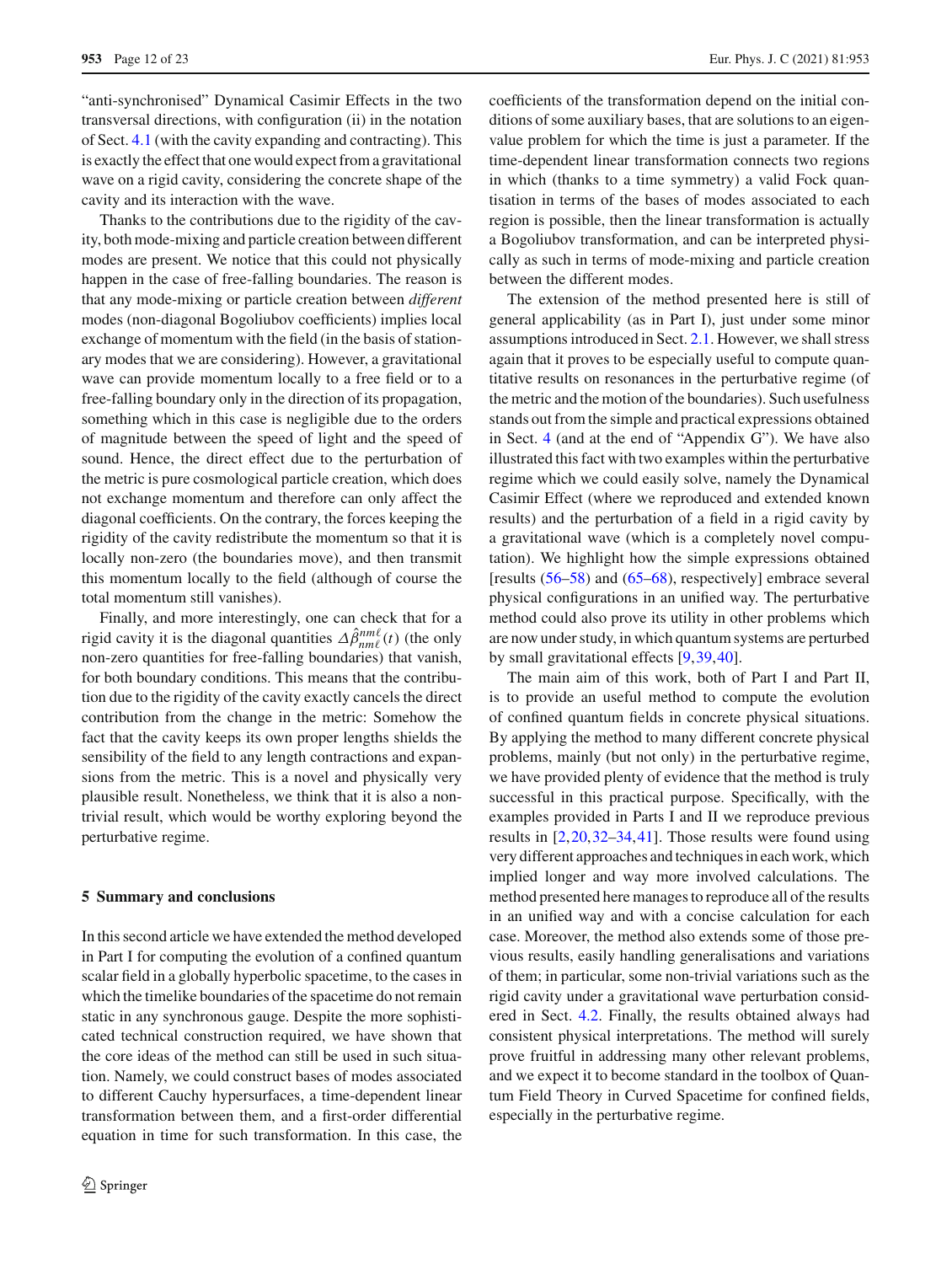Together with the promising practical applications of the method, there are also future directions of research on the theoretical side. In particular, these include the possible physical interpretations of the time-dependent linear transformations obtained, when they cannot be interpreted directly as Bogoliubov transformations between different Fock quantisations; and their possible connection to field-related (instead of particle-related) quantities. Further extensions of the method for different boundary conditions, quantum fields and/or metric gauges may be also approached.

**Acknowledgements** The authors especially want to thank Stefan Fredenhagen for providing us with the proof given in ["Appendix F"](#page-17-0), and Jorma Louko for the rich exchange of ideas with us, which greatly helped solving many issues and significantly improved the article. We also want to thank Benito A. Juárez-Aubry, Eugenia Colafranceschi, David E. Bruschi, Tupac Bravo, Daniel Hartley, Maximilian P. E. Lock, Richard Howl, Joel Lindkvist, Jan Kohlrus, Dennis Rätzel, Carlos Barceló and Stephan Huimann for their useful comments and discussions during the elaboration of this article. We are also grateful to Gerald Teschl, Miguel Sánchez Caja, Felix Finster and Simone Murro for clarifying our doubts on the mathematical background. Finally, we would like to thank an anonymous referee for his/her constructive comments, which helped clearing up the expositions of important points of the article. L. C. B. acknowledges the support from the research platform TURIS, from the ÖAW through the project "Quantum Reference Frames for Quantum Fields" (ref. IF\_2019\_ 59\_QRFQF), from the European Commission via Testing the Large-Scale Limit of Quantum Mechanics (TEQ) (No. 766900) project, from the Austrian-Serbian bilateral scientific cooperation no. 451-03-02141/2017-09/02, and from the Austrian Science Fund (FWF) through the SFB project BeyondC (sub-project F7103) and a grant from the Foundational Questions Institute (FQXi) Fund. A. L. B. recognises support from CONA-CyT ref:579920/410674. I. F. would like to acknowledge that this project was made possible with the support of the Penrose Institute, the grant "Quantum Observers in a Relativistic World" from FQXi's Physics of the Observer program and the grant "Leaps in cosmology: gravitational wave detection with quantum systems" (No. 58745) from the John Templeton Foundation. The opinions expressed in this publication are those of the authors and do not necessarily reflect the views of the John Templeton Foundation.

**Data Availability Statement** This manuscript has no associated data or the data will not be deposited. [Authors' comment: No data was produced associated to this article.]

**Open Access** This article is licensed under a Creative Commons Attribution 4.0 International License, which permits use, sharing, adaptation, distribution and reproduction in any medium or format, as long as you give appropriate credit to the original author(s) and the source, provide a link to the Creative Commons licence, and indicate if changes were made. The images or other third party material in this article are included in the article's Creative Commons licence, unless indicated otherwise in a credit line to the material. If material is not included in the article's Creative Commons licence and your intended use is not permitted by statutory regulation or exceeds the permitted use, you will need to obtain permission directly from the copyright holder. To view a copy of this licence, visit [http://creativecomm](http://creativecommons.org/licenses/by/4.0/) [ons.org/licenses/by/4.0/.](http://creativecommons.org/licenses/by/4.0/)

Funded by SCOAP3.

# **Appendix A: Why the procedure considered in Part I does not work here?**

In Part I, we constructed the modes  $\Phi_n^{[\tilde{t}]}(t)$  by imposing the following initial conditions:

<span id="page-12-1"></span><span id="page-12-0"></span>
$$
\hat{\mathcal{O}}(\tilde{t})\Phi_n^{[\tilde{t}]}(\tilde{t}) = (\omega_n^{[\tilde{t}]})^2 \Phi_n^{[\tilde{t}]}(\tilde{t}),
$$
\n(A.1)

$$
\partial_t \Phi_n^{[\tilde{t}]}(t) \Big|_{t=\tilde{t}} = -\mathrm{i} \omega_n^{[\tilde{t}]} \Phi_n^{[\tilde{t}]}(\tilde{t}). \tag{A.2}
$$

In that case, we could solve the eigenvalue problem  $(A.1)$ because the boundary conditions could be written *separately* for the initial condition  $\Phi(\tilde{t})$  and the partial time derivative  $\partial_t \Phi(t)|_{t=\tilde{t}}$ . Moreover, these boundary conditions were homogeneous for both quantities, which allowed us to impose Eq.  $(A.2)$  consistently. On the contrary, in the case where the boundary conditions are in the form of [\(6\)](#page-2-5) (evaluated at  $t = \tilde{t}$ , they involve in the same equation *both* the gradient of  $\Phi(\tilde{t})$  and the partial time derivative  $\partial_t \Phi(t)|_{t=\tilde{t}}$  (except for the regions of the boundary which remain static). As a consequence, we cannot pose a valid eigenvalue problem just for  $\Phi_n^{[\tilde{t}]}(\tilde{t})$ , as we did in Part I. Therefore, we need to construct the basis of modes associated to each hypersurface  $\Sigma_i$ as the solutions to an eigenvalue problem posed directly on the full space of initial conditions  $(\Phi(\tilde{t}), \partial_t \Phi(t)|_{t=\tilde{t}})$ , so that the boundary conditions for the problem can be properly imposed.

A way to summarise Eqs.  $(A.1)$  and  $(A.2)$  as an eigenvalue problem in the space of initial conditions would be to use the vector eigenvalue equation

<span id="page-12-2"></span>
$$
\begin{pmatrix} 0 & \mathbf{i} \\ -\mathbf{i}\hat{\mathscr{O}}(\tilde{t}) & 0 \end{pmatrix} \begin{pmatrix} \boldsymbol{\Phi}_n^{[\tilde{t}]}(\tilde{t}) \\ \partial_t \boldsymbol{\Phi}_n^{[\tilde{t}]}(t) \end{pmatrix} = \omega_n^{[\tilde{t}]} \begin{pmatrix} \boldsymbol{\Phi}_n^{[\tilde{t}]}(\tilde{t}) \\ \partial_t \boldsymbol{\Phi}_n^{[\tilde{t}]}(t) \end{pmatrix}_{t=\tilde{t}} . \tag{A.3}
$$

However, for moving boundary conditions in general the operator in this eigenvalue equation is not self-adjoint. In fact, it is straightforward to find simple problems with moving boundary conditions for which  $(A.3)$  has no solutions with real  $\omega_n^{[\tilde{t}]}$ . In conclusion: In general, modes with "locally" well-defined frequency" with respect to time *t* [which is how we may call the modes satisfying  $(A.2)$ ] cannot be solutions to the problem because they do not even fulfil the boundary conditions when the boundaries are moving. This is to be expected, since modes satisfying [\(A.2\)](#page-12-1) would be "locally stationary" oscillations in phase with respect to *t* around  $t = \tilde{t}$ , and therefore could not readjust to any motion of the boundary to first order in *t*.

In order to break this impasse we have considered a Wick rotation in the coordinate time. This rotation has transformed Eq.  $(A.3)$  into the eigenvalue equation  $(14)$ , which always provides valid bases of initial conditions, although they do not correspond to modes with "locally well-defined fre-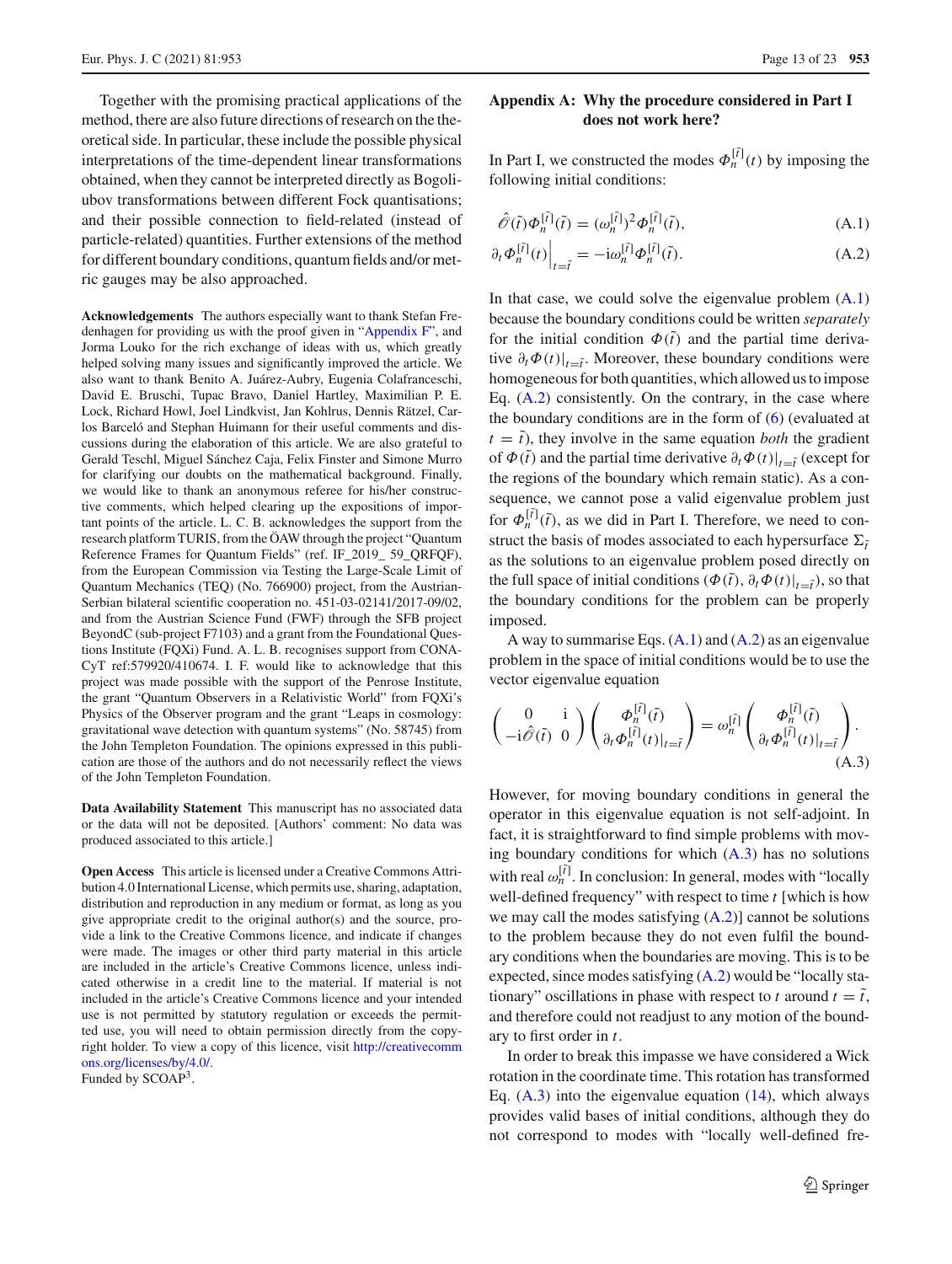quency".<sup>[14](#page-13-0)</sup> This Wick rotation is then reversed by the linear transformation [\(21\)](#page-5-7) from the modes  $\Psi_n^{[\tilde{t}]}$  to the modes  $\pm \Phi_n^{[\tilde{t}]}$ . Neither these modes can be directly interpreted as modes with "locally well-defined frequency" in general. However, this is completely irrelevant, since in the regions *S* described in Property II they do behave as modes with well-defined frequency; and this is all we really need, since those are the only regions where the modes can be used for quantisation. Analogous arguments apply for the case of Dirichlet vanishing boundary conditions as developed in ["Appendix G"](#page-18-0).

Finally, let us notice that, since we are working with different bases of modes as compared to Part I, the time-dependent linear transformation [\(28\)](#page-5-2) does not even formally satisfy any Bogoliubov identities. This is because, in general, the bases related are not orthonormal in the Klein-Gordon scalar product. However, the cases in which the transformation can be interpreted as a Bogoliubov transformation are those in which (according to Property II) the bases related are indeed orthonormal. Therefore, in such cases the coefficients of the transformation do satisfy the Bogoliubov identities.

# **Appendix B: Proof of the fulfilment of Properties I and II**

Let us check first Property I, namely that the set  $\{\pm \Phi_n^{[\tilde{t}]} \}$  is a basis of the space of solutions to the Klein–Gordon equation. We first realise that it is equivalent to check that the set  $\{\Psi_n^{[\tilde{t}]} \} = \{\pm \Psi_n^{[\tilde{t}]} \}$  is also a basis of the space of solutions, since the set  $\{\pm \Phi_n^{[\tilde{t}]} \}$  is obtained by the linear invert-ible transformation [\(21\)](#page-5-7) of the elements in  $\{\pm \Psi_n^{[\hat{i}]} \}$ . Because of Condition B and the linearity of the Klein–Gordon equation, this is the case if and only if the set of initial conditions  $\{(\Psi_n^{[\tilde{t}]}(\tilde{t}), \partial_t \Psi_n^{[\tilde{t}]}(t)|_{t=\tilde{t}})\}\)$  is a basis of the space of initial conditions at  $\Sigma_{\tilde{t}}$ , which is clearly the space  $L^2(\Sigma_{\tilde{t}}) \oplus L^2(\Sigma_{\tilde{t}})$ . This is definitely fulfilled, since this set of initial conditions is constructed with the eigenvectors of the self-adjoint operator  $\mathcal{M}(\tilde{t})$ , that are solutions to the eigenvalue problem [\(14\)](#page-4-2).

In order to check Property II, let us consider a spacetime region *S* in which the conditions listed in Property II hold. Then, it is easy to check that, for each mode  ${}^+\Psi_n^{[\tilde{i}]}(t)$ with positive eigenvalue  $\pm \omega_n^{[\tilde{t}]} > 0$  there is a corresponding mode  $-\Psi_n^{[\tilde{t}]}(t)$  with negative eigenvalue  $-\omega_n^{[\tilde{t}]} = -(\pm \omega_n^{[\tilde{t}]}),$ and with the same initial condition  $-\Psi_n^{[\tilde{t}]}(\tilde{t}) = +\Psi_n^{[\tilde{t}]}(\tilde{t})$ . If we put each mode of the pair in one of the subsets  $\{\pm \Psi_n^{[\tilde{i}]} \}$ and we use the same index *n* for them, then the modes  $\pm \Phi_n^{[\tilde{t}]}$ 

satisfy the following initial conditions in  $\Sigma_{\tilde{i}}$ :

$$
\pm \phi_n^{[\tilde{t}]}(\tilde{t}) = \pm \Psi_n^{[\tilde{t}]}(\tilde{t}), \n\partial_t \pm \phi_n^{[\tilde{t}]}(t)|_{t=\tilde{t}} = \mp i (\pm \omega_n^{[\tilde{t}]} )^+ \Psi_n^{[\tilde{t}]}(\tilde{t}).
$$
\n(B.4)

Moreover, the eigenvalue problem  $(14)$  has the same solutions for all the hypersurfaces  $\Sigma_t$  within *S*. Taking into account these facts, and also that we are considering only real spatial functions  $\pm \Psi_n^{[\hat{i}]}(\tilde{t})$ , the modes of the form [\(23\)](#page-5-4) satisfy both the initial conditions [\(B.4\)](#page-2-6) in  $\Sigma_{\tilde{t}}$  and the Klein– Gordon equation [\(11\)](#page-3-5) in the whole region *S*. Therefore, these modes correspond to the modes that we are actually assigning to the hypersurface  $\Sigma_{\tilde{t}}$ . Now, if the interval of time that *S* embraces is large enough so as to explore the minimum frequency in the spectrum, then we can talk about the modes [\(23\)](#page-5-4) as modes with well-defined positive and negative frequency with respect to *t*.

In Sect. [3.1](#page-3-7) we claimed that, for the problems in which we can give a physical interpretation to the results (that is, the problems where Fock quantisation is possible at least in some regions), there is an infinite number of both positive and negative eigenvalues  $\omega_n^{[\tilde{t}]}$  for every  $\tilde{t}$ . Now we can justify this claim. The reason is that, for regular metrics, the eigenvalues obtained at the different hypersurfaces  $\Sigma_{\tilde{t}}$  should be a continuous function of  $\tilde{t}$ . Since, at least in the regions where Fock quantisation is possible, these eigenvalues are indeed divided into infinitely many positive and negative, and since in no case  $\omega_n^{[\tilde{t}]} = 0$  (see "Appendix H"), then they must stay divided in such way even in the regions where Fock quantisation is not possible.

It remains to be proven that, under the conditions given in Property II for the region *S*, the basis { $\pm \Phi_n^{[\tilde{I}]}$ } is orthonormal. First, let us write down the Klein-Gordon inner product [\(4\)](#page-2-6) between the modes  $\pm \Psi_n^{[\tilde{i}]}$ . Using [\(18\)](#page-4-7) we get

$$
\begin{aligned} &\left\langle \pm \Psi_n^{[\tilde{t}]} , \pm \Psi_m^{[\tilde{t}]} \right\rangle \\ &= \mathrm{i} \left[ \left( \pm \omega_n^{[\tilde{t}]} \right) - \left( \pm \omega_m^{[\tilde{t}]} \right) \right] \int_{\Sigma_{\tilde{t}}} \mathrm{d} V_{\tilde{t}} \pm \Psi_n^{[\tilde{t}]} (\tilde{t}) \pm \Psi_m^{[\tilde{t}]} (\tilde{t}). \end{aligned} \tag{B.5}
$$

We need to evaluate the integral in  $(B.5)$ . In order to do so, we evaluate the inner product [\(7\)](#page-3-3) between the initial conditions of these two modes and compare this evaluation with the orthonormalisation condition that we imposed in [\(20\)](#page-5-8). Using [\(14\)](#page-4-2) and Green's first identity, we obtain

$$
\begin{split} &\pm \omega_n^{[\tilde{t}]} \left[ \left( \pm \omega_n^{[\tilde{t}]} \right) + \left( \pm \omega_m^{[\tilde{t}]} \right) \right] \int_{\Sigma_{\tilde{t}}} dV_{\tilde{t}} \pm \psi_n^{[\tilde{t}]} (\tilde{t}) \pm \psi_m^{[\tilde{t}]} (\tilde{t}) \\ &\quad + \int_{\partial \Sigma_{\tilde{t}}} dS_{\tilde{t}} \pm \psi_m^{[\tilde{t}]} (\tilde{t}) \mathbf{n} \cdot \nabla_{h(\tilde{t})} \pm \psi_n^{[\tilde{t}]} (\tilde{t}) = \pm \omega_n^{[\tilde{t}]} |\delta_{nm} \delta_{\pm \hat{\pm}}. \end{split} \tag{B.6}
$$

<span id="page-13-0"></span><sup>&</sup>lt;sup>14</sup> The fact that we are immersed in the Wick rotation while manipulating the  $\Psi_n^{[\tilde{t}]}$  modes, is what forces us to use real eigenvectors for their initial conditions.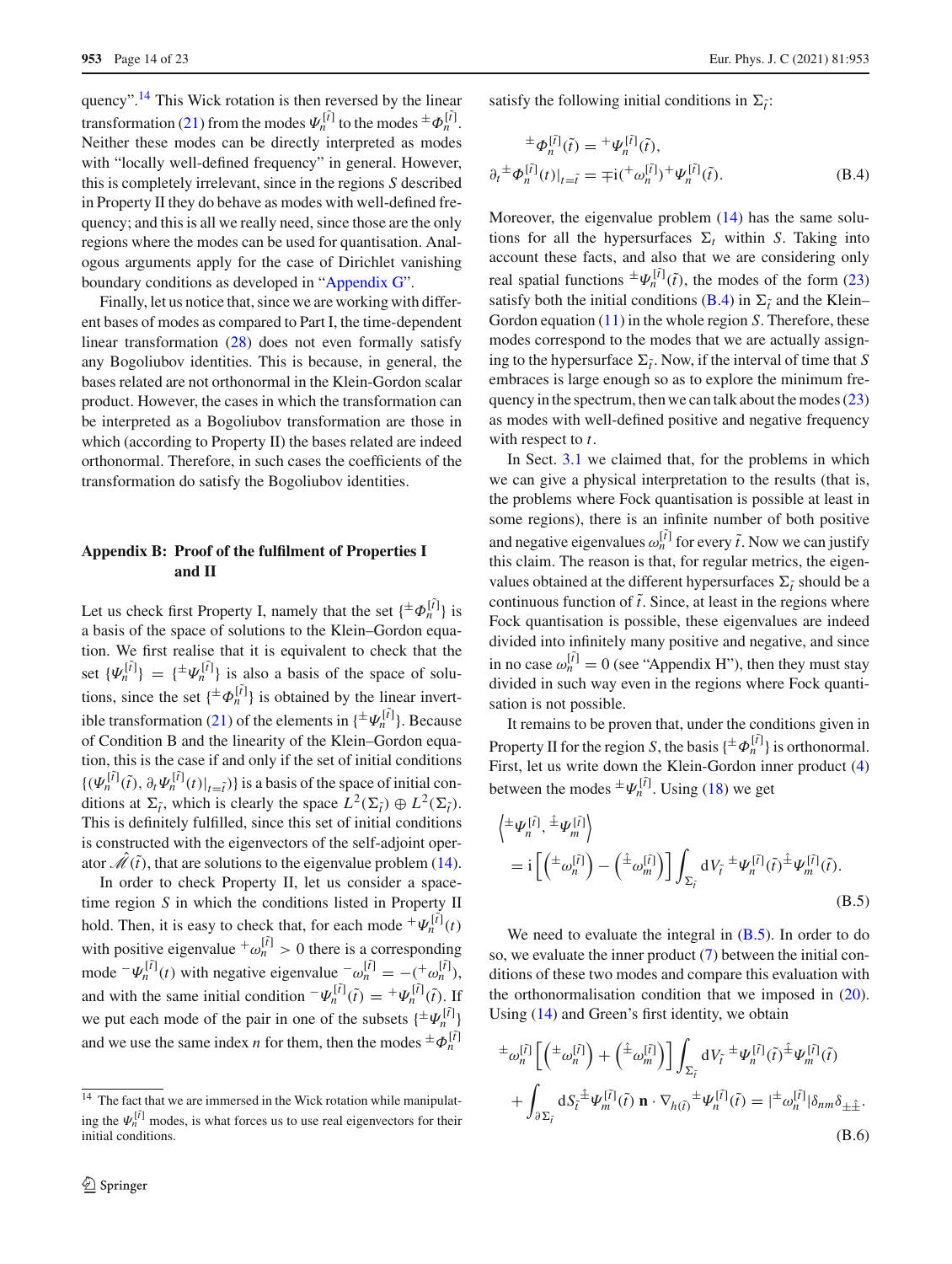Equation  $(B.6)$  is general, that is, we have not used yet the specific conditions holding in region *S*. Let us now impose those conditions. In particular, imposing  $v_B(t) = 0$  and using [\(17\)](#page-4-4) we have that the surface integral vanishes. If we pick now the '++' sign prescripts, noticing that  $\sqrt[n]{\omega_n^{[i]}} > 0$  we obtain

$$
\int_{\Sigma_{\tilde{t}}} dV_{\tilde{t}} + \Psi_n^{[\tilde{t}]}(\tilde{t}) + \Psi_m^{[\tilde{t}]}(\tilde{t}) = \frac{\delta_{nm}}{2\left(+\omega_n^{[\tilde{t}]}\right)}.
$$
\n(B.7)

Moreover, we also have that  ${}^+\Psi_n^{[\tilde{t}]}(\tilde{t}) = {}^-\Psi_m^{[\tilde{t}]}(\tilde{t})$ , so the previous equation holds for any sign prescripts of the spatial functions. Using this fact and  $\omega_n^{[\tilde{t}]} = -(\omega_n^{[\tilde{t}]}),$  we can finally compute the Klein-Gordon inner product in [\(B.5\)](#page-2-4), obtaining

$$
\langle {}^{\pm} \Psi_n^{[\tilde{t}]} , {}^{\pm} \Psi_m^{[\tilde{t}]} \rangle = \pm i \delta_{nm} \delta_{\mp \hat{\pm}}.
$$
 (B.8)

Finally, using the linear transformation  $(21)$ , we get

$$
\left\langle \pm \phi_n^{[\tilde{t}]}, \pm \phi_m^{[\tilde{t}]} \right\rangle = \pm \delta_{nm} \delta_{\pm \pm},\tag{B.9}
$$

which proves that the basis is orthonormal.

# **Appendix C: Proof of the differential equation for the transformation**

Let us call  $V(\tilde{t}, \tilde{t}_0)$  the linear transformation between the basis { $\pm \Psi_n^{[\tilde{i}_0]}$ } and the basis { $\pm \Psi_n^{[\tilde{i}]}$ }. By composition of linear transformations, it is clear that

$$
V(\tilde{t} + \Delta \tilde{t}, \tilde{t}_0) = V(\tilde{t} + \Delta \tilde{t}, \tilde{t}) V(\tilde{t}, \tilde{t}_0).
$$
 (C.10)

We can use this relation to obtain the following differential equation for  $V(\tilde{t}, \tilde{t}_0)$ :

$$
\frac{d}{d\tilde{t}}V(\tilde{t},\tilde{t}_0) = \frac{d}{d(\Delta\tilde{t})}V(\tilde{t} + \Delta\tilde{t},\tilde{t}_0)\Big|_{\Delta\tilde{t}=0}
$$
\n
$$
= \frac{d}{d(\Delta\tilde{t})}V(\tilde{t} + \Delta\tilde{t},\tilde{t})\Big|_{\Delta\tilde{t}=0}V(\tilde{t},\tilde{t}_0). \qquad (C.11)
$$

Notice now that, because of the relation [\(21\)](#page-5-7) between bases, we have that the linear transformation  $U(\tilde{t}, \tilde{t}_0)$  is related to the linear transformation  $V(\tilde{t}, \tilde{t}_0)$  by

<span id="page-14-1"></span>
$$
U(\tilde{t}, \tilde{t}_0) = MV(\tilde{t}, \tilde{t}_0)M^*,\tag{C.12}
$$

since  $M^{-1} = M^*$ . Then, if we call  $\hat{V}(\tilde{t})$  the first factor on the r.h.s. of  $(C.11)$ , replacing  $(C.12)$  we get the differential equation [\(25\)](#page-5-1). Therefore, what remains to be obtained are the expressions for  $V(\tilde{t})$  given by [\(26\)](#page-5-6) and [\(27\)](#page-5-3) out of the definition

$$
\hat{V}(\tilde{t}) := \frac{\mathrm{d}}{\mathrm{d}(\Delta \tilde{t})} V(\tilde{t} + \Delta \tilde{t}, \tilde{t}_0) \bigg|_{\Delta \tilde{t} = 0}, \tag{C.13}
$$

where  $V(\tilde{t} + \Delta \tilde{t}, \tilde{t})$  is so far only implicitly defined by being the linear transformation between the  $\{\pm \Psi_n^{[\tilde{i}]} \}$  bases at different times.

Since the basis  $\{\pm \Psi_n^{[\tilde{t}]} \}$  has the corresponding orthonormalisation given by  $(20)$ , it is clear that we can compute the elements of  $V(\tilde{t} + \Delta \tilde{t}, \tilde{t})$  as

$$
V_{nm}^{\pm\hat{\pm}}(\tilde{t} + \Delta\tilde{t}, \tilde{t}) = \frac{1}{|\hat{\pm}\omega_m^{[\tilde{t}]}|} \left\langle \pm \Psi_n^{[\tilde{t} + \Delta\tilde{t}]}, \pm \Psi_m^{[\tilde{t}]} \right\rangle_{\Sigma_{\tilde{t}}}.
$$
 (C.14)

According to the definition of the inner product between modes associated to the hypersurface  $\Sigma_{\tilde{t}}$ , which is given by the inner product in [\(7\)](#page-3-3) with the values of the corresponding modes and their first time derivatives at  $\Sigma_{\tilde{t}}$  as entries, we have that

$$
\hat{V}_{nm}^{\pm\pm}(\tilde{t})
$$
\n
$$
= \frac{1}{|\triangleq \omega_m^{[\tilde{t}]}} \frac{d}{d\Delta \tilde{t}} V_{nm}^{\pm\pm}(\tilde{t} + \Delta \tilde{t}, \tilde{t})
$$
\n
$$
= \frac{1}{|\triangleq \omega_m^{[\tilde{t}]}} \frac{d}{d\Delta \tilde{t}} \left\{ \int_{\Sigma_{\tilde{t}}} dV_{\tilde{t}} \ \partial_t^{\pm} \Psi_n^{[\tilde{t} + \Delta \tilde{t}]}(t) \Big|_{t=\tilde{t}} \ \partial_t^{\pm} \Psi_m^{[\tilde{t}]}(t) \Big|_{t=\tilde{t}}
$$
\n
$$
+ \int_{\Sigma_{\tilde{t}}} dV_{\tilde{t}} \left[ \xi R^n(\tilde{t}) + m^2 + F(\tilde{t}) \right]^{\pm} \Psi_n^{[\tilde{t} + \Delta \tilde{t}]}(\tilde{t})^{\pm} \Psi_m^{[\tilde{t}]}(\tilde{t})
$$
\n
$$
+ \int_{\Sigma_{\tilde{t}}} dV_{\tilde{t}} \left[ \nabla_{h(\tilde{t})}^{\pm} \Psi_n^{[\tilde{t} + \Delta \tilde{t}]}(\tilde{t}) \right] \cdot \left[ \nabla_{h(\tilde{t})}^{\pm} \Psi_m^{[\tilde{t}]}(\tilde{t}) \right] \right\}.
$$
\n(C.15)

<span id="page-14-0"></span>We need to compute the derivative with respect to  $\Delta t$  of the quantities inside the integrals. For that, we use the *local* evolution in time around  $\tilde{t} + \Delta \tilde{t}$  (and to first order in  $\Delta \tilde{t}$ ) of  $\pm \Psi_n^{[\tilde{t} + \Delta \tilde{t}]}(t)$ , which is given by [\(18\)](#page-4-7); and of  $\partial_t \pm \Psi_n^{[\tilde{t} + \Delta \tilde{t}]}(t)$ , which we obtain through the Klein–Gordon equation. Notice that conditions  $(16)$  and  $(18)$ , when replaced in the Klein– Gordon equation as written in [\(11\)](#page-3-5) and evaluated at  $t = \tilde{t}$ , imply that

$$
\partial_t^{2 \pm} \Psi_n^{[\tilde{t}]}(t) \Big|_{t=\tilde{t}} = -\left( \pm \omega_n^{[\tilde{t}]} \right) \left[ \pm \omega_n^{[\tilde{t}]} + q(\tilde{t}) \right] \pm \Psi_n^{[\tilde{t}]}(\tilde{t}) - \left[ \xi \bar{R}(\tilde{t}) - F(\tilde{t}) \right] \pm \Psi_n^{[\tilde{t}]}(\tilde{t}). \tag{C.16}
$$

That is, out of the initial conditions, the Klein–Gordon equation provides the value of the second time derivative of  $\pm \Psi_n^{[\tilde{t}]}(t)$  at  $t = \tilde{t}$  [and *only* at  $t = \tilde{t}$ , Eq. [\(C.16\)](#page-4-5) is evidently *not* a differential equation in time].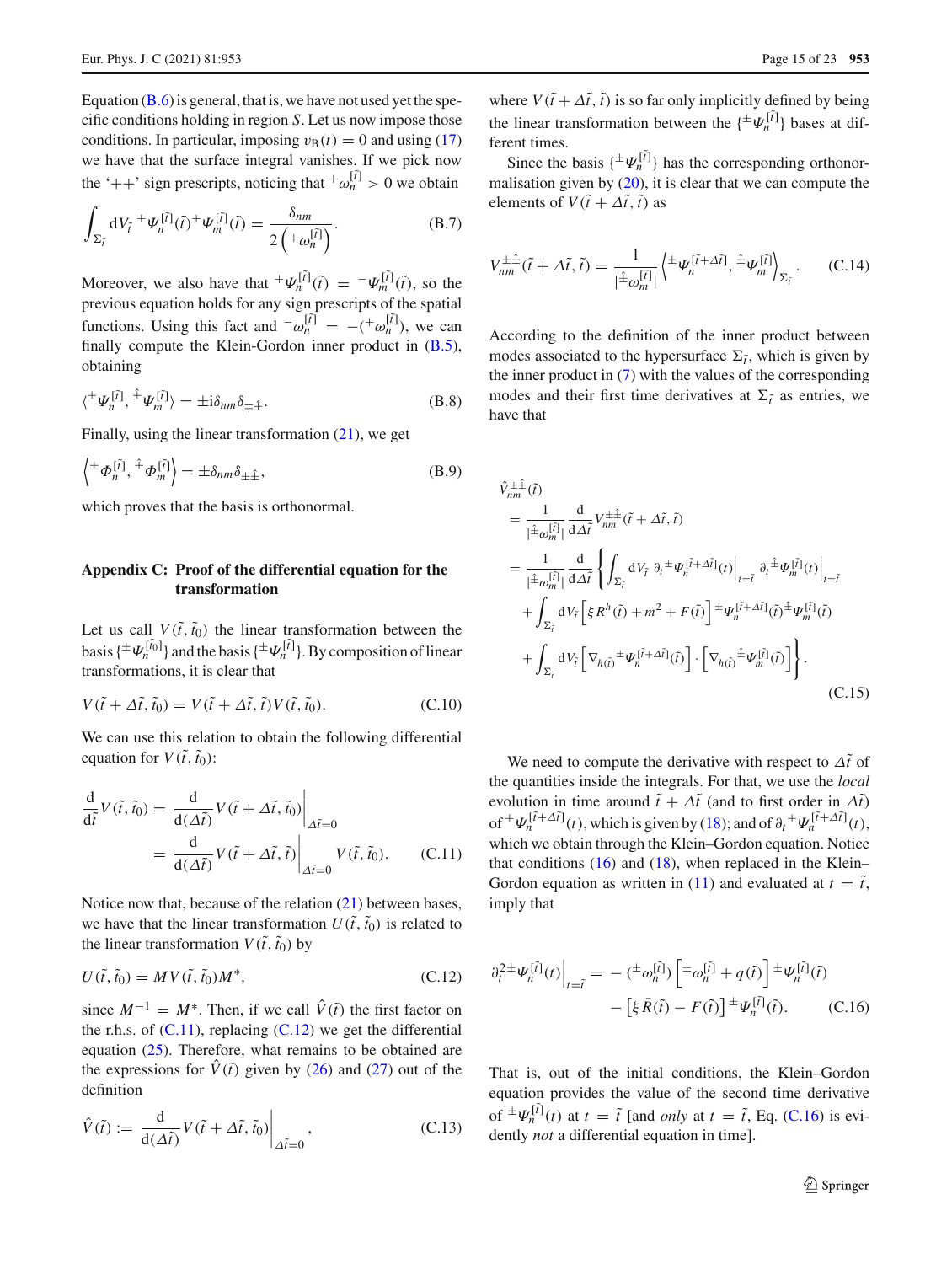Because of relations [\(18\)](#page-4-7) and [\(C.16\)](#page-4-5) (replacing  $\tilde{t} \to \tilde{t}$  +  $\Delta t$ ), we have that

$$
\begin{split}\n& \pm \Psi_n^{[\tilde{i} + \Delta \tilde{i}]}(\tilde{t}) \\
& = \pm \Psi_n^{[\tilde{i} + \Delta \tilde{i}]}(\tilde{t} + \Delta \tilde{t}) \left[ 1 - \left( \pm \omega_n^{[\tilde{i}]} \right) \Delta \tilde{t} \right] + \mathcal{O} \left( \Delta \tilde{t} \right)^2, \\
&\quad (C.17) \\
\partial_t \pm \Psi_n^{[\tilde{i} + \Delta \tilde{i}]}(t) \Big|_{t = \tilde{i}} \\
& = \pm \omega_n^{[\tilde{i} + \Delta \tilde{i}] \pm \Psi_n^{[\tilde{i} + \Delta \tilde{i}]}(\tilde{t} + \Delta \tilde{t}) \left\{ 1 + \left[ \pm \omega_n^{[\tilde{i}]} + q(\tilde{t}) \right] \Delta \tilde{t} \right\} \\
& + \left[ \xi \bar{R}(\tilde{t}) - F(\tilde{t}) \right] \pm \Psi_n^{[\tilde{i}]}(\tilde{t}) \Delta \tilde{t} + \mathcal{O} \left( \Delta \tilde{t} \right)^2. \n\end{split}
$$

This is the local evolution of the needed quantities to first order in  $\Delta t$ , and therefore we are ready to compute the derivative in  $(C.15)$ . Plugging  $(C.17)$  and  $(C.18)$  into  $(C.15)$ , and using Green's first identity, the orthonormalisation condition in  $(20)$  and the boundary condition  $(17)$ , after a tedious but straightforward calculation we obtain the expression for the elements in  $(27)$ . This completes the proof of equation  $(25)$ .

## **Appendix D: Derivation of the expressions in the perturbative regime**

The entries  $\Delta \hat{\alpha}_{nm}(\tilde{t})$  and  $\Delta \beta_{nm}(\tilde{t})$  in  $\Delta K(\tilde{t})$  (and their respective complex conjugates) correspond to the first order contributions in  $\varepsilon$  to the factor  $MV(\tilde{t})M^*$  in [\(25\)](#page-5-1). In order to compute them, we temporarily introduce the expressions for the solutions to first order in  $\varepsilon$ :<sup>[15](#page-15-1)</sup>

$$
\pm \Psi_n^{[\tilde{t}]}(\tilde{t}) \approx \Psi_n^0 + \varepsilon^{\pm} \Delta \Psi_n,
$$
  
\n
$$
\pm \omega_n^{[\tilde{t}]} \approx \pm (\omega_n^0 + \varepsilon^{\pm} \Delta \omega_n).
$$
 (D.19)

Just as the solutions to the static problem satisfied the zeroth order in  $\varepsilon$  of [\(16\)](#page-4-5) and [\(17\)](#page-4-4) [given by [\(34\)](#page-6-5) and [\(35\)](#page-6-6)], the perturbations appearing in  $(D.19)$  must satisfy the first order in  $\varepsilon$  of those equations, which reads

$$
\hat{\mathcal{O}}^{0}(\pm \Delta \Psi_{n}) + \Delta \hat{\mathcal{O}} \Psi_{n}^{0} = (\omega_{n}^{0})^{2} (\pm \Delta \Psi_{n}) + 2\omega_{n}^{0} (\pm \Delta \omega_{n}) \Psi_{n}^{0},
$$
\n(D.20)\n
$$
\mathbf{n} \cdot \nabla_{h^{0}} \pm \Delta \Psi_{n} + \Delta x \mathbf{n} \cdot \nabla_{h^{0}} \left( \mathbf{n} \cdot \nabla_{h^{0}} \Psi_{n}^{0} \right) = \mp \omega_{n}^{0} \Psi_{n}^{0} \frac{d}{d\tilde{t}} \Delta x;
$$

<span id="page-15-8"></span>(D.21)

where all the quantities in the second equation are evaluated at the boundary  $\partial \Sigma^0$ . The second term of the second equation takes into account the displacement of the point where the boundary condition is imposed. We also temporarily introduce the perturbation of  $F(\tilde{t})$  to first order in  $\varepsilon$  (since we

need to prove here that indeed it does not contribute to the resonances):

<span id="page-15-3"></span>
$$
F \approx \varepsilon \Delta F. \tag{D.22}
$$

Let us calculate the first order in  $\varepsilon$  of the quantity  $\hat{V}_{nm}^{\pm\pm}$ in  $(27)$ , which in terms of the perturbed quantities in  $(32)$ , [\(D.19\)](#page-15-2) and [\(D.22\)](#page-15-3) reads

<span id="page-15-4"></span>
$$
\frac{\partial}{\partial \varepsilon} \hat{V}_{nm}^{\pm\pm} \Big|_{\varepsilon=0} = \hat{\pm} \Bigg\{ - (\stackrel{\pm}{-\Delta} \omega_n) \delta_{nm} \delta_{\pm\pm} \n+ (\pm \omega_n^0 \hat{\pm} \omega_m^0) \int_{\Sigma^0} dV^0 \left( \frac{d}{d\tilde{t}} \pm \Delta \Psi_n \right) \Psi_m^0 \n+ 2 (\stackrel{\pm}{-\Delta} \omega_n) \delta_{nm} + \left( \pm \frac{d^{\pm} \Delta \omega_n}{d\tilde{t}} - \Delta F \right) \frac{\delta_{nm}}{2\omega_n^0} \n+ 2 (\omega_n^0)^2 \Bigg[ \int_{\Sigma^0} dV^0 (\stackrel{\pm}{-\Delta} \Psi_n) \Psi_m^0 + \Delta J_{nm}^{\hat{\pm}} \Bigg] \n+ \int_{\Sigma^0} dV^0 \Psi_n^0 \left( \pm \omega_n^0 \Delta q + \xi \Delta \bar{R} \right) \Psi_m^0 \Bigg\},
$$
\n(D.23)

where  $\Delta q := \partial_{\varepsilon} q \big|_{\varepsilon=0}$  and  $\Delta J_{nm}^{\pm}$  is defined as

$$
\Delta J_{nm}^{\pm} := \frac{\partial}{\partial \varepsilon} \int_{\Sigma_{\tilde{t}}} dV_{\tilde{t}} \, \Psi_n^{0 \pm} \Psi_m^{[\tilde{t}]}(\tilde{t}) \Big|_{\varepsilon=0}.
$$
 (D.24)

This quantity contains contributions from  $\pm \Psi_m^{[\tilde{t}]}(\tilde{t})$ , but also from  $dV_{\tilde{t}}$  and from the change in the domain  $\Sigma_{\tilde{t}}$ , since these two objects depend on  $\varepsilon$ . In "Appendix E" we prove that this quantity takes the value

<span id="page-15-5"></span><span id="page-15-2"></span>
$$
\Delta J_{nm}^{\pm} = -\frac{1}{2(\omega_n^0)^2} \left\{ \frac{1}{2} \left[ \left( \frac{1}{2} \Delta \omega_n \right) + \left( \frac{1}{2} \Delta \omega_n \right) \right] \delta_{nm} \right.\n+ \omega_n^0(\omega_n^0 \pm \omega_m^0) \int_{\Sigma^0} dV^0 \pm \Delta \Psi_n \Psi_m^0 \n+ \omega_n^0(\omega_n^0 \mp \omega_m^0) \int_{\Sigma^0} dV^0 \pm \Delta \Psi_n \Psi_m^0 \right\}. \tag{D.25}
$$

<span id="page-15-7"></span>We provide the explicit computation of  $\Delta \hat{\beta}_{nm}(\tilde{t})$ . The computations of the other entries in  $\Delta K(\tilde{t})$  follow an analogous procedure. Using  $(22)$  and  $(26)$  we have that

<span id="page-15-6"></span>
$$
\Delta \hat{\beta}_{nm}(\tilde{t}) = \frac{1}{2} \frac{\partial}{\partial \varepsilon} \Big[ \hat{V}_{nm}^{+-} + \hat{V}_{nm}^{-+} + i(\hat{V}_{nm}^{--} - \hat{V}_{nm}^{++}) \Big]_{\varepsilon=0}.
$$
\n(D.26)

The first part of the computation consists of plugging the expressions  $(D.23)$  and  $(D.25)$  into  $(D.26)$ . We also use at this point the equivalence relation with respect to resonances for the terms appearing in  $\Delta \beta_{nm}(\tilde{t})$ , which reads

<span id="page-15-0"></span>
$$
\frac{dX(\tilde{t})}{d\tilde{t}} \equiv i(\omega_n^0 + \omega_m^0)X(\tilde{t}),\tag{D.27}
$$

<span id="page-15-1"></span><sup>&</sup>lt;sup>15</sup> From here on, we omit the explicit dependence on  $\tilde{t}$  for most of the quantities.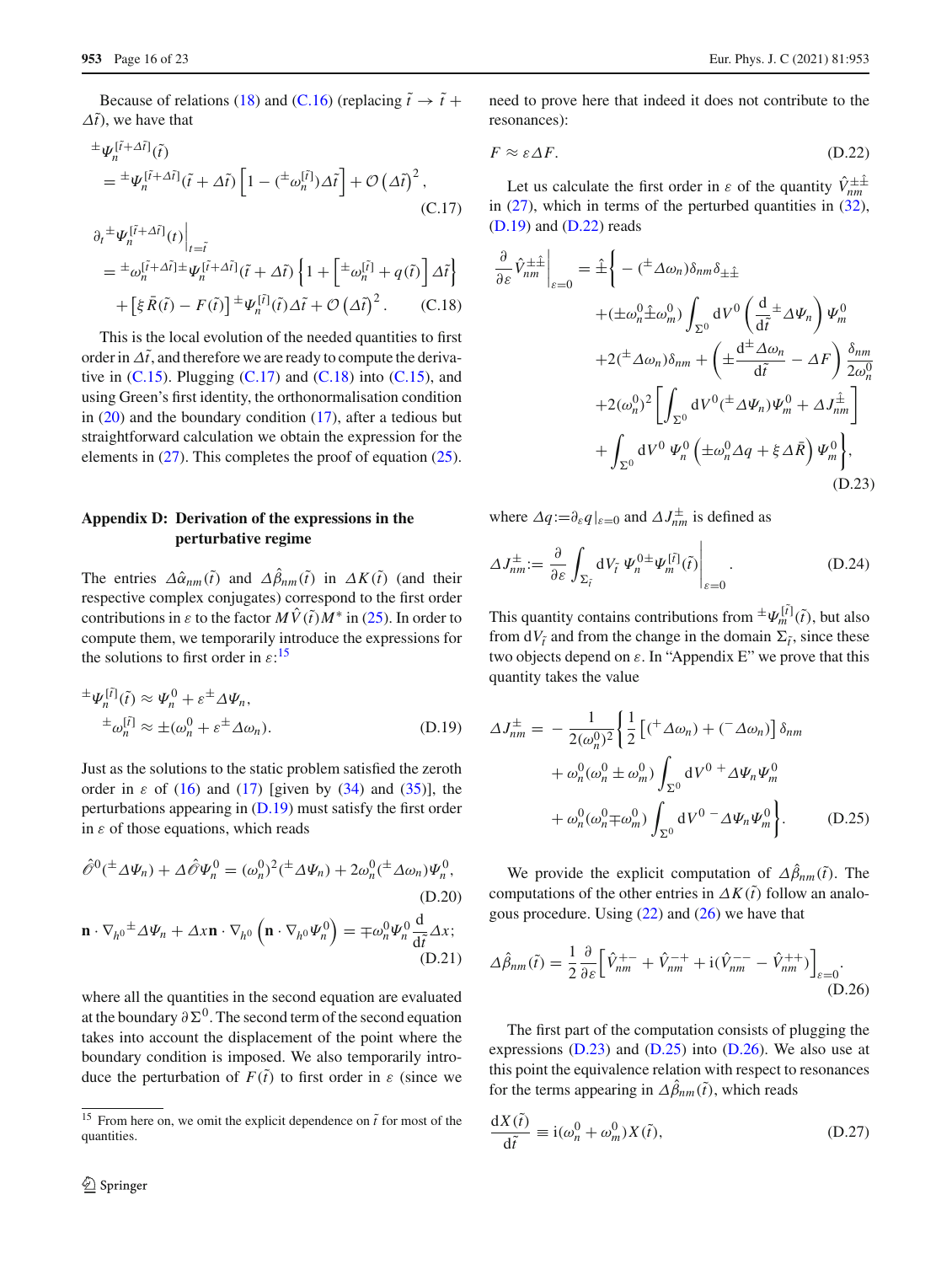where  $X(\tilde{t})$  can be any function of  $\tilde{t}$ . As we advanced, this equivalence means that, although the two quantities are not the same, when  $X(t)$  contains a term with the correct resonant frequency  $\omega_n^0 + \omega_m^0$ , the contribution of this term to the Bogoliubov coefficient  $(45)$  or  $(47)$  is the same for the two quantities in [\(D.27\)](#page-15-0). We refer to Appendix E.2 in Part I for a careful mathematical derivation of this equivalence. We use the equivalence in order to simplify the derivatives with respect to  $\tilde{t}$  appearing in [\(D.23\)](#page-15-4). After a tedious but mechanical calculation, we obtain

$$
\Delta \hat{\beta}_{nm}(\tilde{t}) \equiv -i \left[ (\omega_n^0)^2 - (\omega_m^0)^2 \right] \int_{\Sigma^0} dV^0 \, \Delta \Psi_n \Psi_m^0
$$

$$
-i \int_{\Sigma^0} dV^0 \, \Psi_n^0 \left[ \omega_n^0 (\omega_n^0 + \omega_m^0) \Delta r + \xi \Delta \bar{R} \right] \Psi_m^0
$$

$$
-i \left( \Delta \omega_n - \frac{\Delta F}{2 \omega_n^0} \right) \delta_{nm};
$$
(D.28)

where  $\Delta r$  is given by [\(33\)](#page-6-7), and we have defined the quantities

$$
\Delta \Psi_n := \frac{1}{2} \left[ (1 - \mathbf{i})^+ \Delta \Psi_n + (1 + \mathbf{i})^- \Delta \Psi_n \right], \tag{D.29}
$$

$$
\Delta \omega_n := \frac{1}{2} \left[ (1 - i)^+ \Delta \omega_n + (1 + i)^- \Delta \omega_n \right].
$$
 (D.30)

The second part of the computation consists of a first attempt for getting rid of the perturbations of the solutions  $\Delta \Psi_n$  and  $\Delta \omega_n$  (usually harder to compute for a given problem) by introducing the perturbation of the operator Δ*O*ˆ in [\(32\)](#page-6-2) (which is in principle trivial to compute). By considering a linear combination of [\(D.20\)](#page-15-7) for the positive and negative prescripts, we can write that equation for the quantities defined in  $(D.29)$  and  $(D.30)$ :

$$
\hat{\mathscr{O}}^0 \Delta \Psi_n + \Delta \hat{\mathscr{O}} \Psi_n^0 = (\omega_n^0)^2 \Delta \Psi_n + 2\omega_n^0 \Delta \omega_n \Psi_n^0. \tag{D.31}
$$

Using [\(34\)](#page-6-5) and [\(D.31\)](#page-6-9), Green's second identity and the known properties of the solutions to zeroth order, we can do the following calculation:

$$
(\omega_m^0)^2 \int_{\Sigma^0} dV^0 \,\Delta \Psi_n \Psi_m^0 = \int_{\Sigma^0} dV^0 \,\Delta \Psi_n (\hat{\mathcal{O}}^0 \Psi_m^0)
$$
  
= 
$$
\int_{\Sigma^0} dV^0 (\hat{\mathcal{O}}^0 \,\Delta \Psi_n) \Psi_m^0 + \int_{\partial \Sigma^0} dS^0 \,\Psi_m^0 \mathbf{n} \cdot \nabla_{h^0} \,\Delta \Psi_n
$$
  
= 
$$
- \int_{\Sigma^0} dV^0 (\Delta \hat{\mathcal{O}} \Psi_n^0) \Psi_m^0 + (\omega_n^0)^2 \int_{\Sigma^0} dV^0 \,\Delta \Psi_n \Psi_m^0
$$
  
+ 
$$
\Delta \omega_n \delta_{nm} + \int_{\partial \Sigma^0} dS^0 \,\Psi_m^0 \mathbf{n} \cdot \nabla_{h^0} \,\Delta \Psi_n.
$$
 (D.32)

Rearranging terms between the first and the last line we can use this computation to simplify [\(D.28\)](#page-16-1). In particular, the direct contribution of  $\Delta F$  in [\(D.28\)](#page-16-1) cancels out with its contribution through  $\Delta\hat{\mathcal{O}}$ . Also, after the simplification the only remaining quantity that could depend on  $\Delta F$  is  $\mathbf{n} \cdot \nabla_h \Delta \Psi_n$ 

in the surface integral in  $(D.32)$ . But from  $(D.21)$  and  $(D.29)$ one can see that such quantity evaluated at the surface is fully determined by other quantities which do not depend on Δ*F*. Therefore, we have already proven that Δ*F* does not contribute to the resonances, and from here on we can consider again  $F = 0$ . Consequently,  $(D.28)$  becomes

$$
\Delta \hat{\beta}_{nm}(\tilde{t}) = -i \int_{\Sigma^0} dV^0 \, (\frac{+}{m} \hat{\Delta} \Psi_n^0) \Psi_m^0
$$

$$
+ i \int_{\partial \Sigma^0} dS^0 \, \Psi_m^0 \mathbf{n} \cdot \nabla_h^0 \Delta \Psi_n, \tag{D.33}
$$

where  $^+_m\Delta(\tilde{t})$  has been defined in [\(50\)](#page-8-0).

<span id="page-16-1"></span><span id="page-16-0"></span>We can see that the perturbation of the modes still appears in the remaining surface integral. The third and last part of the computation consists of further manipulating this surface integral in order to fully get rid of the perturbation of the modes. In this last part of the computation for convenience we consider the notation simplifications  $h^0 \rightarrow h$  and  $\nabla_{h0} \rightarrow \nabla$ . We notice that the boundary condition [\(D.21\)](#page-15-8) for the quantities in  $(D.29)$  and  $(D.30)$  reads

$$
\mathbf{n} \cdot \nabla \Delta \Psi_n + \Delta x \mathbf{n} \cdot \nabla \left( \mathbf{n} \cdot \nabla \Psi_n^0 \right) = i \omega_n^0 \Psi_n^0 \frac{d}{d\tilde{t}} \Delta x. \quad (D.34)
$$

We can use this boundary condition and again the equivalence [\(D.27\)](#page-15-0) to write

$$
\mathbf{n} \cdot \nabla \Delta \Psi_n \equiv -\Delta x \, \mathbf{n} \cdot \nabla \left( \mathbf{n} \cdot \nabla \Psi_n^0 \right) \n- \omega_n^0 (\omega_n^0 + \omega_m^0) \Psi_n^0 \Delta x.
$$
\n(D.35)

We split the first term on the r.h.s. into two terms using index notation:

$$
\mathbf{n} \cdot \nabla \left( \mathbf{n} \cdot \nabla \Psi_n^0 \right) = (n^i \nabla_i n^j) \nabla_j \Psi_n^0 + n^i n^j \nabla_i \nabla_j \Psi_n^0.
$$
\n(D.36)

In "Appendix F" we prove the following relation [\[42\]](#page-22-20):

$$
n^{i} \nabla_{i} n^{j} = \frac{1}{\Delta x} (n^{i} n^{j} - h^{ij}) \nabla_{i} \Delta x.
$$
 (D.37)

We also notice that

$$
n^i n^j \nabla_i \nabla_j = (h^{ij} - {}^{\partial} h^{ij}) \nabla_i \nabla_j = \nabla^2 - D^2,
$$
 (D.38)

where  $\partial h^{ij}$  is the induced metric on the boundary  $\partial \Sigma^0$  and *D* its associated connection. If we replace the results [\(D.35–](#page-6-6) [D.38\)](#page-6-4) in the surface integral in  $(D.33)$ , we obtain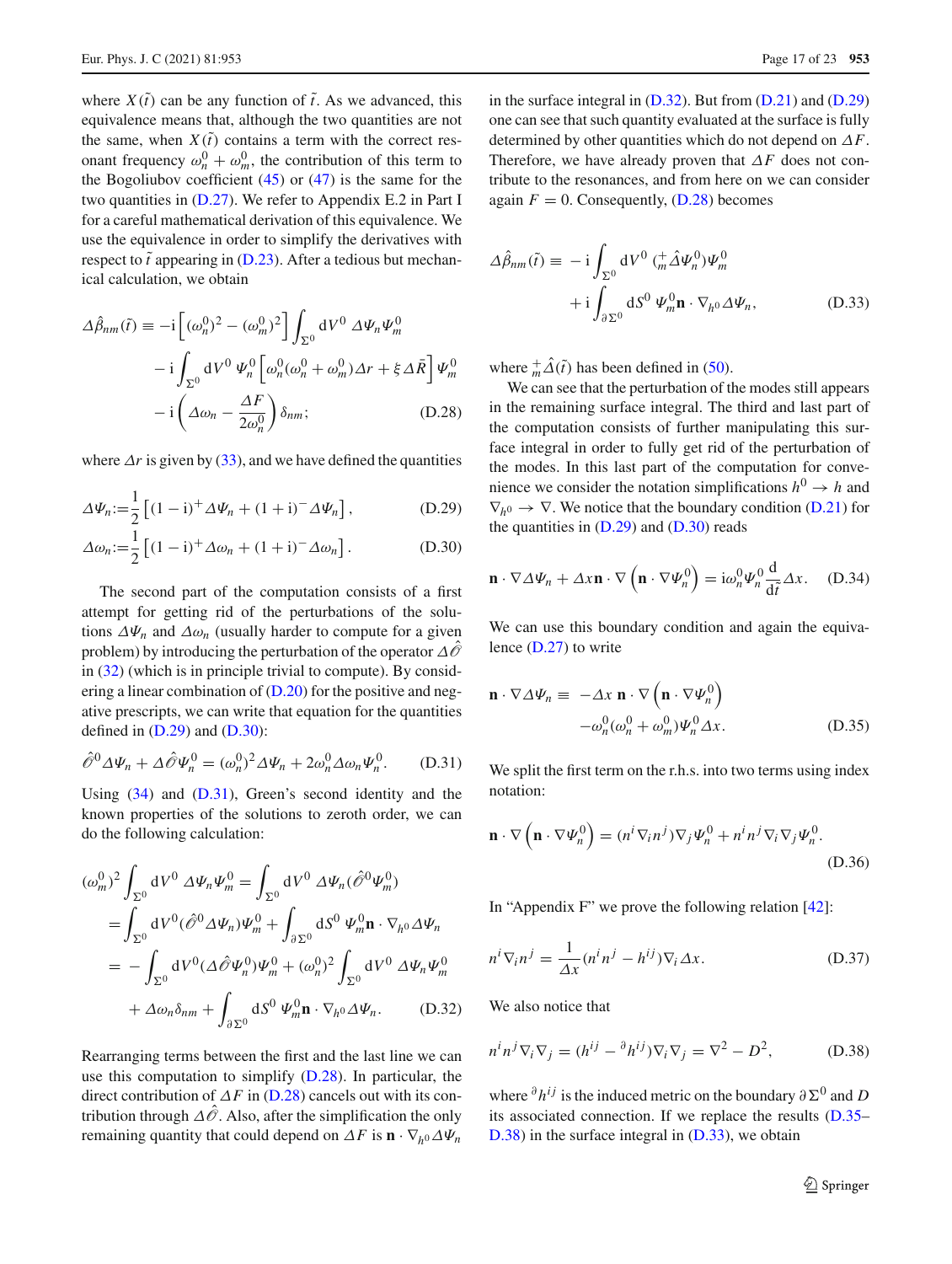$$
\int_{\partial \Sigma^0} dS^0 \, \Psi_m^0 \mathbf{n} \cdot \nabla \Delta \Psi_n
$$
\n
$$
\equiv \int_{\partial \Sigma^0} dS^0 (\nabla^i \Delta x) (\nabla_i \Psi_n^0) \Psi_m^0
$$
\n
$$
- \int_{\partial \Sigma^0} dS^0 \, \Delta x (\nabla^2 \Psi_n^0) \Psi_m^0
$$
\n
$$
+ \int_{\partial \Sigma^0} dS^0 \, \Delta x (D^2 \Psi_n^0) \Psi_m^0
$$
\n
$$
- \omega_n^0 (\omega_n^0 + \omega_m^0) \int_{\partial \Sigma^0} dS^0 \, \Delta x \, \Psi_n^0 \Psi_m^0. \tag{D.39}
$$

Let us work out the first integral on the r.h.s. We can use the boundary condition  $(35)$  to exchange the full connection ∇ and the induced connection *D* any time the normal component vanishes. With this in mind, we have:

$$
\int_{\partial \Sigma^0} dS^0 (\nabla^i \Delta x) (\nabla_i \Psi_n^0) \Psi_m^0
$$
\n
$$
= \int_{\partial \Sigma^0} dS^0 (D^i \Delta x) (D_i \Psi_n^0) \Psi_m^0
$$
\n
$$
= -\int_{\partial \Sigma^0} dS^0 \Delta x (D^2 \Psi_n^0) \Psi_m^0
$$
\n
$$
- \int_{\partial \Sigma^0} dS^0 \Delta x (D_i \Psi_n^0) (D^i \Psi_m^0)
$$
\n
$$
= -\int_{\partial \Sigma^0} dS^0 \Delta x (D^2 \Psi_n^0) \Psi_m^0
$$
\n
$$
- \int_{\partial \Sigma^0} dS^0 \Delta x (\nabla_i \Psi_n^0) (\nabla^i \Psi_m^0), \qquad (D.40)
$$

where in the second step we have used the divergence theorem and the fact that  $\partial \Sigma^0$  has no boundary.

The second integral on the r.h.s. of  $(D.39)$  can be simplified with the definition of the operator  $\hat{\mathcal{O}}^0$  and Eq. [\(34\)](#page-6-5), obtaining

$$
-\int_{\partial\Sigma^0} \mathrm{d}S^0 \,\Delta x (\nabla^2 \Psi_n^0) \Psi_m^0
$$
  
= 
$$
\int_{\partial\Sigma^0} \mathrm{d}S^0 \,\Delta x \left[ \left( \omega_n^0 \right)^2 - \xi R^{h^0} - m^2 \right] \Psi_n^0 \Psi_m^0. \quad (D.41)
$$

Replacing [\(D.39](#page-7-8)[–D.41\)](#page-7-9) in [\(D.33\)](#page-6-7) we obtain [\(49\)](#page-8-2), completing the proof.

The other entries of  $\Delta K(\tilde{t})$  are computed in a similar way. The only relevant difference is that for  $\Delta \hat{\alpha}_{nm}(\tilde{t})$  the equivalence relation for resonances reads

$$
\frac{\mathrm{d}X(\tilde{t})}{\mathrm{d}\tilde{t}} \equiv \mathrm{i}(\omega_n^0 - \omega_m^0) X(\tilde{t}).\tag{D.42}
$$

Notice in particular that this equivalence relation implies that any term in  $\Delta \hat{\alpha}_{nn}(\tilde{t})$  is equivalent to zero, and thus that these diagonal elements [but not the  $\Delta \beta_{nn}(\tilde{t})$ ] are irrelevant.

# <sup>2</sup> Springer

# **Appendix E: Derivation of the expression for** *ΔJ***±** *nm*

We obtain  $(D.25)$  indirectly by using the first order in  $\varepsilon$  of Eq. [\(B.6\)](#page-2-5). If we pick the  $++$  sign prescripts in that equation, using [\(35\)](#page-6-6) and [\(36\)](#page-6-3) the first order in  $\varepsilon$  reads

$$
\omega_n^0(\omega_n^0 + \omega_m^0) \left[ \Delta J_{nm}^+ + \int_{\Sigma^0} dV^0 + \Delta \Psi_n \Psi_m^0 \right] + (\Delta \omega_n) \delta_{nm}
$$
  
+ 
$$
\int_{\partial \Sigma^0} dS^0 \Psi_m^0 \left[ \Delta x \mathbf{n} \cdot \nabla_{h^0} \left( \mathbf{n} \cdot \nabla_{h^0} \Psi_n^0 \right) + \mathbf{n} \cdot \nabla_{h^0} + \Delta \Psi_n \right] = 0, \qquad (E.43)
$$

where the first term of the surface integral comes from the contribution due to the displacement of the surface  $\partial \Sigma_i$ with  $\varepsilon$ . We can simplify the integrand of the surface integral using [\(D.21\)](#page-15-8). Doing the same procedure with all of the sign prescripts, we obtain

<span id="page-17-3"></span><span id="page-17-1"></span>
$$
\omega_n^0(\omega_n^0 + \omega_m^0) \left[ \Delta J_{nm}^+ + \int_{\Sigma^0} dV^0 + \Delta \Psi_n \Psi_m^0 \right] \n+ \left( ^+ \Delta \omega_n \right) \delta_{nm} - \omega_n^0 \int_{\partial \Sigma^0} dS^0 \left( \frac{d}{d\tilde{t}} \Delta x \right) \Psi_n^0 \Psi_m^0 = 0, \n\omega_n^0(\omega_n^0 - \omega_m^0) \left[ \Delta J_{nm}^- + \int_{\Sigma^0} dV^0 + \Delta \Psi_n \Psi_m^0 \right] \n+ \frac{1}{2} \left[ \left( ^+ \Delta \omega_n \right) - \left( ^- \Delta \omega_n \right) \right] \delta_{nm} \n- \omega_n^0 \int_{\partial \Sigma^0} dS^0 \left( \frac{d}{d\tilde{t}} \Delta x \right) \Psi_n^0 \Psi_m^0 = 0, \n\omega_n^0(\omega_n^0 - \omega_m^0) \left[ \Delta J_{nm}^+ + \int_{\Sigma^0} dV^0 - \Delta \Psi_n \Psi_m^0 \right] \n+ \frac{1}{2} \left[ \left( ^- \Delta \omega_n \right) - \left( ^+ \Delta \omega_n \right) \right] \delta_{nm} \n+ \omega_n^0 \int_{\partial \Sigma^0} dS^0 \left( \frac{d}{d\tilde{t}} \Delta x \right) \Psi_n^0 \Psi_m^0 = 0, \n\omega_n^0(\omega_n^0 + \omega_m^0) \left[ \Delta J_{nm}^- + \int_{\Sigma^0} dV^0 - \Delta \Psi_n \Psi_m^0 \right] \n+ \left( ^- \Delta \omega_n \right) \delta_{nm} + \omega_n^0 \int_{\partial \Sigma^0} dS^0 \left( \frac{d}{d\tilde{t}} \Delta x \right) \Psi_n^0 \Psi_m^0 = 0.
$$
\n(E.46)

<span id="page-17-4"></span><span id="page-17-2"></span>Adding  $(E.44)$  and  $(E.46)$  on the one side, and  $(E.45)$ and [\(E.47\)](#page-17-4) on the other side, and solving for  $\Delta J_{nm}^{\pm}$  respectively, one obtains [\(D.25\)](#page-15-5).

# <span id="page-17-0"></span>**Appendix F: Derivation of the differential geometry relation**

In this Appendix we prove the relation  $(D.37)$  [\[42\]](#page-22-20). Let us consider the family of surfaces  $\partial \Sigma_{\tilde{t}}(\varepsilon)$  around  $\partial \Sigma^0$  given by different values of  $\varepsilon$ , and  $n^i$  the vector field normal to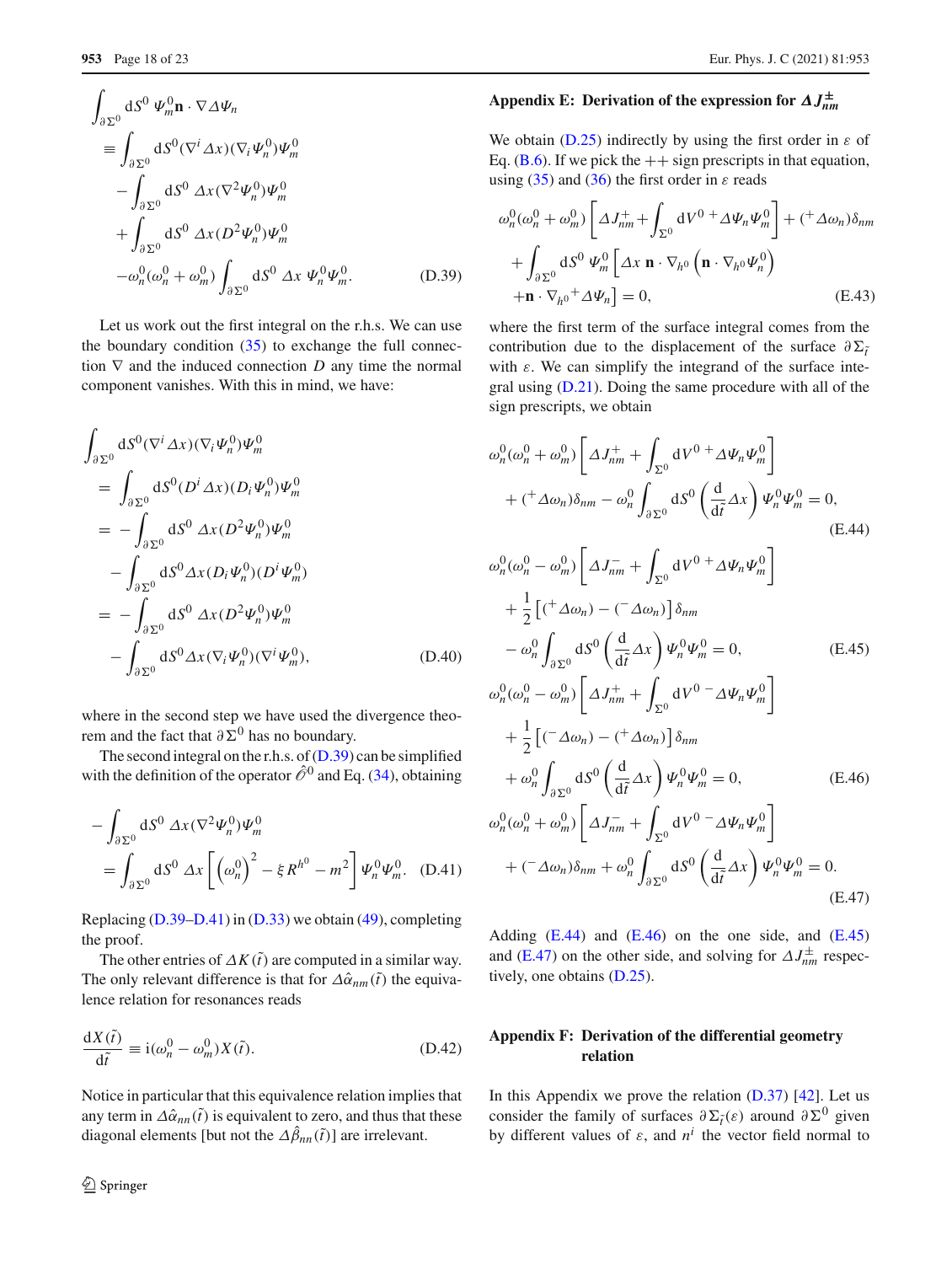the family of surfaces. In an arbitrarily close neighbourhood of  $\partial \Sigma^0$  we can use the coordinate chart

$$
(x1 = \varepsilon, x2, \dots, xN),
$$
 (F.48)

where the vector fields  $\partial_i$  for  $i > 1$  are tangent to the surfaces. Notice that in this coordinate chart the metric is such that  $h^{1i} = 0$  for  $i > 1$ . By definition, the quantity  $\Delta x$  is the proper length displacement per unit  $\varepsilon$ . It is therefore given by

<span id="page-18-2"></span>
$$
\Delta x = \|\frac{d}{ds} \begin{pmatrix} x^1 \\ x^2 \\ \cdots \\ x^N \end{pmatrix} \| = \|\begin{pmatrix} 1 \\ 0 \\ \cdots \\ 0 \end{pmatrix} \| = \sqrt{h_{11}}, \quad (F.49)
$$

where  $\|\cdot\|$  is the norm given by the metric. The vector  $n^i$ is pointing in the direction  $\partial_1$  and has unit norm. Therefore,  $n^i = \delta_1^i / \Delta x$ . Using this last expression we can easily compute

$$
n^{i} \nabla_{i} n^{j} = \frac{1}{\Delta x} \nabla_{1} n^{j} = \frac{1}{\Delta x} (\partial_{1} n^{j} + \Gamma_{1i}^{j} n^{i})
$$

$$
= \frac{1}{\Delta x^{2}} \left( \Gamma_{11}^{j} - \delta_{1}^{j} \frac{\partial_{1} \Delta x}{\Delta x} \right).
$$
(F.50)

We have to compute the Christoffel symbols appearing in [\(F.50\)](#page-18-1). We do so by using  $h^{1i} = 0$  for  $i > 1$ , and  $h_{11} =$  $\Delta x^2$  from [\(F.49\)](#page-18-2), finding

$$
\Gamma_{11}^{j} = \frac{1}{2} h^{ij} (2 \partial_1 h_{1i} - \partial_i h_{11})
$$
  
=  $\frac{1}{2} \left( h^{1j} \partial_1 h_{11} - \sum_{i>1} h^{ij} \partial_i h_{11} \right)$   
=  $\delta_1^{j} \frac{\partial_1 \Delta x}{\Delta x} - \Delta x \sum_{i>1} h^{ij} \partial_i \Delta x.$  (F.51)

By replacing  $(F.51)$  in  $(F.50)$  we find that

$$
n^{i} \nabla_{i} n^{j} = -\frac{1}{\Delta x} \sum_{i>1} h^{ij} \partial_{i} \Delta x
$$

$$
= \frac{1}{\Delta x} (n^{i} n^{j} - h^{ij}) \nabla_{i} \Delta x.
$$
(F.52)

The last expression can be obtained from the previous one by checking independently that they coincide both for  $j = 1$ and for  $j > 1$ . This expression is manifestly covariant and therefore valid in any coordinate chart.

## <span id="page-18-0"></span>**Appendix G: Dirichlet vanishing boundary conditions**

The construction of the method for Dirichlet vanishing boundary conditions is analogous to the one done for Neu-

mann vanishing boundary conditions. That is, we also construct bases of modes associated to Cauchy hypersurfaces satisfying Properties I and II, and then find a differential equation in time for the linear transformation between these bases, which can be interpreted as a Bogoliubov transformation when the conditions given in Property II are met.

However, the imposition of Dirichlet boundary conditions with moving boundaries in a way that makes them compatible with the application of the method is more intricate than what it may seem on a first stage. One may think that condition [\(2\)](#page-2-0) does not relate the field with its time derivative, as Neumann condition does, and therefore that a construction like the one done for the Neumann condition in this second article is not necessary, and one can proceed as in Part I. However, when [\(2\)](#page-2-0) is considered as a boundary condition constraining the possible initial conditions on a Cauchy hypersurface  $\Sigma_t$ , it should be taken into account also how the time derivative of this global boundary condition may constrain the first partial time derivative of a mode at the boundary of the hypersurface. If one takes the total derivative with respect to  $t$  along the boundary of  $(2)$ , it is easy to obtain

<span id="page-18-4"></span><span id="page-18-1"></span>
$$
\partial_t \Phi(t, \mathbf{x}) = -v_\mathbf{B}(t, \mathbf{x}) \mathbf{n} \cdot \nabla_{h(t)} \Phi(t, \mathbf{x}); \tag{G.53}
$$

<span id="page-18-3"></span>which is an expression identical to the first line of  $(6)$ , but replacing  $v_{\rm B} \rightarrow 1/v_{\rm B}$ . It is clear then that we should impose both  $(2)$  and  $(G.53)$  to the possible initial conditions. However, imposing these two boundary conditions raises a technical difficulty for computing an useful auxiliary basis  $\{\Psi_n^{[\tilde{i}]} \}$ of initial conditions. By useful, we mean that it should be possible to linearly transform it into a basis of "locally welldefined frequency" modes (in the regions where those can be defined), as we did in the case of Neumann boundary conditions with the transformation  $(21)$ . In order for this transformation to provide "locally well-defined frequency" modes, one crucial ingredient is the proportionality relation in [\(18\)](#page-4-7). But this proportionality relation, together with conditions [\(2\)](#page-2-0) and [\(G.53\)](#page-18-4), would imply that both  $\Psi_n^{[\tilde{t}]}(\tilde{t})$  and  $\mathbf{n} \cdot \nabla_{h(\tilde{t})} \Psi_n^{[\tilde{t}]}(\tilde{t})$ vanish at the boundary (except when  $v_B = 0$ ). If we wished now to find the set of initial conditions as solutions to an eigenvalue problem in  $\Sigma_{\tilde{t}}$  with an elliptic operator, in general we would not find non-zero solutions.

How do we get out of this blind alley? When considering how the boundary conditions constrain the initial conditions, we renounce to require [\(2\)](#page-2-0) and keep only condition [\(G.53\)](#page-18-4), *except* for the regions of the boundary which remain static  $(v<sub>B</sub> = 0)$ , in which case we impose both conditions. This decision might look not legitimated, since after all we will construct modes that, in general, do not satisfy Dirichlet vanishing boundary conditions. However, a careful discussion shows that the construction obtained is valid when the method is used to compute the evolution between regions for which a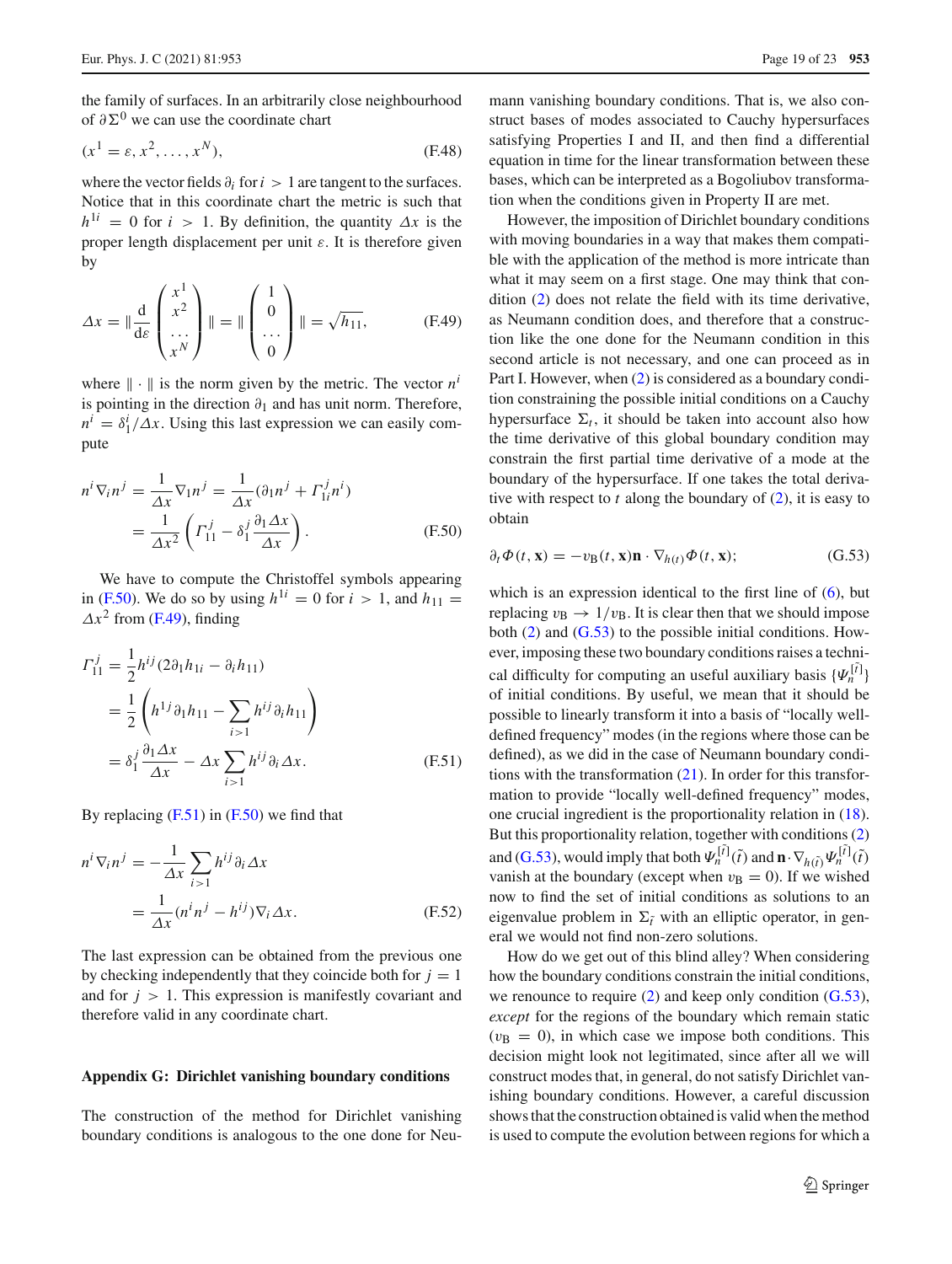physically valid Fock quantisation can be done, as described in Sect. [3.3.](#page-6-11) In particular, notice that in those regions the boundaries must remain static (although in the time between the regions they may of course not). Therefore, when constructing the initial conditions of the modes associated to those regions, we *do* also impose their initial conditions to vanish at the boundary.

With that in mind, let us justify why we can leave the condition [\(2\)](#page-2-0) only for the static regions of the boundary. We notice that condition  $(G.53)$  (which is satisfied by all modes) was obtained by taking the total time derivative of [\(2\)](#page-2-0) along the boundary. Therefore, the fulfilment of this condition guarantees that the value at the boundary is *preserved* in time. That is, the bases of solutions that we obtain expand the space of solutions to the Klein–Gordon equation for which the evaluation of the field at the boundary remains constant (along the direction of the projection of  $\partial_t$  over the boundary). If we then use the method to compute the evolution of a mode which vanishes at the intersection of some Cauchy hypersurface with the boundary, we can be sure that this zero value is preserved along the whole spacetime boundary. This means that, even if for expanding this mode at a different time we use a basis of modes which, individually, do not vanish at the boundary, their linear combination given by the expansion necessarily vanishes.

In summary: We are, strictly speaking, not constructing the method *directly* for Dirichlet vanishing boundary conditions. Rather, we are constructing the method for Dirichlet "timepreserved and vanishing-when-static" boundary conditions. But, at the same time, we are making sure to use the method *only* with bases of modes that vanish at the boundary at *some* time, and therefore at *every* time, thus fulfilling Dirichlet vanishing boundary conditions, as desired.

Once the discussion above has been done, the remaining development of the method follows in a completely analogous way to the one done for Neumann boundary conditions. Therefore, we do not reproduce all the calculations and discussions in detail. We rather list all the objects and formulas in the article, excluding the examples and the Appendices, that change when considering Dirichlet boundary conditions. Any formula that is not listed below can be used with both boundary conditions.

In Sect. [2.2](#page-2-7) the subspace of initial conditions Γ*<sup>t</sup>* ⊂  $[C^{\infty}(\Sigma_t) \cap L^2(\Sigma_t)]^{\oplus 2}$  is the restriction of the full space of pairs of functions to initial conditions  $(\Phi, \partial_t \Phi)|_{\Sigma_t}$  satisfying

<span id="page-19-3"></span>
$$
\begin{cases} \partial_t \Phi(t, \mathbf{x}) = -v_\text{B}(t, \mathbf{x}) \mathbf{n} \cdot \nabla_{h(t)} \Phi(t, \mathbf{x}), \\ \text{and } \Phi(t, \mathbf{x}) = 0 \text{ if } v_\text{B}(t, \mathbf{x}) = 0; \end{cases} \tag{G.54}
$$

where  $\mathbf{x} \in \partial \Sigma_t$  [instead of [\(6\)](#page-2-5)]. That is, pairs of initial conditions satisfying  $(G.53)$  always and  $(2)$  only when the boundary is static, as we advanced.

In Sect. [3.1](#page-3-7) Eq. [\(17\)](#page-4-4) must be replaced by

<span id="page-19-6"></span>
$$
\omega_n^{[\tilde{t}]} \Psi_n^{[\tilde{t}]}(\tilde{t}, \mathbf{x}) = -v_\mathcal{B}(\tilde{t}, \mathbf{x}) \mathbf{n} \cdot \nabla_{h(\tilde{t})} \Psi_n^{[\tilde{t}]}(\tilde{t}, \mathbf{x}), \quad \mathbf{x} \in \partial \Sigma_{\tilde{t}}.\tag{G.55}
$$

Notice that, since  $\omega_n^{[\tilde{t}]} \neq 0$  (see "Appendix H"), when  $v_B = 0$ this equation is also imposing the second condition in  $(G.54)$ .

In Sect. [3.2](#page-5-9) the expression for  $\hat{V}_{nm}^{\pm\hat{\pm}}$  in [\(27\)](#page-5-3) is slightly changed (only the surface integral changes<sup>16</sup>):

<span id="page-19-5"></span>
$$
\hat{V}_{nm}^{\pm\hat{\pm}} = -(\hat{\pm}\omega_{m}^{[\tilde{t}]})\delta_{nm}\delta_{\pm\hat{\pm}} \n\hat{\pm}\left\{ \left[ (\pm\omega_{n}^{[\tilde{t}]} ) + (\hat{\pm}\omega_{m}^{[\tilde{t}]} ) \right] \int_{\Sigma_{\tilde{t}}} dV_{\tilde{t}} \left[ \frac{d}{d\tilde{t}} \pm \psi_{n}^{[\tilde{t}]}(\tilde{t}) \right] \hat{\pm}\psi_{m}^{[\tilde{t}]}(\tilde{t}) \n+ \left[ 2(\pm\omega_{n}^{[\tilde{t}]} )^{2} + \frac{d^{\pm}\omega_{n}^{[\tilde{t}]} }{d\tilde{t}} - F(\tilde{t}) \right] \int_{\Sigma_{\tilde{t}}} dV_{\tilde{t}} \pm \psi_{n}^{[\tilde{t}]}(\tilde{t}) \hat{\pm}\psi_{m}^{[\tilde{t}]}(\tilde{t}) \n+ \int_{\Sigma_{\tilde{t}}} dV_{\tilde{t}} \pm \psi_{n}^{[\tilde{t}]}(\tilde{t}) \left[ \pm\omega_{n}^{[\tilde{t}]} q(\tilde{t}) + \xi \bar{R}(\tilde{t}) \right] \hat{\pm}\psi_{m}^{[\tilde{t}]}(\tilde{t}) \n+ \frac{1}{\hat{\pm}\omega_{m}^{[\tilde{t}]}} \int_{\partial\Sigma_{\tilde{t}}} dS_{\tilde{t}} \left[ \frac{d}{d\tilde{t}} \pm \psi_{n}^{[\tilde{t}]}(\tilde{t}) \right] \mathbf{n} \cdot \nabla_{h}(\tilde{t}) \hat{\pm}\psi_{m}^{[\tilde{t}]}(\tilde{t}) \right\} .
$$
\n(G.56)

Finally, in Sect. [4](#page-6-0) Eq. [\(35\)](#page-6-6) becomes

<span id="page-19-0"></span>
$$
\Psi_n^0(\mathbf{x}) = 0, \quad \mathbf{x} \in \partial \Sigma^0; \tag{G.57}
$$

and the entries of the matrix  $\Delta K(\tilde{t})$  in [\(39\)](#page-7-8), given by [\(48\)](#page-8-1) and [\(49\)](#page-8-2), must be replaced by

$$
\Delta \hat{\alpha}_{nm}(\tilde{t}) \equiv i \int_{\Sigma^0} dV^0 \left[ \frac{\Delta}{m} \hat{\Delta}(\tilde{t}) \Psi_n^0 \right] \Psi_m^0
$$

$$
- i \int_{\partial \Sigma_0} dS^0 \, \Delta x(\tilde{t}) \left( \mathbf{n} \cdot \nabla_{h^0} \Psi_n^0 \right) \left( \mathbf{n} \cdot \nabla_{h^0} \Psi_m^0 \right), \tag{G.58}
$$

<span id="page-19-2"></span><span id="page-19-1"></span>
$$
\Delta \hat{\beta}_{nm}(\tilde{t}) = -i \int_{\Sigma^0} dV^0 \left[ \frac{1}{m} \hat{\Delta}(\tilde{t}) \Psi_n^0 \right] \Psi_m^0
$$
  
+ 
$$
+ i \int_{\partial \Sigma_0} dS^0 \, \Delta x(\tilde{t}) \left( \mathbf{n} \cdot \nabla_{h^0} \Psi_n^0 \right) \left( \mathbf{n} \cdot \nabla_{h^0} \Psi_m^0 \right).
$$
(G.59)

**Appendix H:** Proof that  $\omega_n^{[\tilde{t}]} \neq 0$ 

Let us consider a solution of [\(14\)](#page-4-2) for which  $\omega_n^{[\tilde{t}]} = 0$ . Then there exists a function  $\Psi_n^{[\tilde{t}]}(\tilde{t})$  satisfying [\(16\)](#page-4-5) and [\(17\)](#page-4-4) with  $\omega_n^{[\tilde{t}]} = 0$ . But [\(17\)](#page-4-4) with  $\omega_n^{[\tilde{t}]} = 0$  are simply Neumann vanishing boundary conditions for the *spatial* function  $\Psi_n^{[\tilde{t}]}(\tilde{t})$ , and the operator  $\hat{\mathcal{O}}(\tilde{t})$  is clearly positive defi-

<span id="page-19-4"></span><sup>16</sup> The surface integral in [\(27\)](#page-5-3) had been simplified using [\(17\)](#page-4-4). The expression given in  $(G.56)$  is actually valid for both boundary conditions.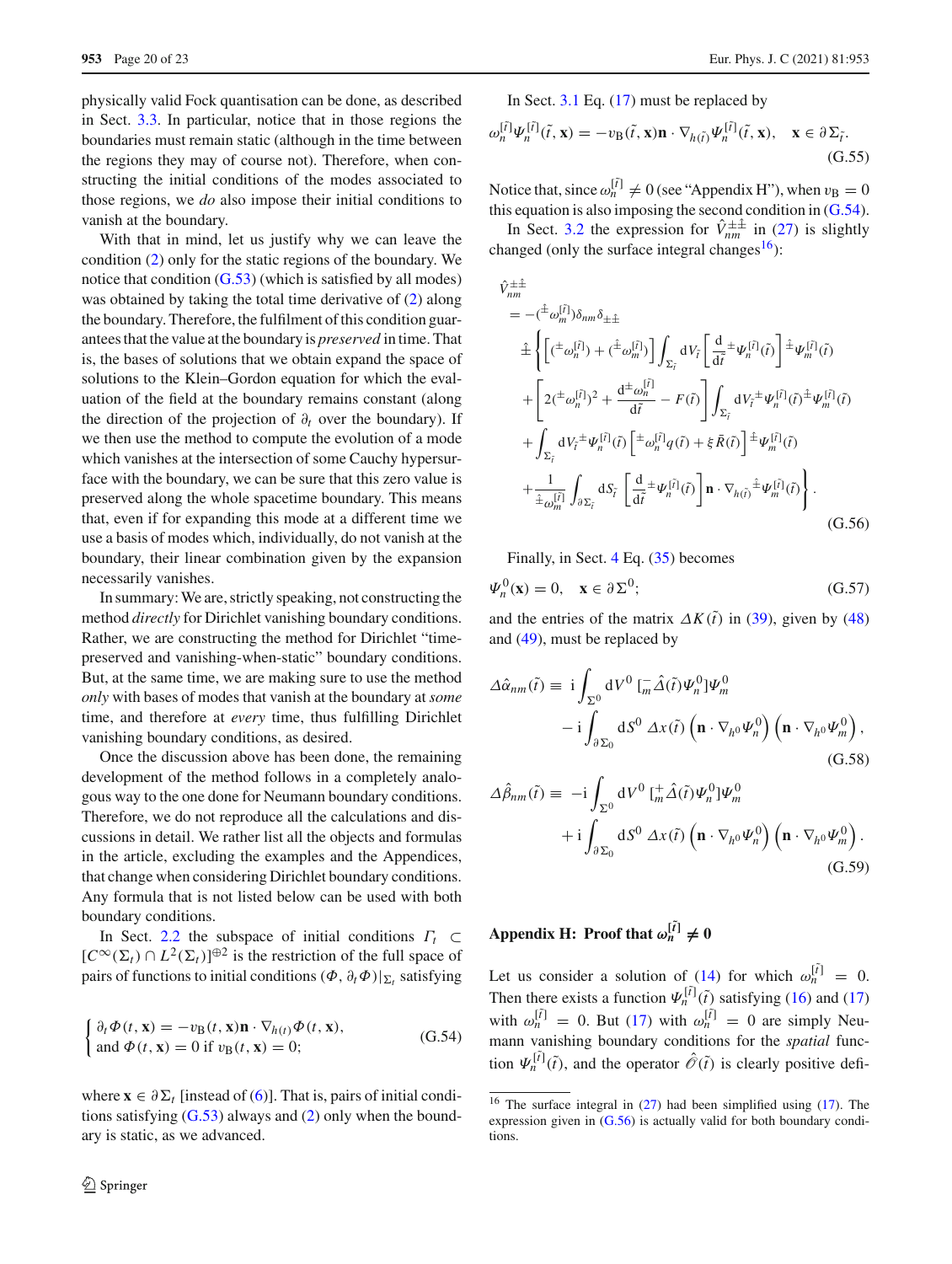a contradiction. Therefore  $\omega_n^{[\tilde{i}]} \neq 0$ . In the case of Dirichlet boundary conditions, the proof that  $\omega_n^{[\tilde{t}]} \neq 0$  is slightly more subtle. We also start by considering a solution of [\(14\)](#page-4-2) for which  $\omega_n^{[\tilde{t}]} = 0$ . Then there exists a function  $\Psi_n^{[\tilde{t}]}(\tilde{t})$  satisfying [\(16\)](#page-4-5) and [\(G.55\)](#page-19-6) with  $\omega_n^{[\tilde{t}]} = 0$ . But [\(G.55\)](#page-19-6) with  $\omega_n^{[\tilde{l}]} = 0$  implies that the spatial function  $\Psi_n^{[\tilde{t}]}(\tilde{t})$  satisfies Neumann vanishing boundary conditions at least in the regions of the boundary where  $v_B \neq 0$ . But in the regions of the boundary where  $v_B = 0$  we know that the second line of  $(G.54)$  must be imposed, and therefore the function  $\Psi_n^{[\hat{t}]}(\tilde{t})$  must satisfy Dirichlet vanishing bound-

ary conditions there.<sup>[17](#page-20-0)</sup> Therefore, the function  $\Psi_n^{[\tilde{t}]}(\tilde{t})$  satisfies mixed vanishing boundary conditions. But the operator  $\mathcal{O}(\tilde{t})$  is clearly positive definite for functions satisfying such boundary conditions. Then, again according to [\(16\)](#page-4-5) we must have  $({\omega}_n^{[\tilde{t}]} )^2 > 0$ , which is a contradiction. Therefore  $\omega_n^{[\tilde{t}]} \neq 0$ .

# **Appendix I: Summary of formulae for the application of the method**

In this Appendix, we provide Tables [1](#page-20-1) and [2](#page-21-9) with all the formulae necessary in order to apply the method to a concrete

<span id="page-20-1"></span>**Table 1** Summary of formulae for the application of the method (part 1)

**Computation of the auxiliary modes and eigenvalues**

(Pseudo-)eigenvalue equation [\(16\)](#page-4-5) *<sup>O</sup>*ˆ(*t*)Ψ[*t*] *<sup>n</sup>* (*t*) <sup>=</sup> (ω[*t*]

with the operator  $(10, 8)$  $(10, 8)$  $(10, 8)$ 

boundary conditions (for  $\mathbf{x} \in \partial \Sigma_t$ ) [\(17,](#page-4-4) [G.55\)](#page-19-6)

and orthonormalisation condition [\(15,](#page-4-6) [18,](#page-4-7) [7\)](#page-3-3)

#### **Time-dependent linear transformation**

Differential equation  $(25)$ 

with [\(22,](#page-5-5) [26,](#page-5-6) [G.56,](#page-19-5) [27,](#page-5-3) [12,](#page-3-10) [13\)](#page-3-9)

 $\frac{[\{t\}]}{n}$ <sup>2</sup> $\psi_n^{\{t\}}(t)$ ,  $\psi_n^{\{t\}}(t)$  real;  $\hat{\mathcal{O}}(t) = -\nabla^2_{h(t)} + \xi R^h(t) + m^2 + F(t),$  $F(t) = \begin{cases} 0 & \text{if } \xi R^h(t, \mathbf{x}) + m^2 > 0 \text{ a.e. in } \Sigma_t, \\ -\text{ess inf}\{\xi R^h(t, \mathbf{x}) + m^2 \quad (t, \mathbf{x}) \in \Sigma_t \end{cases}$  $-\text{ess inf}\{\xi R^h(t, \mathbf{x}) + m^2, (t, \mathbf{x}) \in \Sigma_t\} + \epsilon \text{ i.o.c.};$  $\mathbf{n} \cdot \nabla_{h(t)} \Psi_n^{[t]}(t) = -\omega_n^{[t]} v_{\text{B}}(t) \Psi_n^{[t]}(t)$  (Neumann),  $\omega_n^{[t]} \Psi_n^{[t]}(t) = -v_B(t) \mathbf{n} \cdot \nabla_{h(t)} \Psi_n^{[t]}(t)$  (Dirichlet); -  $\sum_{k} dV_t$  [ξ  $R^h(t) + m^2 + F(t) + \omega_n^{[t]} \omega_m^{[t]} \Psi_n^{[t]}(t) \Psi_m^{[t]}(t)$  $+$  $\sum_{\Sigma_t} dV_t \left[ \nabla_{h(t)} \Psi_n^{[t]}(t) \right] \cdot \left[ \nabla_{h(t)} \Psi_m^{[t]}(t) \right] = |\omega_n^{[t]}| \delta_{nm}.$  $\frac{d}{dt}U(t, t_0) = MV(t)M^*U(t, t_0);$  $M = \frac{1}{2}$  $(1 - i)I (1 + i)I$  $(1 + i)I (1 - i)I$  $\hat{V}(t) = \begin{pmatrix} \hat{V}^{++} & \hat{V}^{+-} \\ \hat{V}^{-+} & \hat{V}^{--} \end{pmatrix},$  $\hat{V}_{nm}^{\pm\pm} = -({}^{\pm}\omega_m^{[t]})\delta_{nm}\delta_{\pm\pm}$  $\hat{\pm}\left\{ \left[ (\pm \omega_n^{[t]}) + (\hat{\pm} \omega_m^{[t]}) \right] \right\}$  $\int_{\Sigma_t} dV_t \left[ \frac{d}{dt} \right]$  $\frac{d}{dt} \pm \Psi_n^{[t]}(t) \left[ \pm \Psi_m^{[t]}(t) \right]$ +  $\left[ 2(\pm \omega_n^{[t]})^2 + \frac{d^{\pm} \omega_n^{[t]}}{dt} - F(t) \right]$  $\sum_{\Sigma_t} dV_t^{\pm} \Psi_n^{[t]}(t) \pm \Psi_m^{[t]}(t)$  $+\int_{\Gamma} dV_t^{\pm} \Psi_n^{[t]}(t) \left[ {}^{\pm} \omega_n^{[t]} q(t) + \xi \bar{R}(t) \right] {}^{\pm} \Psi_m^{[t]}(t) + (\text{SI}) \right\};$  $\Sigma_i$ '  $(SI):=$  $\int$  $(\hat{\pm}\omega_m^{[t]})^{-1}\int_{\partial\Sigma_t} dS_t \left[\frac{d}{dt}\pm\Psi_n^{[t]}(t)\right] \mathbf{n}\cdot\nabla_{h(t)}\hat{\pm}\Psi_m^{[t]}(t)$ (Dirichlet-Neumann),

Formal solution (28)  
\n
$$
\begin{aligned}\n\begin{aligned}\n\frac{(01)\cdot -}{4} &= \int_{\partial \Sigma_t} dS_t \, v_B(t) \left[ \frac{d}{dt} \pm \Psi_n^{[t]}(t) \right] \pm \Psi_m^{[t]}(t) \\
\text{(Neumann)}; \\
q(t) &= \partial_t \log \sqrt{h(t)}, \\
\bar{R}(t) &= 2\partial_t q(t) + q(t)^2 - [\partial_t h^{ij}(t)][\partial_t h_{ij}(t)]/4.\n\end{aligned} \\
\text{Formal solution (28)}\n\end{aligned}
$$
\nFor the equation (28)

<span id="page-20-0"></span> $\frac{17}{17}$  Notice that [\(G.55\)](#page-19-6) implies the second line of [\(G.54\)](#page-19-3) only *after* having already found that  $\omega_n^{[\tilde{I}]} \neq 0$ . Since here we are assuming the opposite, we must impose the second line of [\(G.54\)](#page-19-3) explicitly.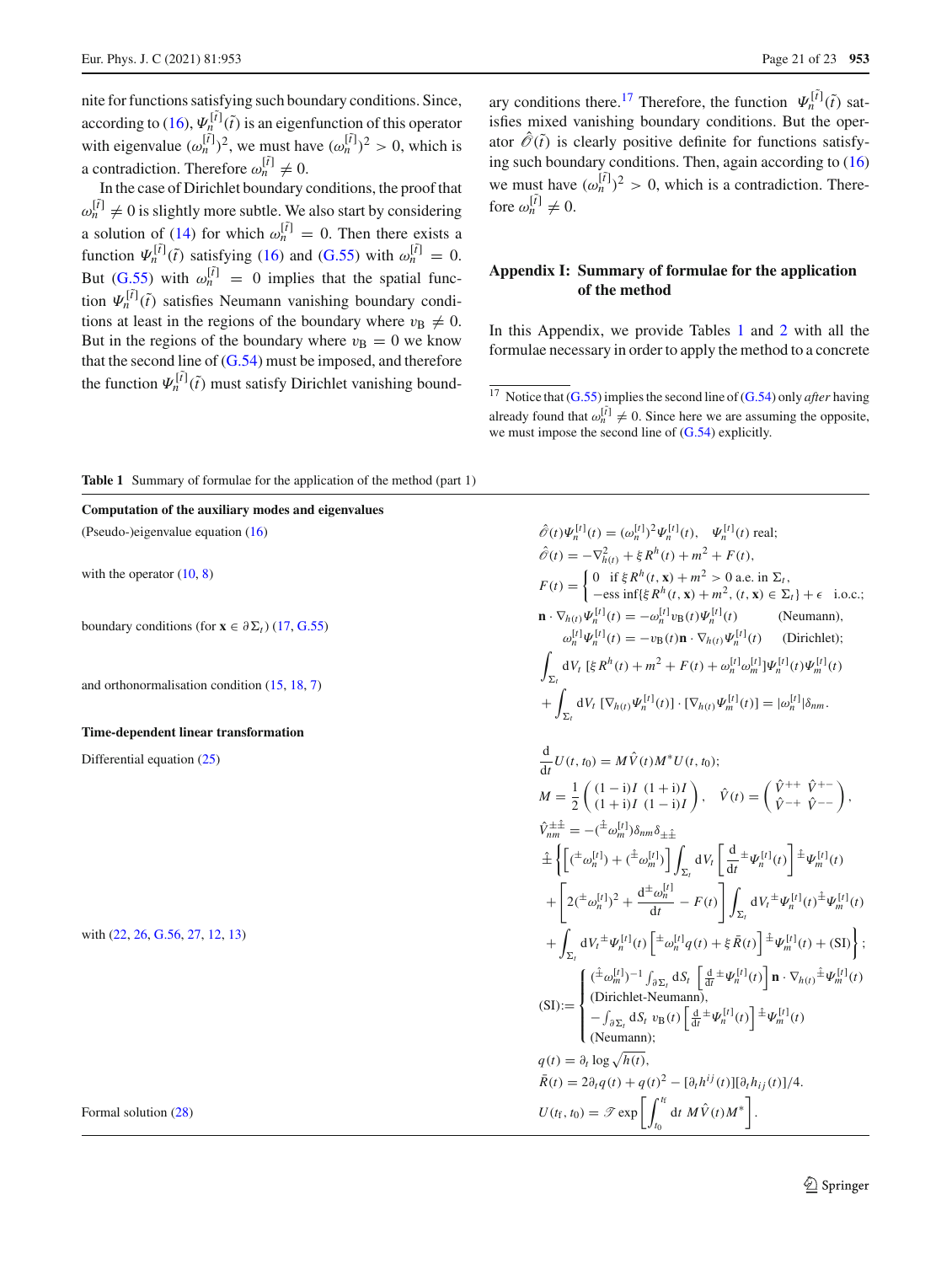<span id="page-21-9"></span>**Table 2** Summary of formulae for the application of the method (part 2)

#### **Perturbative regime**

Quantities  $\Delta \hat{\alpha}$  and  $\Delta \hat{\beta}$ 

Neumann boundary conditions [\(48,](#page-8-1) [49\)](#page-8-2)

Dirichlet boundary conditions [\(G.58,](#page-19-1) [G.59\)](#page-19-2)

with the static modes [\(34\)](#page-6-5)

with boundary conditions (for  $\mathbf{x} \in \partial \Sigma^0$ ) [\(35,](#page-6-6) [G.57\)](#page-19-0)

and orthonormalisation condition [\(36\)](#page-6-3)

and with the operators  $(50)$ 

Bogoliubov coefficients

Explicit time evolution (resonances) [\(44,](#page-7-2) [45\)](#page-7-3)

Asymptotic values using Fourier transforms [\(46,](#page-7-5) [47\)](#page-7-6)

 $+ i$  $\int_{\partial\Sigma^0} dS^0 \Delta x(t) \Big[ (\nabla_{h^0} \Psi_n^0) \cdot (\nabla_{h^0} \Psi_m^0) \Big]$  $+ (\xi R^{h^0} + m^2 - \omega_n^0 \omega_m^0) \Psi_n^0 \Psi_m^0$  $\Delta \hat{\beta}_{nm}(t) \equiv -i$  $\int_{\Sigma^0} dV^0 \left[ \frac{1}{m} \hat{\Delta}(\tilde{t}) \Psi_n^0 \right] \Psi_m^0$  $- i$  $\int_{\partial\Sigma^0} dS^0 \Delta x(t) \Big[ (\nabla_{h^0} \Psi_n^0) \cdot (\nabla_{h^0} \Psi_m^0) \Big]$  $+ (\xi R^{h^0} + m^2 + \omega_n^0 \omega_m^0) \Psi_n^0 \Psi_m^0];$  $\Delta \hat{\alpha}_{nm}(t) \equiv \mathbf{i} \int_{\mathbb{R}^0} dV^0 \left[ \frac{1}{m} \hat{\Delta}(\tilde{t}) \Psi_n^0 \right] \Psi_m^0$  $\Sigma_0$  $- i$  $\int_{\partial\Sigma_0} dS^0 \, \varDelta x(t) \left( \mathbf{n} \cdot \nabla_{h^0} \Psi_n^0 \right) \left( \mathbf{n} \cdot \nabla_{h^0} \Psi_m^0 \right),$  $\Delta \hat{\beta}_{nm}(t) \equiv -i$  $\int_{\Sigma^0} dV^0 \left[ \frac{1}{m} \hat{\Delta}(\tilde{t}) \Psi_n^0 \right] \Psi_m^0$  $+ i$  $\int_{\partial\Sigma_0} dS^0 \, \Delta x(t) \left( \mathbf{n} \cdot \nabla_{h^0} \Psi_n^0 \right) \left( \mathbf{n} \cdot \nabla_{h^0} \Psi_m^0 \right);$  $V_n^0 = (\omega_n^0)^2 \Psi_n^0$ ,  $\Psi_n^0$  real;  $\mathbf{n} \cdot \nabla_{h^0} \Psi_n^0(\mathbf{x}) = 0$  (Neumann),  $\Psi_n^0(\mathbf{x}) = 0$  (Dirichlet);  $\int_{\Sigma^0} dV^0 \Psi_n^0 \Psi_m^0 = \frac{\delta_{nm}}{2\omega_n^0};$  $\frac{d}{dt}\hat{\Delta}(\tilde{t})\Psi_n^0 = \left[\Delta\hat{\mathcal{O}}(t) + \omega_n^0(\omega_n^0 \pm \omega_m^0)\Delta r(t) + \xi \Delta \bar{R}(t)\right]\Psi_n^0$ with [\(33\)](#page-6-7)  $\Delta r(t) = \partial_{\epsilon} \log h(t)|_{\epsilon=0}/2$ , and  $\Delta F(t) = 0$ .  $\alpha_{nn}(t_{\rm f}, t_0) \approx 1;$ 

 $\int_{\Sigma^0} dV^0 \left[ -\hat{\Delta}(\tilde{t}) \Psi_n^0 \right] \Psi_m^0$ 

 $\Delta \hat{\alpha}_{nm}(t) \equiv \mathrm{i}$ 

-

$$
\alpha_{nm}(t_{f}, t_{0}) \approx \varepsilon \int_{t_{0}}^{t_{f}} dt e^{-i(\omega_{n}^{0} - \omega_{m}^{0})t} \Delta \hat{\alpha}_{nm}(t), \quad n \neq m;
$$
  
\n
$$
\beta_{nm}(t_{f}, t_{0}) \approx \varepsilon \int_{t_{0}}^{t_{f}} dt e^{-i(\omega_{n}^{0} + \omega_{m}^{0})t} \Delta \hat{\beta}_{nm}(t).
$$
  
\n
$$
\alpha_{nn}(-\infty, \infty) \approx 1;
$$
  
\n
$$
\alpha_{nm}(-\infty, \infty) \approx \varepsilon \sqrt{2\pi} \mathcal{F}[\Delta \hat{\alpha}_{nm}](\omega_{n}^{0} - \omega_{m}^{0}), \quad n \neq m;
$$
  
\n
$$
\beta_{nm}(-\infty, \infty) \approx \varepsilon \sqrt{2\pi} \mathcal{F}[\Delta \hat{\beta}_{nm}](\omega_{n}^{0} + \omega_{m}^{0}).
$$

problem. As we indicated in the examples in Sect. [4.1](#page-8-5) and [4.2,](#page-9-4) once the expressions for the method have been found, there is no need to consider the explicit evolution in time of the modes constructed any more. Therefore, the notation for the "time label" of the different modes can be simplified replacing  $\tilde{t} \to t$ . In the Tables we use this simplification.

## **References**

<span id="page-21-0"></span>1. R. Haag, D. Kastler, J. Math. Phys. **5**, 848 (1964)

- <span id="page-21-7"></span>2. N.D. Birrell, P.C.W. Davies, *Quantum Fields in Curved Space* (Cambridge University Press, Cambridge, 1984)
- <span id="page-21-8"></span>3. R. Wald, *Quantum Field Theory in Curved Spacetime and Black Hole Thermodynamics. Chicago Lectures in Physics* (University of Chicago Press, Chicago, 1994)
- <span id="page-21-1"></span>4. L. Parker, D. Toms, *Quantum Field Theory in Curved Spacetime: Quantized Fields and Gravity. Cambridge Monographs on Mathematical Physics* (Cambridge University Press, Cambridge, 2009)
- <span id="page-21-2"></span>5. S.W. Hawking, Commun. Math. Phys. **43**, 199 (1975)
- <span id="page-21-3"></span>6. W.G. Unruh, Phys. Rev. D **14**(4), 870 (1976)
- <span id="page-21-4"></span>7. L. Parker, Phys. Rev. Lett. **21**(8), 19 (1968)
- <span id="page-21-5"></span>8. L. Parker, Phys. Rev. **183**(5), 1057 (1969)
- <span id="page-21-6"></span>9. R. Howl, L. Hackermuller, D.E. Bruschi, I. Fuentes, Adv. Phys. X **3**(1), 1383184 (2018)